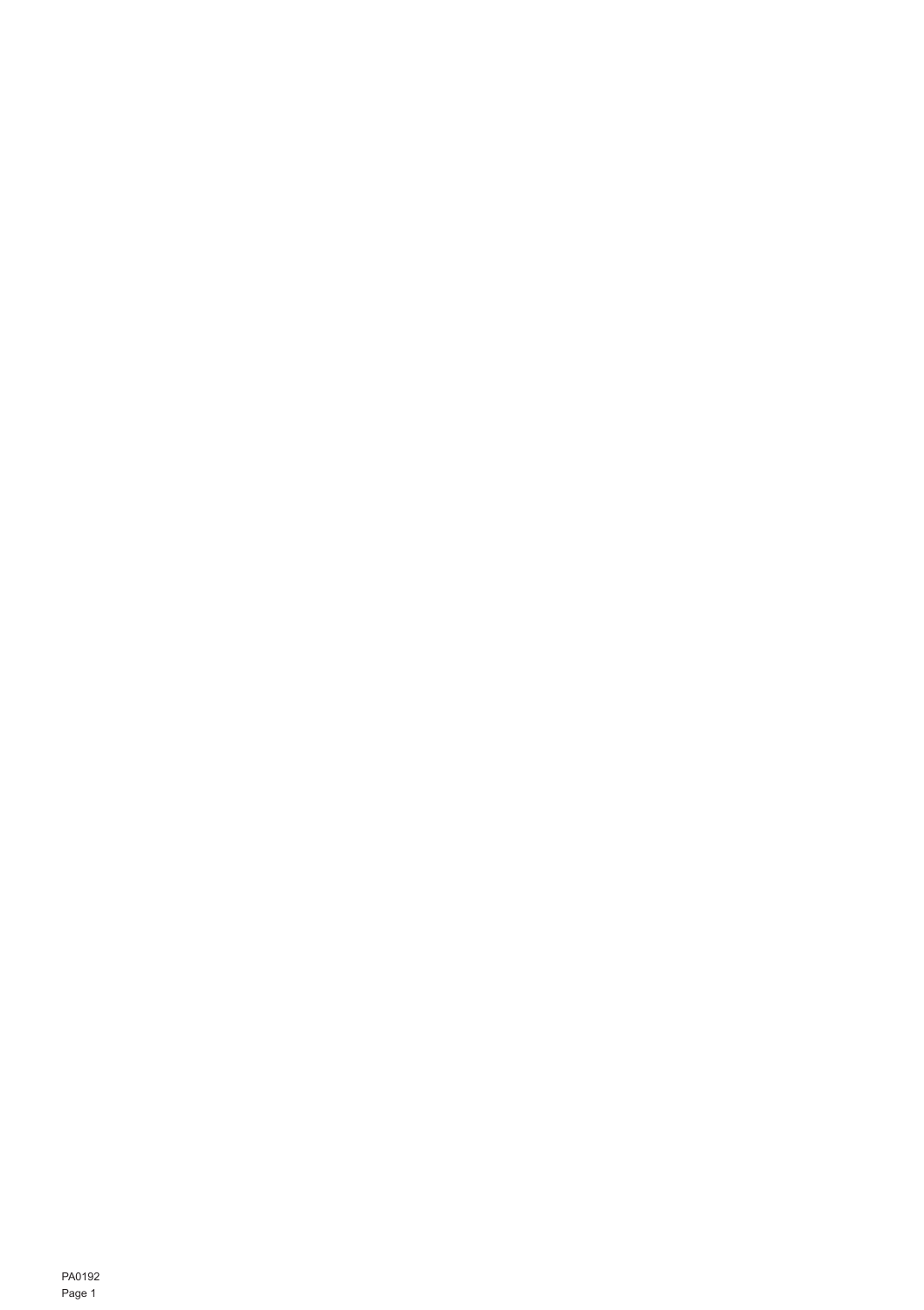## <span id="page-2-0"></span>**BOND™ Ready-To-Use Primary Antibody CD79a (11E3)**

## **Catalog No: PA0192**

## **Intended use**

## *This reagent is for in vitro diagnostic use.*

CD79a (11E3) monoclonal antibody is intended to be used for the qualitative identification by light microscopy of human CD79a antigen in formalin-fixed, paraffin-embedded tissue by immunohistochemical staining using the automated BOND system (includes Leica BOND-MAX system and Leica BOND-III system).

The clinical interpretation of any staining or its absence should be complemented by morphological studies and proper controls and should be evaluated within the context of the patient's clinical history and other diagnostic tests by a qualified pathologist.

## **Summary and Explanation**

Immunohistochemical techniques can be used to demonstrate the presence of antigens in tissue and cells (see "Using BOND Reagents" in your BOND user documentation). CD79a (11E3) primary antibody is a ready to use product that has been specifically optimized for use with BOND Polymer Refine Detection. The demonstration of human CD79a antigen is achieved by first, allowing the binding of CD79a (11E3) to the section, and then visualizing this binding using the reagents provided in the detection system. The use of these products, in combination with the automated BOND system, reduces the possibility of human error and inherent variability resulting from individual reagent dilution, manual pipetting and reagent application.

## **Reagents Provided**

CD79a (11E3) is a mouse anti-human monoclonal antibody produced as a tissue culture supernatant, and supplied in Tris buffered saline with carrier protein, containing 0.35% ProClin™ 950 as a preservative. Total volume = 7 mL.

**Clone**

11E3.

### **Immunogen**

Prokaryotic recombinant fusion protein corresponding to the internal domain, of 61 amino acids, at the C-terminus of the CD79a molecule.

## **Specificity**

Human CD79a antigen.

## **Subclass**

IgG2a.

## **Total Protein Concentration**

Approx 10 mg/mL.

## **Antibody Concentration**

Greater than or equal to 0.21 mg/L as determined by ELISA.

## **Dilution and Mixing**

CD79a (11E3) primary antibody is optimally diluted for use on the BOND system. Reconstitution, mixing, dilution or titration of this reagent is not required.

## **Materials Required But Not Provided**

Refer to "Using BOND Reagents" in your BOND user documentation for a complete list of materials required for specimen treatment and immunohistochemical staining using the BOND system.

## **Storage and Stability**

Store at 2–8 °C. Do not use after the expiration date indicated on the container label.

The signs indicating contamination and/or instability of CD79a (11E3) are: turbidity of the solution, odor development, and presence of precipitate.

Return to 2–8 °C immediately after use.

Storage conditions other than those specified above must be verified by the user<sup>1</sup>.

## **Precautions**

- This product is intended for *in vitro* diagnostic use.
- The concentration of ProClin™ 950 is 0.35%. It contains the active ingredient 2-methyl-4-isothiazolin-3-one, and may cause irritation to the skin, eyes, mucous membranes and upper respiratory tract. Wear disposable gloves when handling reagents.
- To obtain a copy of the Material Safety Data Sheet contact your local distributor or regional office of Leica Biosystems, or alternatively, visit the Leica Biosystems' Web site, www.LeicaBiosystems.com.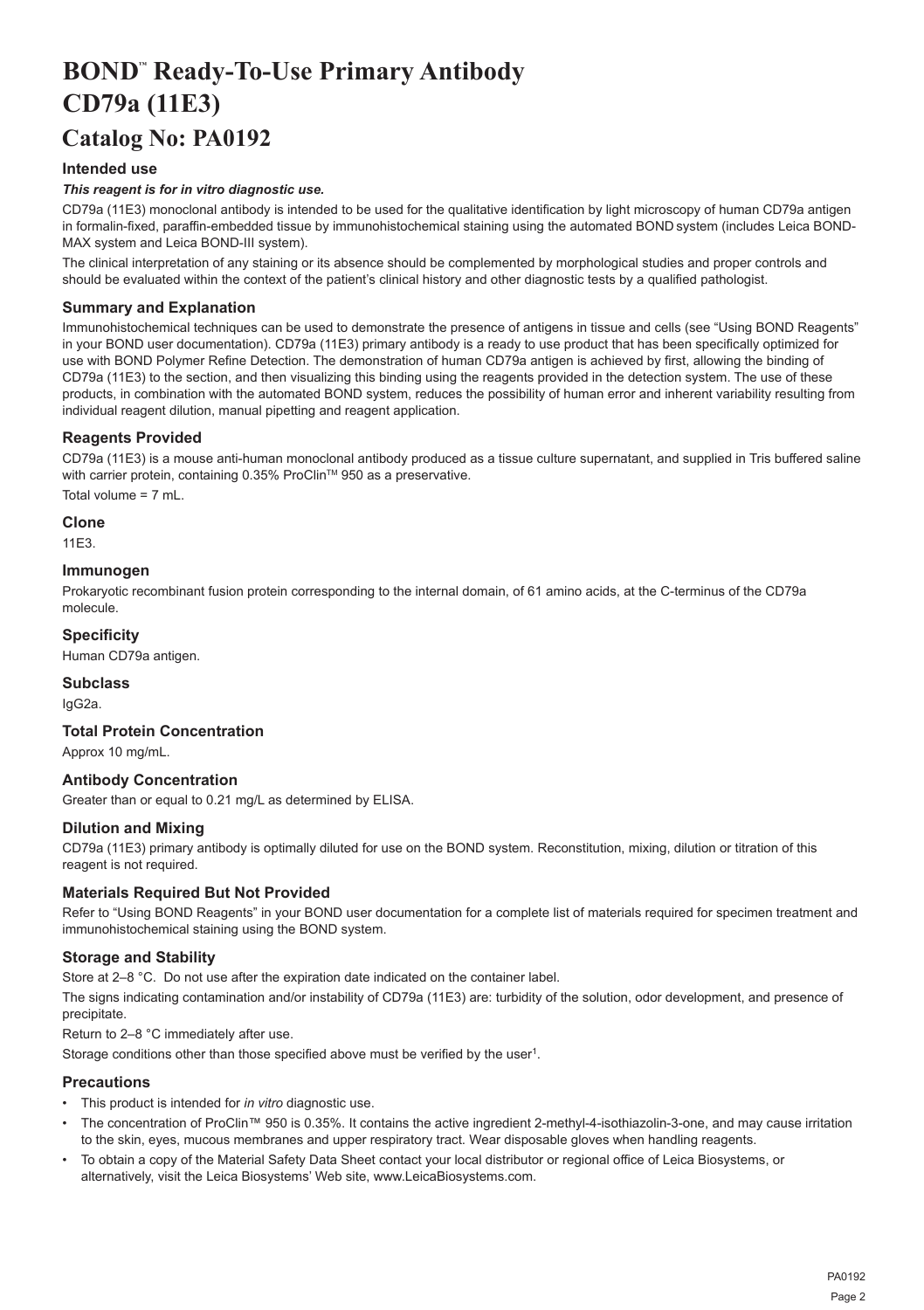- Specimens, before and after fixation, and all materials exposed to them, should be handled as if capable of transmitting infection and disposed of with proper precautions<sup>2</sup>. Never pipette reagents by mouth and avoid contacting the skin and mucous membranes with reagents or specimens. If reagents or specimens come in contact with sensitive areas, wash with copious amounts of water. Seek medical advice.
- Consult Federal, State or local regulations for disposal of any potentially toxic components.
- Minimize microbial contamination of reagents or an increase in non-specific staining may occur.
- Retrieval, incubation times or temperatures other than those specified may give erroneous results. Any such change must be validated by the user.

#### **Instructions for Use**

CD79a (11E3) primary antibody was developed for use on the automated BOND system in combination with BOND Polymer Refine Detection. The recommended staining protocol for CD79a (11E3) primary antibody is IHC Protocol F. Heat induced epitope retrieval is recommended using BOND Epitope Retrieval Solution 2 for 20 minutes.

## **Results Expected**

## Normal Tissues

Clone 11E3 detected the CD79a antigen on the cell membrane of B lymphocytes (n=139).

## Tumor Tissues

Clone 11E3 stained 14/15 B cell lymphomas, including follicular lymphomas, mantle cell lymphomas, diffuse large cell lymphomas and small lymphocytic lymphoma. T cell lymphomas (n=5), anaplastic large cell lymphomas (n=3), Hodgkin's disease (n=2) and nonlymphoid tumors (n=45) were negative, except for reactive B cells.

#### **CD79a (11E3) is recommended for use as part of an antibody panel in the characterization of B cell disorders.**

## **Product Specific Limitations**

CD79a (11E3) has been optimized at Leica Biosystems for use with BOND Polymer Refine Detection and BOND ancillary reagents. Users who deviate from recommended test procedures must accept responsibility for interpretation of patient results under these circumstances. The protocol times may vary, due to variation in tissue fixation and the effectiveness of antigen enhancement, and must be determined empirically. Negative reagent controls should be used when optimizing retrieval conditions and protocol times.

#### **Troubleshooting**

Refer to reference 3 for remedial action.

Contact your local distributor or the regional office of Leica Biosystems to report unusual staining.

## **Further Information**

Further information on immunostaining with BOND reagents, under the headings Principle of the Procedure, Materials Required, Specimen Preparation, Quality Control, Assay Verification, Interpretation of Staining, Key to Symbols on Labels, and General Limitations can be found in "Using BOND Reagents" in your BOND user documentation.

#### **Bibliography**

- 1. Clinical Laboratory Improvement Amendments of 1988, Final Rule 57 FR 7163 February 28, 1992.
- 2. Villanova PA. National Committee for Clinical Laboratory Standards (NCCLS). Protection of laboratory workers from infectious diseases transmitted by blood and tissue; proposed guideline. 1991; 7(9). Order code M29-P.
- 3. Bancroft JD and Stevens A. Theory and Practice of Histological Techniques. 4th Edition. Churchill Livingstone, New York. 1996.
- 4. Bacon CM, Miller RF, Noursadeghi M, et al. Pathology of bone marrow in human herpes virus-8 (HHV8)-associated multicentric Castleman disease. British Journal of Haematology. 2004; 127:585–591.

### **Date of Issue**

31 October 2018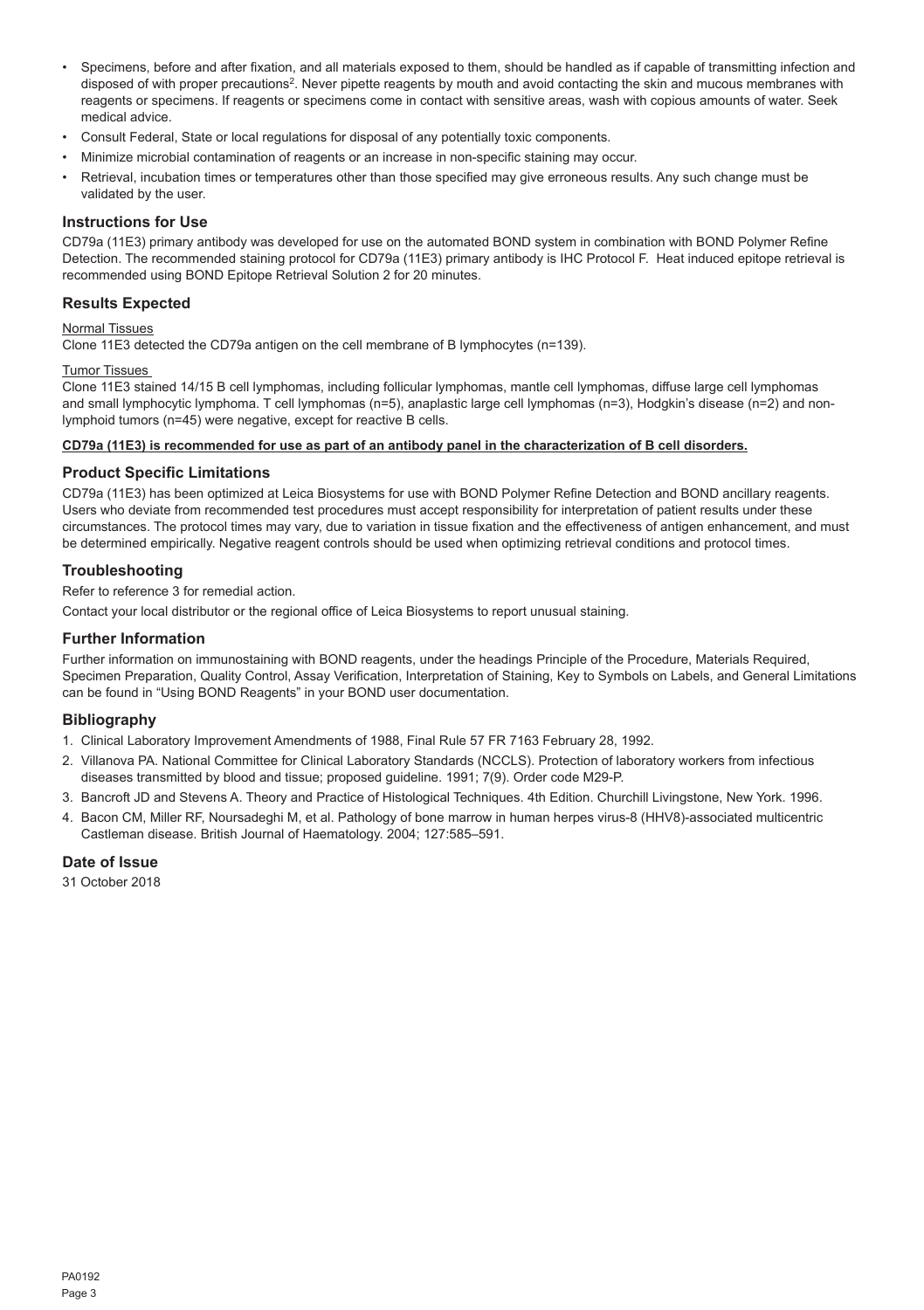## <span id="page-4-0"></span>**Anticorps Primaire Prêt À L'emploi BOND™ CD79a (11E3) Référence: PA0192**

## **Utilisation prévue**

### *Ce réactif est destiné au diagnostic in vitro.*

L'anticorps monoclonal CD79a (11E3) est conçu pour l'identification qualitative en microscopie optique de l'antigène CD79a humain sur tissu fixé au formol, inclus en paraffine, par marquage immunohistochimique automatisé BOND (qui comprend les systèmes Leica BOND-MAX et Leica BOND-III).

 L'interprétation clinique de tout marquage ou de son absence doit être complétée par des études morphologiques utilisant des contrôles appropriés et évaluée dans le contexte des antécédents cliniques du patient et des autres tests diagnostiques par un pathologiste qualifié.

## **Résumé et explications**

Les techniques immunohistochimiques peuvent être utilisées pour la mise en évidence d'antigènes sur tissus ou cellules (voir

« Utilisation des réactifs BOND » dans votre manuel d'utilisation BOND). L'anticorps primaire CD79a (11E3) est prêt à l'emploi et a été spécialement optimisé pour BOND Polymer Refine Detection. La mise en évidence de l'antigène CD79a humain s'effectue en hybridant CD79a (11E3) sur la coupe, puis en visualisant le complexe avec les réactifs du système de détection. L'utilisation de ces produits, en association avec l'automate BOND, réduit les possibilités d'erreurs humaines et de variations lors des dilutions, du pipetage manuel et de l'application des réactifs.

## **Réactifs fournis**

CD79a (11E3) est un anticorps monoclonal anti-humain de souris, produit par surnageant de culture de tissu et conditionné dans du tampon salin Tris avec une protéine de transport, contenant 0,35 % de ProClin™ 950 comme conservateur.

Volume total = 7 ml.

## **Clone**

11E3.

## **Immunogène**

Protéine de fusion recombinante procaryote correspondant au domaine interne, de 61 acides aminés, à l'extrémité C-terminale de la molécule CD79a.

## **Spécificité**

Antigène CD79a humain.

**Sous-classe** IgG2a.

## **Concentration totale en protéine**

Environ 10 mg/ml.

## **Concentration en anticorps**

Supérieure ou égale à 0,21 mg/l, déterminée par ELISA.

### **Dilution et mélange**

L'anticorps primaire CD79a (11E3) est à dilution optimale pour utilisation dans BOND. Reconstitution, mélange, dilution et titration de ce réactif non nécessaires.

### **Matériel nécessaire mais non fourni**

Voir « Utilisation des réactifs BOND » dans votre manuel d'utilisation pour obtenir la liste complète du matériel nécessaire au traitement des échantillons et au marquage immunohistochimique avec BOND.

## **Conservation et stabilité**

Conserver entre 2 et 8 °C. Ne pas utiliser après la date de péremption indiquée sur l'étiquette du récipient. Une turbidité de la solution, une présence d'odeurs ou de précipité sont des signes indicateurs d'une contamination et/ou d'une instabilité de CD79a (11E3).

## Remettre à 2–8 °C immédiatement après usage.

Des conditions de stockage différentes de celles ci-dessus doivent être contrôlées par l'utilisateur<sup>1</sup>.

### **Précautions**

- Ce produit est conçu pour le diagnostic *in vitro*.
- La concentration de ProClin™ 950 est de 0,35 %. Contient du 2-méthyl-4-isothiazoline-3-one (principe actif) et peut entraîner des irritations de la peau, des yeux, des muqueuses et des voies aériennes supérieures. Porter des gants jetables lors de la manipulation des réactifs.
- Pour obtenir une copie de la fiche technique des substances dangereuses, contactez votre distributeur local ou le bureau régional de Leica Biosystems, ou allez sur le site Web de Leica Biosystems, www.LeicaBiosystems.com.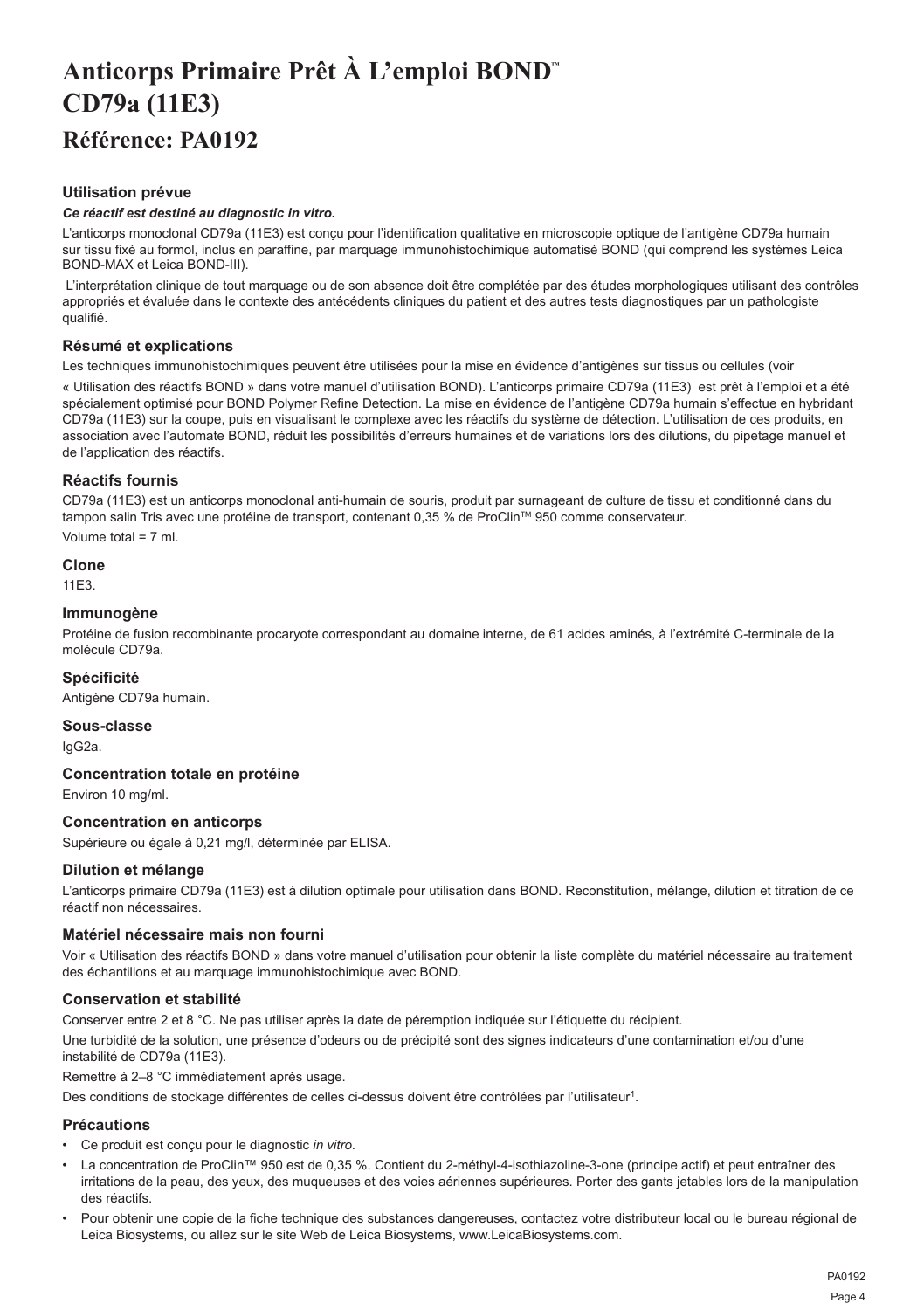- Les échantillons, avant et après fixation, et tous les matériels ayant été en contact avec eux, devraient être manipulés comme s'ils étaient à risque infectieux et éliminés avec les précautions adéquates <sup>2</sup>. Ne jamais pipeter les réactifs à la bouche et éviter le contact de la peau et des muqueuses avec les réactifs ou les échantillons. Si des réactifs ou des échantillons entrent en contact avec des zones sensibles, rincer abondamment à l'eau. Consultez un médecin.
- Renseignez-vous sur les règlements fédéraux, nationaux et locaux pour l'élimination des composés potentiellement toxiques.
- Éviter une contamination microbienne des réactifs qui peut entraîner un marquage non spécifique.
- Des durées ou températures de démasquage ou d'incubation autres que celles spécifiées peuvent donner des résultats erronés. Tout changement doit être validé par l'utilisateur.

#### **Mode d'emploi**

L'anticorps primaire CD79a (11E3) a été développé pour être utilisé dans l'automate BOND avec BOND Polymer Refine Detection. Le protocole de marquage recommandé pour l'anticorps primaire CD79a (11E3) est IHC Protocol F. Un démasquage d'épitope par la chaleur est recommandé en utilisant BOND Epitope Retrieval Solution 2 durant 20 minutes.

#### **Résultats attendus**

#### Tissus sains

Le clone 11E3 a détecté l'antigène CD79a sur la membrane cellulaire des lymphocytes B (n = 139).

#### Tissus tumoraux

Le clone 11E3 a marqué 14/15 lymphomes à cellules B, parmi lesquels les lymphomes folliculaires, lymphomes à cellules du manteau, lymphomes diffus à grandes cellules et lymphomes lymphocytiques à petites cellules. Les lymphomes à cellules T (n = 5), lymphomes à grandes cellules anaplasiques (n = 3), cas de maladie de Hodgkin (n=2) et tumeurs non lymphoïdes (n = 45) étaient négatifs, à l'exception des cellules B réactives.

#### **CD79a (11E3) est recommandé comme élément d'un panel d'anticorps servant à la caractérisation des troubles des cellules B.**

## **Limites spécifiques du produit**

CD79a (11E3) a été optimisé chez Leica Biosystems pour une utilisation avec BOND Polymer Refine Detection et les réactifs auxiliaires BOND. Les utilisateurs qui ne respectent pas les procédures de test recommandées prennent la responsabilité de l'interprétation des résultats des patients dans ces conditions. Les durées du protocole peuvent varier, à cause des variations de fixation des tissus et de l'efficacité de la facilitation de l'antigène, et doivent être déterminées empiriquement. Des contrôles négatifs devraient être réalisés lors de l'optimisation des conditions de démasquage et des durées du protocole.

#### **Identification des problèmes**

Voir la référence 3 pour connaître les actions correctrices.

Prenez contact avec votre distributeur local ou avec le bureau régional de Leica Biosystems pour signaler tout marquage inattendu.

#### **Informations complémentaires**

Des informations complémentaires sur l'immunomarquage avec les réactifs BOND, les principes de la méthode, le matériel nécessaire, la préparation des échantillons, le contrôle qualité, les vérifications d'analyse, l'interprétation du marquage, les légendes et symboles sur les étiquettes et les limites générales, peuvent être obtenues dans « Utilisation des réactifs BOND » dans votre manuel d'utilisation **BOND** 

### **Bibliographie**

- 1. Clinical Laboratory Improvement Amendments of 1988, Final Rule 57 FR 7163 February 28, 1992.
- 2. Villanova PA. National Committee for Clinical Laboratory Standards (NCCLS). Protection of laboratory workers from infectious diseases transmitted by blood and tissue; proposed guideline. 1991;7(9). Order Code : M29-P.
- 3. Bancroft JD and Stevens A. Theory and Practice of Histological Techniques. 4th Edition. Churchill Livingstone, New York. 1996.
- 4. Bacon CM, Miller RF, Noursadeghi M, et al. Pathology of bone marrow in human herpes virus-8 (HHV8)-associated multicentric Castleman disease. British Journal of Haematology 2004;127:585–591.

#### **Date de publication**

31 octobre 2018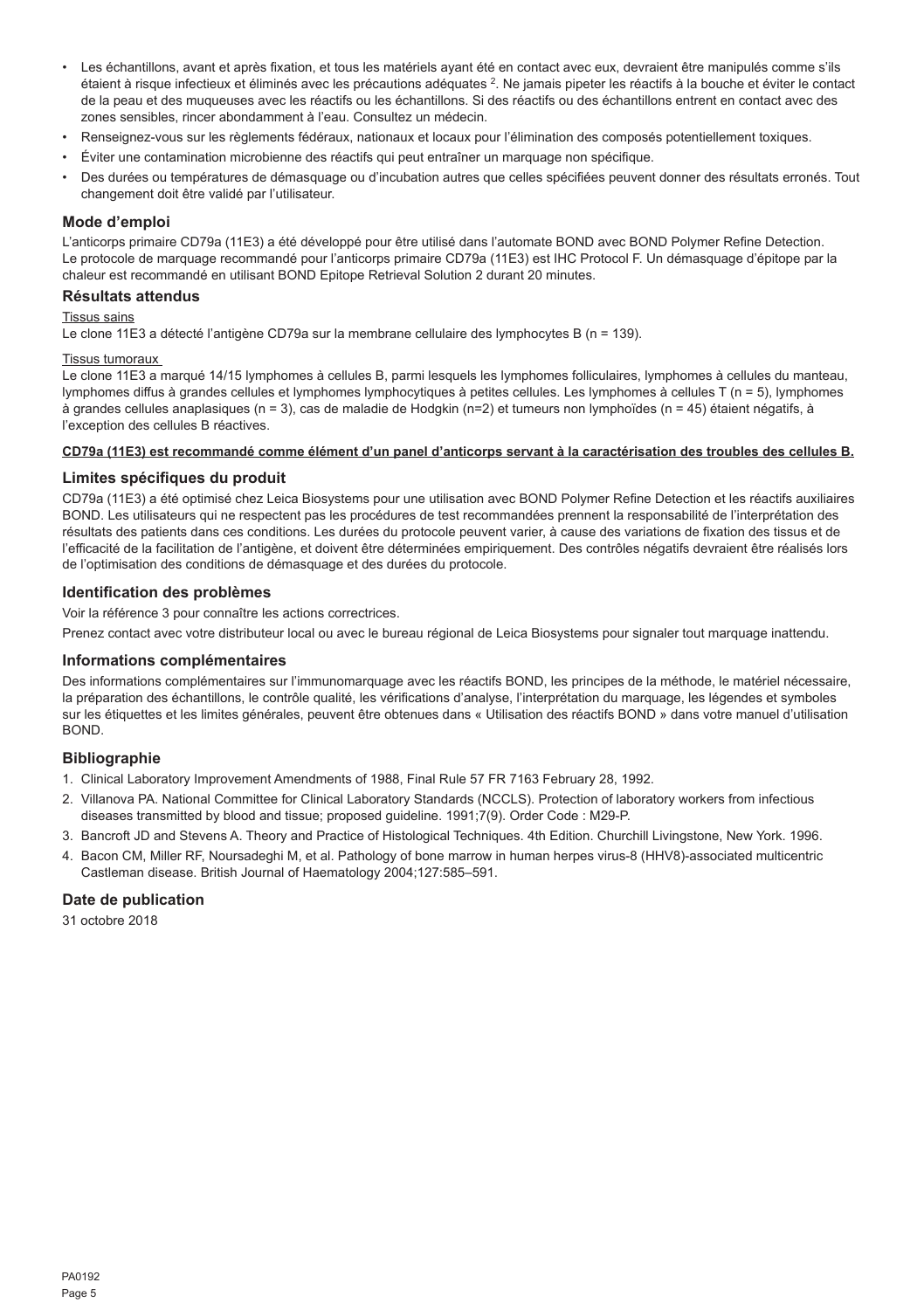## <span id="page-6-0"></span>**Anticorpo Primario Pronto All'uso BOND™ CD79a (11E3)**

## **N. catalogo: PA0192**

## **Uso previsto**

## *Reagente per uso diagnostico in vitro.*

L'uso dell'anticorpo monoclonale CD79a (11E3) è previsto per l'identificazione qualitativa con microscopio ottico dell'antigene umano CD79a in tessuto fissato in formalina, incluso in paraffina, con colorazione immunoistochimica, utilizzando il sistema automatizzato BOND (include il sistema Leica BOND-MAX e il sistema Leica BOND-III).

L'interpretazione clinica di un'eventuale colorazione, o della sua assenza, deve avvalersi di studi morfologici e di opportuni controlli ed essere effettuata da patologi qualificati, nel contesto dell'anamnesi clinica del paziente e di altri test diagnostici.

## **Sommario e spiegazione**

Grazie alle tecniche di immunoistochimica è possibile dimostrare la presenza di antigeni nel tessuto e nelle cellule (vedere "Uso dei reagenti BOND" nella documentazione per l'utente BOND). L'anticorpo primario CD79a (11E3) è un prodotto pronto per l'uso che è stato ottimizzato in modo specifico per l'impiego con il BOND Polymer Refine Detection. La dimostrazione dell'antigene umano CD79a si ottiene in primo luogo consentendo il legame del CD79a (11E3) con la sezione, e quindi visualizzando il legame stesso per mezzo dei reagenti forniti nel sistema di rilevazione. L'impiego di questi prodotti, insieme al sistema automatizzato BOND, riduce la possibilità di un errore umano e la relativa variabilità che deriva dalla diluizione individuale del reagente e dal pipettamento e dall'applicazione del reagente eseguiti manualmente.

## **Reagenti forniti**

Il CD79a (11E3) è un anticorpo monoclonale murino anti-umano prodotto come surnatante di coltura tissutale e fornito in soluzione salina tamponata Tris con proteina carrier, contenente 0,35% di ProClin™ 950 come conservante.

Volume totale = 7 ml.

**Clone**

11E3.

### **Immunogeno**

Proteina di fusione ricombinante procariotica corrispondente al dominio interno, di 61 aminoacidi, all'estremità C-terminale della molecola del CD79a.

## **Specificità**

Antigene umano CD79a.

## **Sottoclasse**

IgG2a.

## **Concentrazione proteica totale**

Circa 10 mg/ml.

## **Concentrazione dell'anticorpo**

Uguale o superiore a 0,21 mg/l, determinata mediante ELISA.

#### **Diluizione e miscelazione**

La diluizione dell'anticorpo primario CD79a (11E3) è stata ottimizzata per l'uso con il sistema BOND. Non è necessario ricostituire, miscelare, diluire o titolare il reagente.

## **Materiale necessario non fornito**

Per un elenco completo del materiale necessario per il trattamento del campione e la colorazione immunoistochimica con il sistema BOND, consultare l'"Uso dei reagenti BOND" nella documentazione per l'utente BOND.

## **Conservazione e stabilità**

Conservare a 2–8 °C. Non utilizzare dopo la data di scadenza indicata sull'etichetta del contenitore.

I segni di contaminazione e/o instabilità del CD79a (11E3) sono: torbidità della soluzione, formazione di odori e presenza di un precipitato.

Riportare a 2–8 °C immediatamente dopo l'uso.

L'utente deve verificare eventuali condizioni di conservazione diverse da quelle specificate<sup>1</sup>.

#### **Precauzioni**

- Il prodotto è destinato all'uso diagnostico *in vitro*.
- La concentrazione del ProClin™ 950 è 0,35%. Esso contiene il principio attivo 2-metil-4-isotiazolin-3-one e può causare irritazione alla cute, agli occhi, alle membrane mucose e alle alte vie respiratorie. Per la manipolazione dei reagenti usare guanti monouso.
- Una copia della Scheda di sicurezza può essere richiesta al distributore locale o all'ufficio di zona di Leica Biosystems o, in alternativa, visitando il sito di Leica Biosystems www.LeicaBiosystems.com.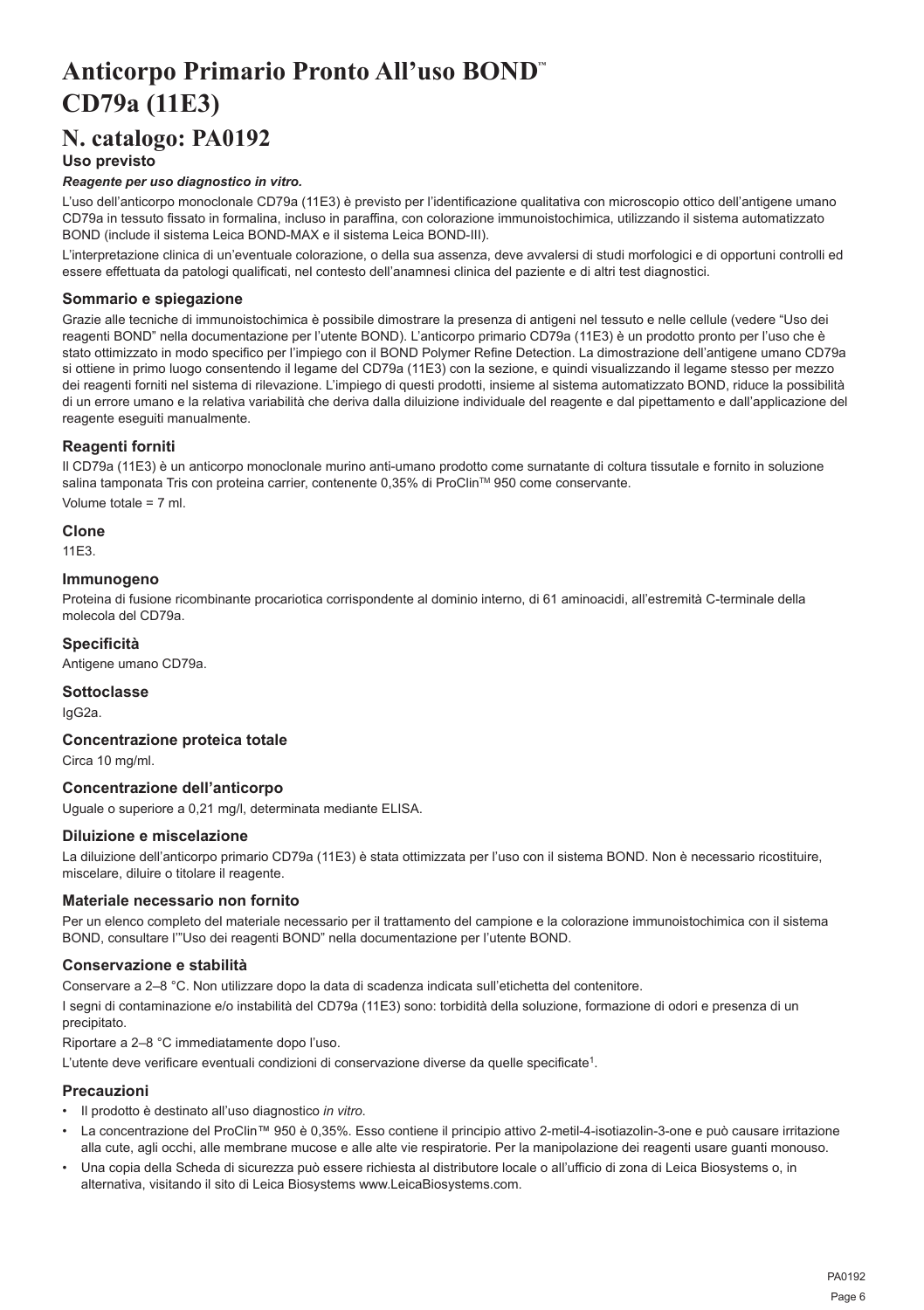- I campioni, prima e dopo la fissazione, e tutti i materiali esposti ad essi devono essere manipolati come potenziali vettori di infezione e smaltiti con le opportune precauzioni<sup>2</sup>. Non pipettare mai i reagenti con la bocca ed evitare il contatto dei reagenti e dei campioni con la pelle e le membrane mucose. Se un reagente o un campione viene a contatto con superfici sensibili, lavare abbondantemente con acqua. Consultare un medico.
- Consultare la normativa nazionale, regionale o locale vigente per lo smaltimento dei componenti potenzialmente tossici.
- Ridurre al minimo la contaminazione microbica dei reagenti per evitare il rischio di una colorazione non specifica.
- Tempi o temperature di incubazione per il riconoscimento diversi da quelli specificati possono fornire risultati erronei. Ogni eventuale modifica deve essere validata dall'utente.

#### **Istruzioni per l'uso**

L'anticorpo primario CD79a (11E3) è stato sviluppato per essere utilizzato con il sistema automatizzato BOND in associazione con il BOND Polymer Refine Detection. Il protocollo di colorazione consigliato per l'anticorpo primario CD79a (11E3) è l'IHC Protocol F. Per lo smascheramento termoindotto dell'epitopo si consiglia l'uso della BOND Epitope Retrieval Solution 2 per 20 minuti.

## **Risultati attesi**

#### Tessuti normali

Il clone 11E3 ha rilevato l'antigene CD79a sulla membrana cellulare dei linfociti B (n=139).

## Tessuti neoplastici

Il clone 11E3 ha colorato 14/15 linfomi a cellule B, tra i quali linfomi follicolari, linfomi a cellule del mantello, linfomi diffusi a grandi cellule e un linfoma linfocitico a piccole cellule. I linfomi a cellule T (n=5), i linfomi a grandi cellule anaplastiche (n=3), il linfoma di Hodgkin (n=2) e i tumori non linfoidi (n=45) sono risultati negativi, fatta eccezione per le cellule B reattive.

### **Si raccomanda l'uso del CD79a (11E3), come parte di un gruppo di anticorpi, per la caratterizzazione delle alterazioni dei linfociti B.**

#### **Limitazioni specifiche del prodotto**

Il CD79a (11E3) è stato ottimizzato da Leica Biosystems per l'uso con il BOND Polymer Refine Detection e con i reagenti ausiliari BOND. Gli utenti che modificano le procedure raccomandate devono assumersi la responsabilità dell'interpretazione dei risultati relativi ai pazienti in tali circostanze. I tempi del protocollo possono variare in base alle variazioni nella fissazione del tessuto e nell'efficienza del potenziamento dell'antigene e devono essere definiti in modo empirico. Nell'ottimizzazione delle condizioni di riconoscimento e dei tempi del protocollo si devono impiegare dei controlli negativi del reagente.

## **Soluzione problemi**

Per le azioni di rimedio consultare il riferimento bibliografico n. 3.

Per riferire una colorazione inusuale rivolgersi al distributore locale o all'ufficio di zona di Leica Biosystems.

## **Ulteriori informazioni**

Ulteriori informazioni sull'immunocolorazione con i reagenti BOND si trovano in "Uso dei reagenti BOND" nella documentazione per l'utente BOND, ai titoli Principio della procedura, Materiali necessari, Preparazione del campione, Controllo di qualità, Verifica del saggio, Interpretazione della colorazione, Leggenda dei simboli e delle etichette e Limitazioni generali.

## **Bibliografia**

- 1. Clinical Laboratory Improvement Amendments of 1988, Final Rule 57 FR 7163 February 28, 1992.
- 2. Villanova PA. National Committee for Clinical Laboratory Standards (NCCLS). Protection of laboratory workers from infectious diseases transmitted by blood and tissue; proposed guideline. 1991; 7(9). Order code M29-P.
- 3. Bancroft JD and Stevens A. Theory and Practice of Histological Techniques. 4th Edition. Churchill Livingstone, New York. 1996.
- 4. Bacon CM, Miller RF, Noursadeghi M, et al. Pathology of bone marrow in human herpes virus-8 (HHV8)-associated multicentric Castleman disease. British Journal of Haematology. 2004; 127:585–591.

#### **Data di pubblicazione**

31 ottobre 2018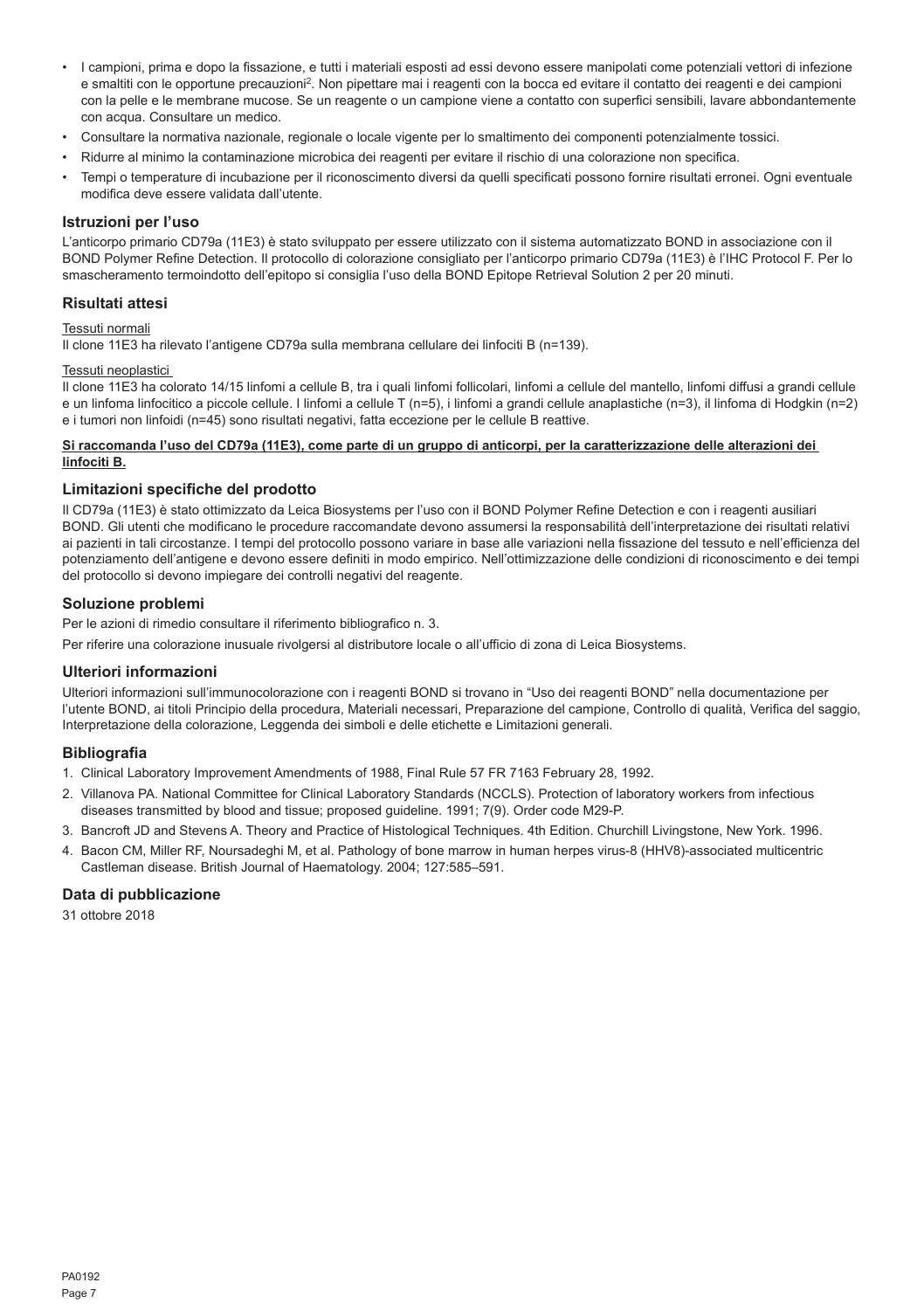## <span id="page-8-0"></span>**Gebrauchsfertiger BOND™ -Primärantikörper CD79a (11E3)**

## **Bestellnr.: PA0192**

## **Verwendungszweck**

## *Dieses Reagenz ist für die In-vitro-Diagnostik bestimmt.*

Der monoklonale Antikörper CD79a (11E3) ist für den qualitativen lichtmikroskopischen Nachweis des humanen CD79a-Antigens in formalinfixiertem, in Paraffin eingebettetem Gewebe durch immunhistochemische Färbung mit dem automatischen BOND-System (bestehend aus dem Leica BOND-MAX-System und dem Leica BOND-III-System) vorgesehen.

Die klinische Auswertung der An- oder Abwesenheit einer Färbung sollte durch morphologische Untersuchungen und geeignete Kontrollen ergänzt werden und sollte im Zusammenhang mit der Krankengeschichte eines Patienten und anderen diagnostischen Tests von einem qualifizierten Pathologen vorgenommen werden.

## **Zusammenfassung und Erläuterung**

Immunhistochemische Methoden können dazu verwendet werden, die Anwesenheit von Antigenen in Geweben und Zellen zu demonstrieren (sehen Sie dazu "Das Arbeiten mit BOND-Reagenzien" in Ihrem BOND-Benutzerhandbuch). Der Primärantikörper CD79a (11E3) ist ein gebrauchsfertiges Produkt, das speziell für den Gebrauch mit dem BOND Polymer Refine Detection optimiert wurde. Der Nachweis des humanen CD79a-Antigens erfolgt durch die Bindung von CD79a (11E3) an das Präparat und die anschließende Sichtbarmachung dieser Bindung mit den Reagenzien, die im Detektionssystem bereitgestellt werden. Die Verwendung dieser Produkte zusammen mit dem automatischen BOND-System reduziert die Wahrscheinlichkeit menschlicher Fehler sowie die natürlichen Schwankungen, die beim individuellen Verdünnen von Reagenzien, manuellen Pipettieren und Auftragen der Reagenzien auftreten.

## **Mitgelieferte Reagenzien**

CD79a (11E3) ist ein monoklonaler Maus-anti-Human-Antikörper, der aus Zellkulturüberstand hergestellt wurde, in Tris-gepufferter Salzlösung mit einem Trägerprotein geliefert wird und 0,35% ProClin™ 950 als Konservierungsmittel enthält. Gesamtvolumen = 7 ml.

## **Klon**

11E3.

#### **Immunogen**

Prokaryotisches rekombinantes Fusionsprotein, das 61 Aminosäuren des C-Terminus der internen Domäne des CD79a-Moleküls entspricht.

## **Spezifität**

Humanes CD79a-Antigen.

### **Subklasse**

IgG2a.

## **Gesamtproteinkonzentration**

Ca. 10 mg/ml.

### **Antikörperkonzentration**

Größer als oder gleich 0,21 mg/l, bestimmt mit ELISA.

## **Verdünnung und Mischung**

Der Primärantikörper CD79a (11E3) ist optimal für den Gebrauch mit dem BOND-System verdünnt. Rekonstitution, Mischen, Verdünnen oder Titrieren dieses Reagenzes ist nicht erforderlich.

## **Erforderliche, aber nicht mitgelieferte Materialien**

Eine vollständige Liste der Materialien, die für die Probenbehandlung und die immunhistochemische Färbung mit dem BOND-System benötigt werden, befindet sich im Abschnitt "Das Arbeiten mit BOND-Reagenzien" in Ihrem BOND-Benutzerhandbuch.

## **Lagerung und Stabilität**

Bei 2–8 °C lagern. Nach Ablauf des auf dem Behälteretikett angegebenen Verfallsdatums nicht mehr verwenden.

Zeichen, die auf eine Kontamination und/oder Instabilität von CD79a (11E3) hinweisen, sind eine Trübung der Lösung,

Geruchsentwicklung sowie das Vorhandensein von Präzipitat.

Unmittelbar nach Gebrauch wieder bei 2–8 °C aufbewahren.

Andere als die oben angegebenen Lagerungsbedingungen müssen vom Anwender selbst getestet werden<sup>1</sup>.

#### **Vorsichtsmaßnahmen**

- Dieses Produkt ist für die *In-vitro*-Diagnostik bestimmt.
- Die Konzentration von ProClin™ 950 beträgt 0,35%. Es enthält 2-Methyl-4-isothiazolin-3-on als aktiven Bestandteil und kann Reizungen der Haut, Augen, Schleimhäute und oberen Atemwege verursachen. Tragen Sie beim Umgang mit Reagenzien Einweghandschuhe.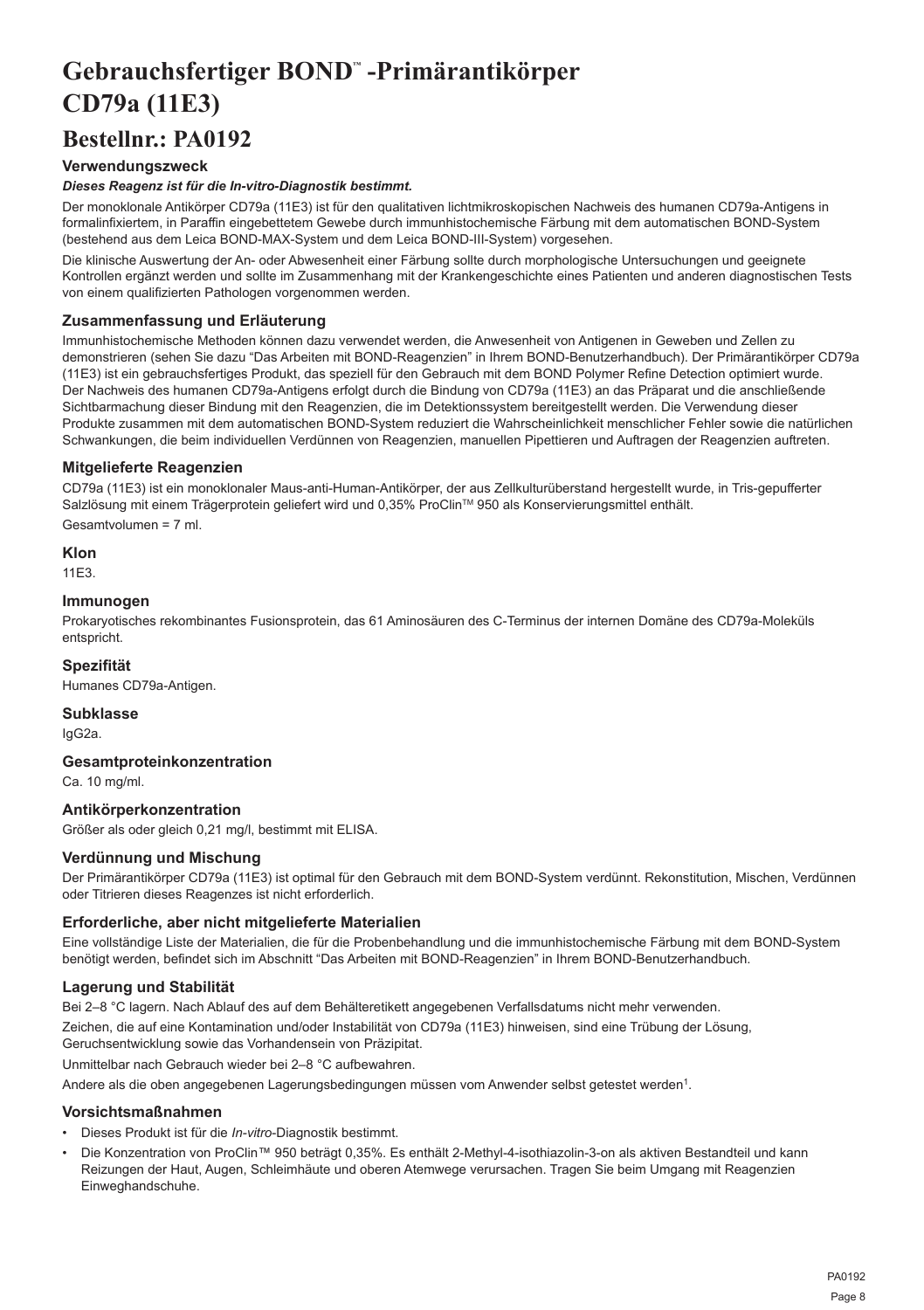- Ein Exemplar des Sicherheitsdatenblattes erhalten Sie von Ihrer örtlichen Vertriebsfirma, von der Regionalniederlassung von Leica Biosystems oder über die Webseite von Leica Biosystems unter www.LeicaBiosystems.com.
- Behandeln Sie Präparate vor und nach der Fixierung sowie sämtliche damit in Berührung kommenden Materialien so, als ob sie Infektionen übertragen könnten und entsorgen Sie sie unter Beachtung der entsprechenden Vorsichtsmaßnahmen<sup>2</sup>. Pipettieren Sie Reagenzien niemals mit dem Mund und vermeiden Sie den Kontakt von Haut oder Schleimhäuten mit Reagenzien oder Präparaten. Falls Reagenzien oder Präparate mit empfindlichen Bereichen in Kontakt kommen, spülen Sie diese mit reichlich Wasser. Holen Sie anschließend ärztlichen Rat ein.
- Beachten Sie bei der Entsorgung potentiell toxischer Bestandteile die behördlichen und örtlichen Vorschriften.
- Mikrobielle Kontaminationen sollten minimiert werden, da es sonst zu einer Zunahme unspezifischer Färbungen kommen kann.
- Die Verwendung anderer als die angegebenen Retrievals, Inkubationszeiten oder Temperaturen kann zu fehlerhaften Ergebnissen führen. Diesbezügliche Änderungen müssen vom Anwender selbst getestet werden.

### **Gebrauchsanleitung**

Der Primärantikörper CD79a (11E3) wurde für die Verwendung mit dem automatischen BOND-System in Verbindung mit dem BOND Polymer Refine Detection entwickelt. Das empfohlene Färbeverfahren für den Primärantikörper CD79a (11E3) ist das IHC Protocol F. Das hitzeinduzierte Epitop-Retrieval wird unter Verwendung der BOND Epitope Retrieval Solution 2 für 20 Minuten empfohlen.

### **Erwartete Ergebnisse**

### Normale Gewebe

Klon 11E3 erkannte das CD79a-Antigen auf der Zellmembran von B-Zellen (n = 139).

#### **Tumorgewebe**

Klon 11E3 färbte 14/15 B-Zell-Lymphomen, einschließlich follikulären Lymphomen, Mantelzell-Lymphomen, diffusen großzelligen Lymphomen und kleinzelligen lymphozytischen Lymphomen. T-Zell-Lymphome (n = 5), anaplastische großzellige Lymphome (n = 3), Hodgkin-Lymphome (n = 2) und nicht-lymphoide Tumore (n = 45) waren außer für reaktive B-Zellen negativ.

### **CD79a (11E3) wird zur Verwendung als Teil einer Reihe von Antikörpern zur Charakterisierung von B-Zell-Erkrankungen empfohlen.**

## **Produktspezifische Einschränkungen**

CD79a (11E3) wurde von Leica Biosystems zur Verwendung mit dem BOND Polymer Refine Detection und BOND-Zusatzreagenzien optimiert. Anwender, die andere als die empfohlenen Testverfahren verwenden, müssen unter diesen Umständen die Verantwortung für die Auswertung der Patientenergebnisse übernehmen. Die Verfahrenszeiten können aufgrund von Unterschieden in der Gewebefixierung und der Wirksamkeit der Antigenverstärkung variieren und müssen empirisch bestimmt werden. Bei der Optimierung der Retrieval-Bedingungen und Verfahrenszeiten sollten negative Reagenzkontrollen verwendet werden.

## **Fehlersuche**

Maßnahmen zur Abhilfe beim Auftreten von Fehlern finden Sie in Referenz 3.

Falls Sie ungewöhnliche Färbeergebnisse beobachten, wenden Sie sich an Ihre örtliche Vertriebsfirma oder an die Regionalniederlassung von Leica Biosystems.

### **Weitere Informationen**

Weitere Informationen zur Immunfärbung mit BOND-Reagenzien finden Sie in den Abschnitten Grundlegende Vorgehensweise, Erforderliches Material, Probenvorbereitung, Qualitätskontrolle, Assay-Verifizierung, Deutung der Färbung, Schlüssel der Symbole auf den Etiketten und Allgemeine Einschränkungen in "Das Arbeiten mit BOND-Reagenzien" in Ihrem BOND-Benutzerhandbuch.

## **Bibliografie**

- 1. Clinical Laboratory Improvement Amendments of 1988, Final Rule 57 FR 7163, 28. February 1992.
- 2. Villanova PA. National Committee for Clinical Laboratory Standards (NCCLS). Protection of laboratory workers from infectious diseases transmitted by blood and tissue; proposed guideline. 1991; 7(9). Order code M29-P.
- 3. Bancroft JD und Stevens A. Theory and Practice of Histological Techniques. 4th Edition. Churchill Livingstone, New York. 1996.
- 4. Bacon CM, Miller RF, Noursadeghi M, et al. Pathology of bone marrow in human herpes virus-8 (HHV8)-associated multicentric Castleman disease. British Journal of Haematology. 2004; 127:585–591.

## **Ausgabedatum**

31 Oktober 2018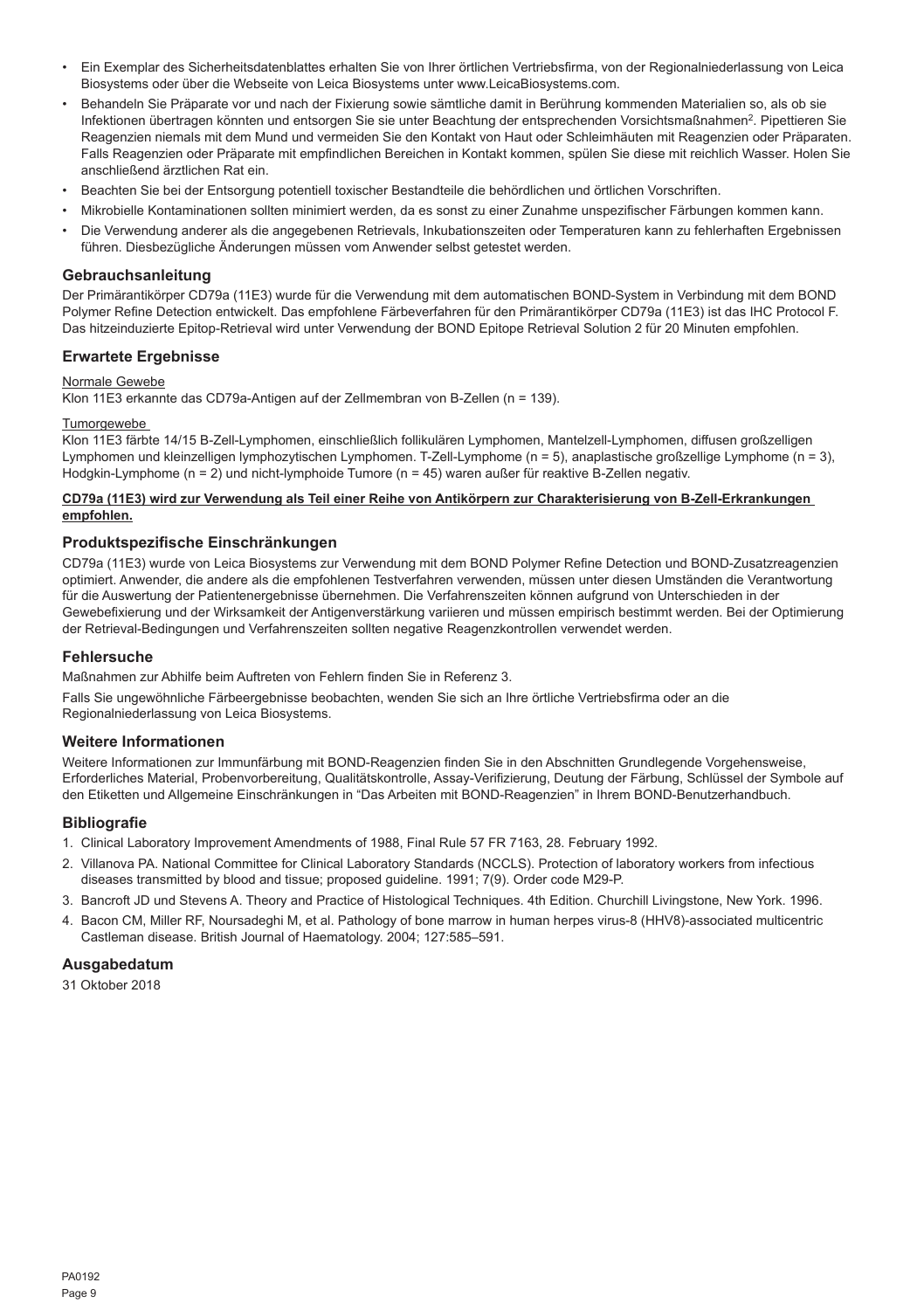## <span id="page-10-0"></span>**Anticuerpo Primario Listo Para Usar BOND™ CD79a (11E3) Catálogo Nº.: PA0192**

## **Indicaciones de Uso**

#### *Este reactivo es para uso diagnóstico in vitro.*

El anticuerpo monoclonal CD79a (11E3) está destinado a utilizarse en la identificación cualitativa por microscopía óptica del antígeno CD79a humano en tejidos fijados en formalina e incluidos en parafina, mediante tinción inmunohistoquímica con el sistema automatizado BOND (incluye el sistema Leica BOND-MAX y el sistema Leica BOND-III).

La interpretación clínica de cualquier tinción o de la ausencia de ésta debe complementarse con estudios morfológicos y controles adecuados, y debe evaluarla un patólogo cualificado junto con el historial clínico del paciente y con otras pruebas diagnósticas.

## **Resumen y Explicación**

Las técnicas inmunohistoquímicas pueden ser utilizadas para detectar la presencia de antígenos en tejidos y células (véase "Uso de reactivos BOND" en la documentación de usuario suministrada por BOND). El anticuerpo primario CD79a (11E3) es un producto listo para usar que se ha optimizado específicamente para su uso con BOND Polymer Refine Detection. La demostración de la molécula CD79a se consigue, en primer lugar, permitiendo la unión de CD79a (11E3) a la sección y, a continuación, visualizando esta unión con los reactivos que proporciona el sistema de detección. El uso de estos productos, en combinación con el sistema automatizado BOND, reduce la posibilidad de error humano y la variabilidad inherente resultante de la dilución individual del reactivo, el pipeteado manual y la aplicación del reactivo.

## **Reactivos Suministrados**

CD79a (11E3) es un anticuerpo monoclonal antihumano de ratón que se produce como sobrenadante en cultivos de tejido, y se suministra en solución salina tamponada de Tris con proteína portadora, que contiene el 0,35% de ProClin™ 950 como conservante. Volumen total = 7 mL.

### **Clon**

11E3.

## **Inmunógeno**

Proteína de fusión recombinante procariótica correspondiente al dominio interno, de 61 aminoácidos, De la región terminal C de la molécula CD79a.

## **Especificidad**

Antígeno CD79a humano.

**Subclase**

IgG2a.

## **Concentración Total de Proteína**

Aprox. 10 mg/mL.

## **Concentración de Anticuerpos**

Mayor o igual que 0,21 mg/L según lo determinado mediante ELISA.

#### **Dilución y Mezcla**

El anticuerpo primario CD79a (11E3) se presenta en dilución óptima para su uso en el sistema BOND. No es necesaria la reconstitución, mezcla, dilución o titulación de este reactivo.

#### **Material Necesario Pero No Suministrado**

Consulte, en el apartado "Uso de reactivos BOND" de la documentación de usuario de BOND, la lista completa del material necesario para el tratamiento de las muestras y la tinción inmunohistoquímica cuando se utiliza el sistema BOND.

## **Conservación y Estabilidad**

Debe conservarse a 2–8 °C. No utilizar después de la fecha de caducidad que aparece en la etiqueta.

Los siguientes son signos de contaminación, inestabilidad o ambas circunstancias en CD79a (11E3): turbidez de la solución, aparición de olor y presencia de precipitado.

Volver a guardar a 2–8° C inmediatamente después de su uso.

Si las condiciones de conservación son diferentes de las especificadas, el usuario debe realizar las comprobaciones necesarias<sup>1</sup>.

## **Precauciones**

- Este producto es para uso diagnóstico *in vitro*.
- La concentración de ProClin™ 950 es de 0,35%. Contiene el principio activo 2-metil-4-isotiazolin-3-ona, que puede producir irritación en la piel, ojos, mucosas y tracto respiratorio superior. Lleve siempre guantes desechables cuando manipule los reactivos.
- Si desea obtener un ejemplar de la Hoja de datos de seguridad de los materiales, póngase en contacto con su distribuidor o con la oficina regional de Leica Biosystems, o visite la página Web de Leica Biosystems en www.LeicaBiosystems.com.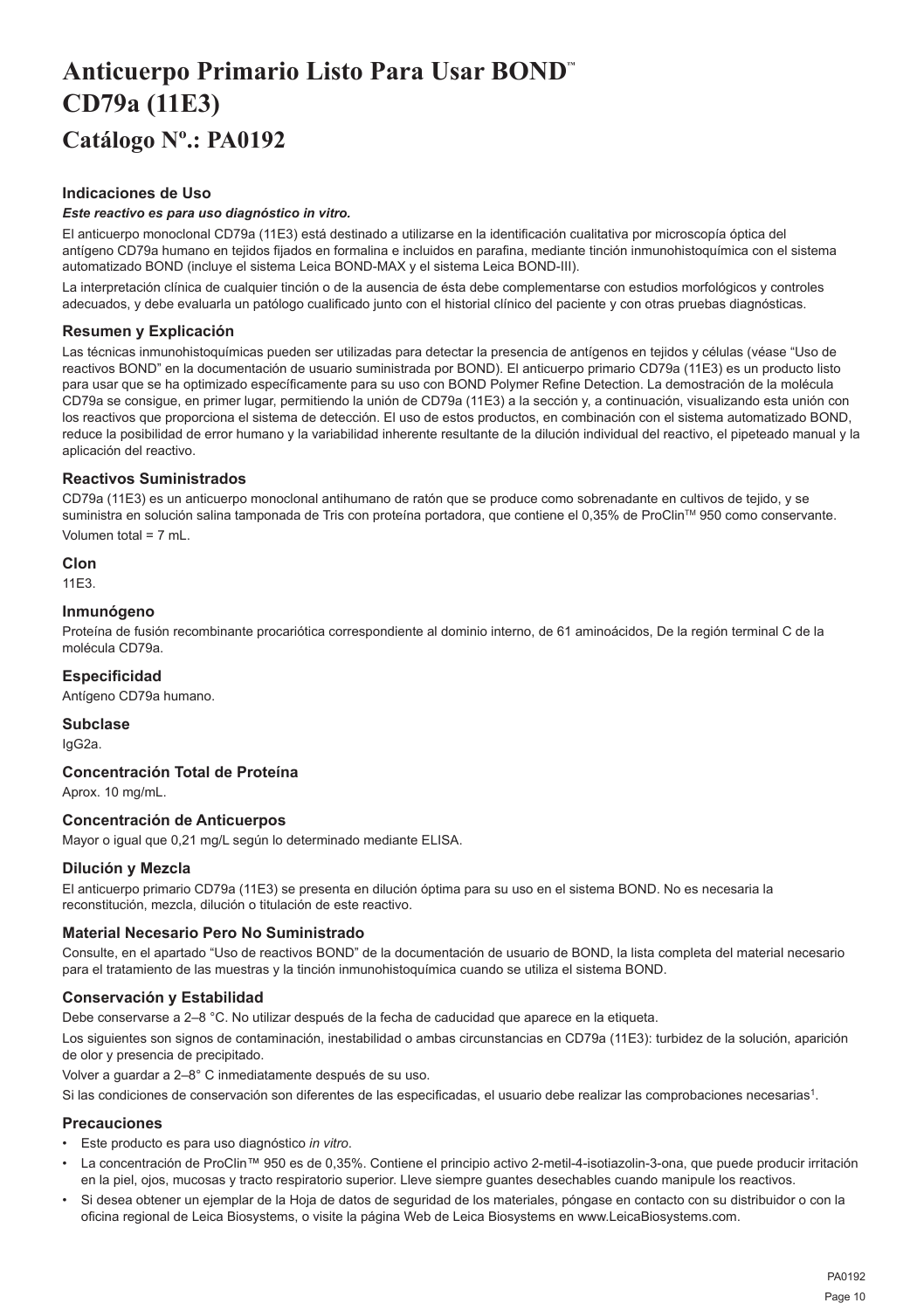- Las muestras, antes y después de ser fijadas, y cualquier material en contacto con ellas, deben ser tratados como sustancias capaces de transmitir infecciones y deben ser eliminadas con las precauciones correspondientes<sup>2</sup>. No pipetee nunca los reactivos con la boca, y evite el contacto de la piel y las mucosas con reactivos o muestras. Si algún reactivo o alguna muestra entra en contacto con zonas sensibles, lávelas con agua abundante. Consulte a un médico.
- Consulte la normativa federal, nacional o local referente a la eliminación de sustancias potencialmente tóxicas.
- Minimice la contaminación microbiana de los reactivos, ya que puede producir un aumento de las tinciones inespecíficas.
- Los tiempos de exposición e incubación, y las temperaturas diferentes de las especificadas pueden dar resultados erróneos. Cualquier cambio que se produzca deberá ser validado por el usuario.

#### **Instrucciones de Uso**

El anticuerpo primario CD79a (11E3) se ha desarrollado para su uso en el sistema automatizado BOND en combinación con BOND Polymer Refine Detection. El protocolo de tinción recomendado para CD79a (11E3) es IHC Protocol F. Se recomienda la exposición de epítopos inducida por calor usando BOND Epitope Retrieval Solution 2 durante 20 minutos.

## **Resultados Esperados**

#### Tejidos normales

El clon 11E3 detectó el antígeno CD79a en la membrana celular de linfocitos B (n=139).

## Teiidos tumorales

El clon 11E3 tiñó 14/15 linfomas de células B, incluyendo linfomas foliculares, linfomas de células del manto, linfomas difusos de células grandes y linfomas linfocíticos pequeños. Los linfomas de células T (n=5), linfomas anaplásicos de células grandes (n=3), enfermedad de Hodgkin (n=2) y tumores no linfoides (n=45) fueron negativos, excepto por células B reactivas.

#### **CD79a (11E3) se recomienda para su uso como parte de un panel de anticuerpos en la caracterización de trastornos de células B.**

#### **Limitaciones Específicas del Producto**

CD79a (11E3) se ha optimizado en Leica Biosystems para su uso con BOND Polymer Refine Detection y reactivos auxiliares BOND. Los usuarios que se aparten de los procedimientos de análisis recomendados deben asumir la responsabilidad de interpretar los resultados del paciente tomando en cuenta estas circunstancias. Los tiempos de protocolo pueden diferir debido a la variación en la fijación de los tejidos y a la eficacia en la preservación del antígeno, y deben determinarse empíricamente. Se debe utilizar controles negativos con reactivos a la hora de optimizar las condiciones de detección y los tiempos de protocolo.

## **Resolución de Problemas**

Consulte la referencia 3 para ver las acciones correctoras.

Contacte con su distribuidor local o la oficina regional de Leica Biosystems para informar de cualquier tinción anómala.

## **Más Información**

Para obtener más información sobre inmunotinciones con reactivos BOND, consulte los apartados Principio del procedimiento, Material necesario, Preparación de las muestras. Control de calidad, Verificación del análisis, Interpretación de la tinción, Clave de símbolos en las etiquetas y Limitaciones generales de la sección "Utilización de reactivos BOND" de la documentación de usuario suministrada por BOND.

## **Bibliografía**

- 1. Clinical Laboratory Improvement Amendments of 1988, Final Rule 57 FR 7163 February 28, 1992.
- 2. Villanova PA. National Committee for Clinical Laboratory Standards (NCCLS). Protection of laboratory workers from infectious diseases transmitted by blood and tissue; proposed guideline. 1991; 7(9). Order code M29-P.
- 3. Bancroft JD and Stevens A. Theory and Practice of Histological Techniques. 4th Edition. Churchill Livingstone, New York. 1996.
- 4. Bacon CM, Miller RF, Noursadeghi M, et al. Pathology of bone marrow in human herpes virus-8 (HHV8)-associated multicentric Castleman disease. British Journal of Haematology. 2004; 127:585–591.

### **Fecha de Publicación**

31 de octubre de 2018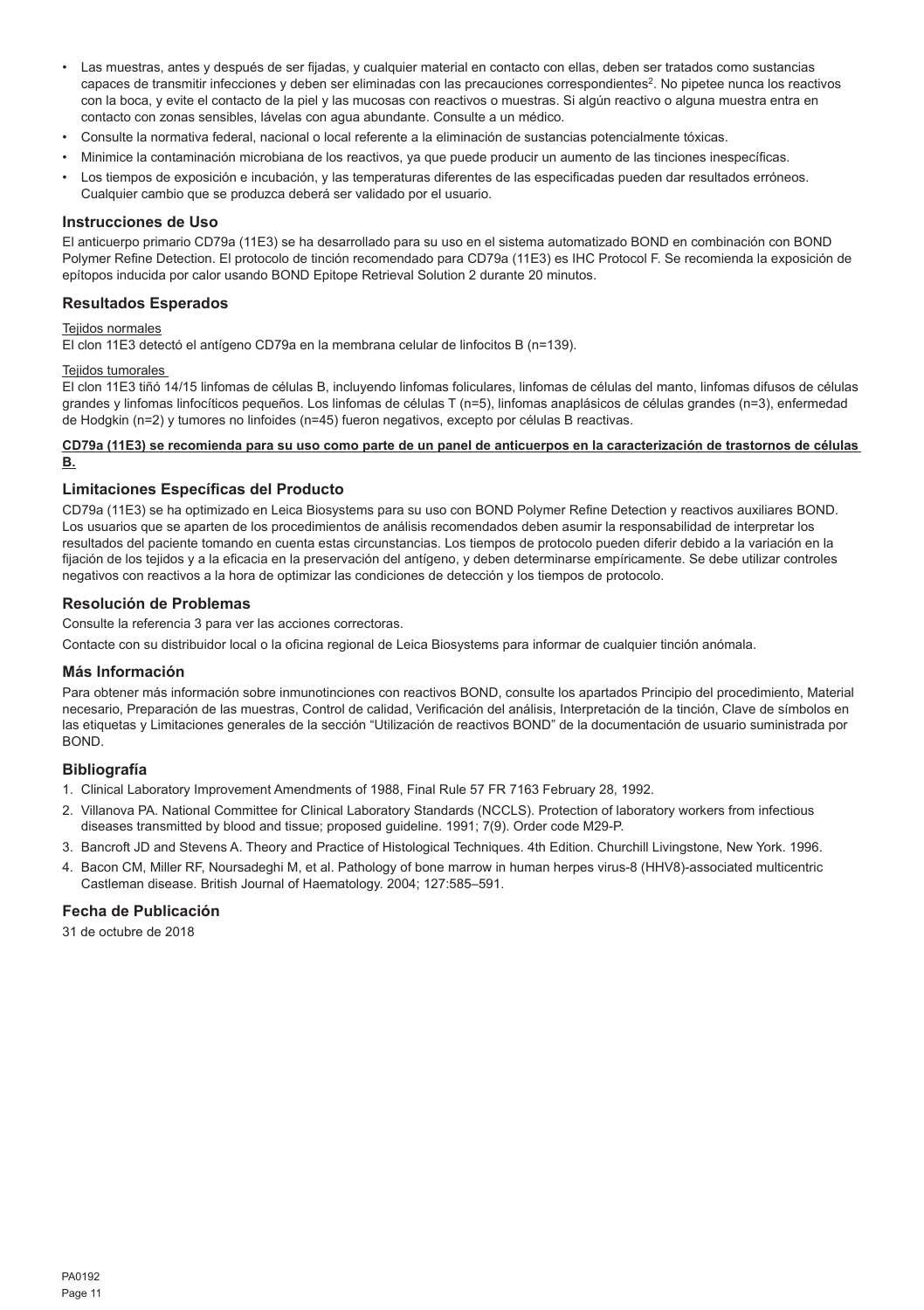## <span id="page-12-0"></span>**Anticorpo Primário Pronto A Usar BOND™ CD79a (11E3)**

## **Nº de catálogo: PA0192**

## **Uso a que se destina**

### *Este reagente destina-se a utilização diagnóstica in vitro.*

O anticorpo monoclonal CD79a (11E3) destina-se a ser usado para a identificação qualitativa por microscopia óptica do antigénio CD79a humano em tecidos fixos com formalina e embebidos em parafina por coloração imunohistoquímica utilizando o BOND automatizado (inclui o sistema Leica BOND-MAX e o sistema Leica BOND-III).

A interpretação clínica de qualquer coloração ou da sua ausência deve ser complementada por estudos morfológicos utilizando controlos adequados, e deve ser avaliada no contexto da história clínica do doente e de outros testes complementares de diagnóstico por um anátomo-patologista qualificado.

## **Resumo e explicação**

As técnicas de imunohistoquímica podem ser usadas para demonstrar a presença de antigénios em tecidos e células (ver "Usar os Reagentes BOND" na sua documentação do utilizador BOND). O anticorpo primário CD79a (11E3) consiste num produto pronto usar que foi especificamente optimizado para utilização com BOND Polymer Refine Detection. A demonstração do antigénio CD79a humano é obtida por, primeiro, permitindo a ligação de

CD79a (11E3) à secção e visualizando-a posteriormente utilizando os reagentes fornecidos no sistema de detecção. A utilização destes produtos, em combinação com o sistema BOND automatizado, reduz a possibilidade de erro humano e da variabilidade inerente resultante da diluição do reagente individual, pipetagem manual e aplicação de reagente.

## **Reagentes Fornecidos**

CD79a (11E3) é um anticorpo monoclonal anti-humano de ratinho produzido como sobrenadante de cultura tecidular e fornecida em solução salina com tampão Tris com proteína transportadora, contendo 0,35% de ProClin™ 950 como conservante. Volume total = 7 mL.

## **Clone**

11E3.

## **Imunogénio**

Proteína de fusão recombinante procariota correspondente ao domínio interno, de 61 amino-ácidos, da região C-terminal da molécula CD79a.

## **Especificidade**

Antigénio CD79a humano.

## **Subclasse**

IgG2a.

## **Concentração de Proteínas Totais**

Aproximadamente 10 mg/mL.

## **Concentração de anticorpos**

Maior ou igual a 0,21 mg/L conforme determinado por ELISA.

## **Diluição e mistura**

O anticorpo primário CD79a (11E3) apresenta-se com uma diluição ideal para utilização no sistema BOND. Não é necessária reconstituição, mistura, diluição ou titulação deste reagente.

#### **Material Necessário mas não Fornecido**

Consultar "Utilizar os reagentes BOND" na documentação do utilizador BOND para uma lista completa de materiais necessários para tratamento de amostras e coloração imunohistoquímica utilizando o sistema BOND.

## **Armazenamento e Estabilidade**

Armazene a uma temperatura de 2 a 8 °C. Não utilize após o fim do prazo de validade referido no rótulo do recipiente. Os sinais que indicam contaminação e/ou instabilidade de CD79a (11E3) são: turvação da solução, desenvolvimento de odor e presença de precipitado.

Coloque entre 2 e 8°C imediatamente depois de utilizar.

Condições de armazenamento diferentes das acima especificadas devem ser confirmadas pelo utilizador <sup>1</sup>.

## **Precauções**

- Este produto destina-se a utilização diagnóstica *in vitro*.
- A concentração de ProClin™ 950 é de 0,35%. Contém o ingrediente activo 2-metil-4-isotiazolina-3-a e pode provocar irritação da pele, olhos, membranas mucosas e vias aéreas superiores. Use luvas descartáveis quando manipular os reagentes. Use luvas descartáveis quando manipular os reagentes.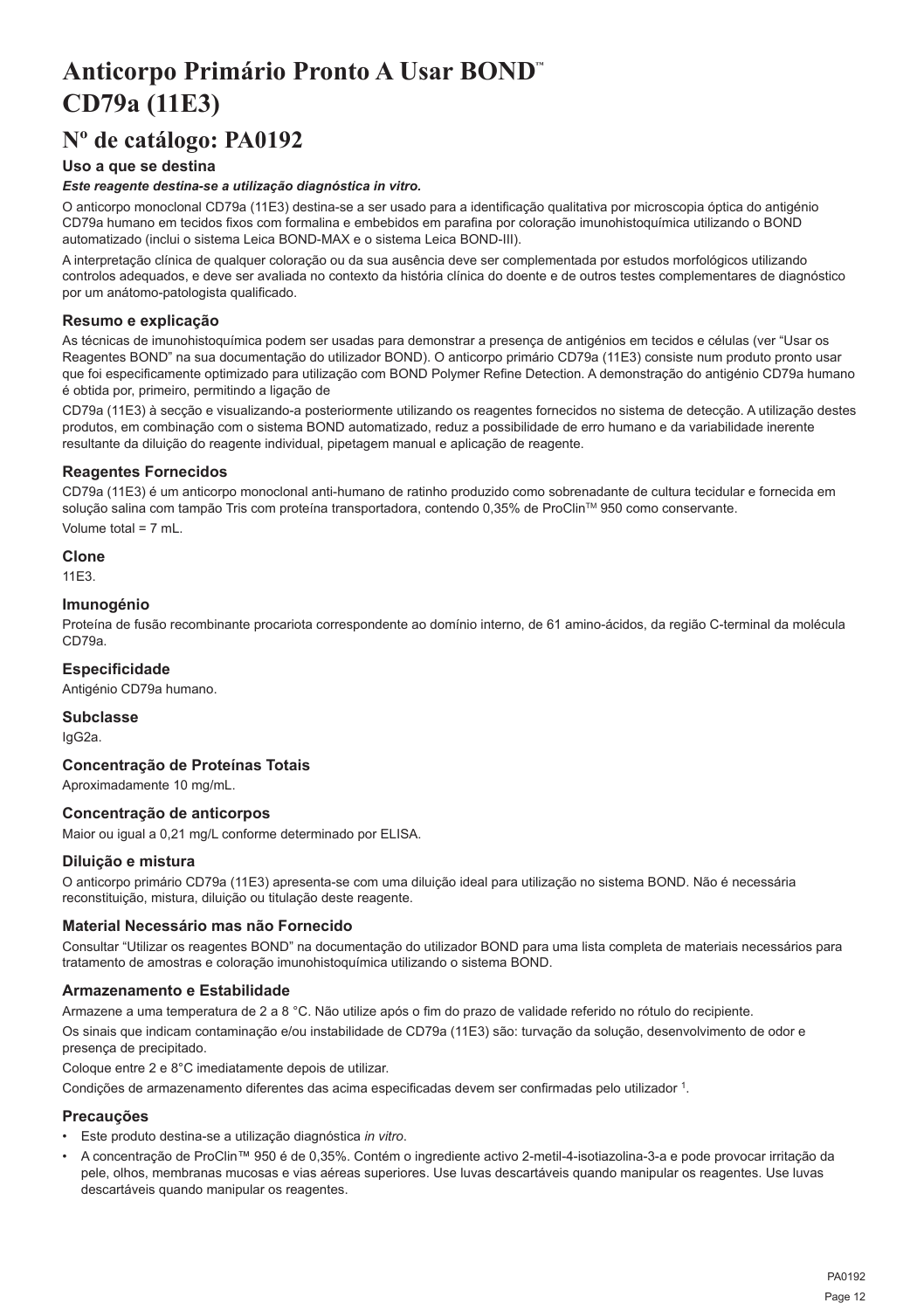- Para obter uma cópia da Ficha de Dados de Segurança do Material, entre em contacto com o seu distribuidor local ou sucursal regional da Leica Biosystems ou, em alternativa, visite o site da Leica Biosystems na internet, www.LeicaBiosystems.com.
- As amostras, antes e depois da fixação, e todo o material que a elas seja exposto, devem ser manipulados como capazes de transmitir infecção e eliminados usando as precauções adequadas<sup>2</sup>. Nunca pipete reagentes com a boca e evite o contacto entre a pele e membranas mucosas com reagentes ou amostras. Se reagentes ou amostras entrarem em contacto com os olhos, lave-os com uma quantidade abundante de água. Consultar um médico.
- Consulte os regulamentos federais, estatais e locais relativamente à eliminação de quaisquer componentes potencialmente tóxicos.
- Minimize a contaminação microbiana dos reagentes ou poderá ocorrer um aumento da coloração inespecífica.
- A utilização de tempos e temperaturas de recuperação e incubação diferentes dos especificados pode produzir resultados erróneos. Qualquer alteração deste tipo deve ser validada pelo utilizador.

## **Instruções de Uso**

O anticorpo primário CD79a (11E3) foi desenvolvido para utilização no sistema BOND automatizado em combinação com a BOND Polymer Refine Detection. O protocolo de coloração indicado para o anticorpo primário CD79a (11E3) é o Protocolo IHC F. Recomenda-se a recuperação de epitopos induzida por calor utilizando a BOND Epitope Retrieval Solution 2 durante 20 minutos.

### **Resultados esperados**

#### Tecidos normais

O clone 11E3 detectou o antigénio CD79a na membrana celular de linfócitos B (n=139).

#### Tecidos tumorais

O clone 11E3 corou 14/15 linfomas B, incluindo linfomas foliculares, linfomas de células do manto, linfomas difusos de grandes células e linfomas linfocíticos pequenos. Os linfomas T (n=5), linfomas anaplásicos de grandes células (n=3), doença de Hodgkin (n=2) e tumores não linfóides (n=45) foram negativos, à excepção de linfócitos B reactivos.

#### **CD79a (11E3) está recomendado para utilização como parte de um painel de anticorpos na caracterização de perturbações dos linfócitos B.**

## **Informações Específicas do Produto**

CD79a (11E3) foi optimizado na Leica Biosystems para utilização com a BOND Polymer Refine Detection e reagentes auxiliares BOND. Utilizadores que se desviem dos procedimentos de teste recokmendados devem assumir a responsabilidade pela interpretação dos resultados dos doentes nestas circunstâncias. Os tempos de protocolo podem variar, devido a variações na fixação tecidular e na eficácia de valorização com antigénios, devendo ser determinados de forma empírica. Os controlos de reagente negativos devem ser usados quando se optimizam as condições de recuperação e os tempos do protocolo.

### **Resolução de problemas**

Consulte a referência 3 para acções de resolução.

Entre em contacto com o seu distribuidor local ou com a sucursal regional da Leica Biosystems para notificar qualquer coloração pouco habitual.

#### **Informações Adicionais**

Poderá encontrar informações adicionais sobre imunocoloração com reagentes BOND nas secções de Princípios do Procedimento, Material Necessário, Preparação da Amostra, Controlo de Qualidade, Verificação do Ensaio, Interpretação da Coloração, Significado dos Símbolos nos Rótulos e Limitações Gerais em "Utilizar os Reagentes BOND" na documentação do utilizador BOND.

## **Bibliografia**

- 1. Clinical Laboratory Improvement Amendments of 1988, Final Rule 57 FR 7163 February 28, 1992.
- 2. Villanova PA. National Committee for Clinical Laboratory Standards (NCCLS). Protection of laboratory workers from infectious diseases transmitted by blood and tissue; proposed guideline. 1991; 7(9). Order code M29-P.
- 3. Bancroft JD and Stevens A. Theory and Practice of Histological Techniques. 4th Edition. Churchill Livingstone, New York. 1996.
- 4. Bacon CM, Miller RF, Noursadeghi M, et al. Pathology of bone marrow in human herpes virus-8 (HHV8)-associated multicentric Castleman disease. British Journal of Haematology. 2004; 127:585–591.

## **Data de Emissão**

31 de Outubro de 2018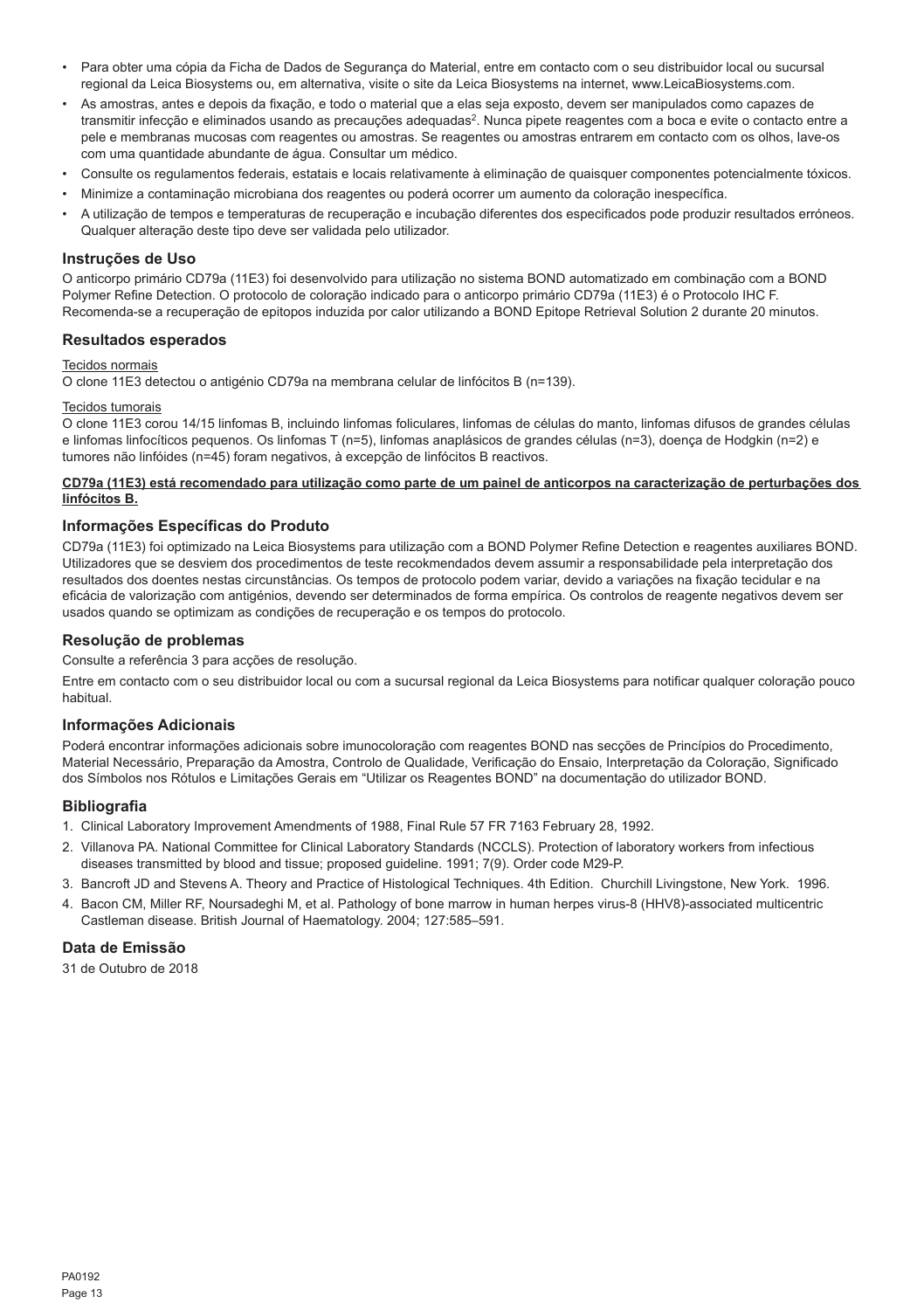## <span id="page-14-0"></span>**BOND™ Primär antikropp - färdig att användas CD79a (11E3)**

## **Artikelnummer: PA0192**

## **Användningsområde**

## *Reagenset är avsett för in vitro-diagnostik.*

CD79a (11E3) monoklonal antikropp är avsedd att användas för kvalitativ bestämning i ljusmikroskopi av human CD79a-antigen i formalinfixerad, paraffininbäddad vävnad, genom immunhistokemisk färgning i det automatiska systemet BOND (inkluderar Leica BOND-MAX-systemet och Leica BOND-III-systemet).

Den kliniska tolkningen av varje infärgning, eller utebliven infärgning, måste alltid kompletteras med morfologiska studier och lämpliga kontroller. Utvärderingen bör göras av kvalificerad patolog och inkludera patientens anamnes och övriga diagnostiktester.

## **Förklaring och sammanfattning**

Immunhistokemiska tekniker kan användas för att påvisa antigener i vävnader och celler (se "Använda BOND- reagens" i BOND användar-dokumentationen). CD79a (11E3) primär antikropp är en produkt, färdig att användas, som har optimerats specifikt för att användas med BOND Polymer Refine Detection. Den humana CD79a-antigenen påvisas genom att CD79a (11E3) binds till snittet och sedan visualiseras denna bindning med hjälp av reagenserna i testsystemet. När dessa produkter används i kombination med det automatiserade BOND-systemet reduceras möjligheterna att göra fel och den inneboende variabiliteten, till följd av enskild reagensutspädning, manuell pipettering och reagensanvändning, minskar.

### **Ingående reagenser**

CD79a (11E3) är en anti-human monoklonal antikropp från mus, producerad som supernatant från cellkultur. Den levereras i trisbuffrad koksaltlösning med bärarprotein. Lösningen innehåller 0,35 % ProClinTM 950 som konserveringsmedel. Total volym = 7 ml.

**Klon**

11E3.

### **Immunogen**

Prokaryotiskt, rekombinant fusionsprotein svarande mot den interna domänen, hos 61 aminosyror, vid C-änden av CD79a-molekylen.

**Specificitet**

Human CD79a-antigen.

## **Undergrupp**

IgG2a.

#### **Total proteinkoncentration**

Omkring 10 mg/ml.

## **Antikroppskoncentration**

Större än eller lika med 0,21 mg/l, enligt bestämning från ELISA.

## **Spädning och blandning**

CD79a (11E3) primär antikropp är optimalt utspätt för att användas med BOND-systemet. Denna reagens behöver inte rekonstitueras, blandas, spädas eller titreras.

## **Nödvändig materiel som ej medföljer**

I "Använda BOND-reagens" i BOND-användardokumentationen finns en fullständig lista med den materiel du behöver för att behandla ett prov och göra en immunhistokemisk färgning med BOND-systemet.

## **Förvaring och stabilitet**

Förvara vid 2–8 °C. Använd ej efter utgångsdatum som står på förpackningen

Tecken på kontaminering och/eller instabilitet hos CD79a (11E3) är grumling i lösningen, luktutveckling och förekomst av fällning. Ställ tillbaka i 2–8 °C omedelbart efter användning.

Andra förvaringsbetingelser än de ovan angivna måste verifieras av användaren<sup>1</sup>.

## **Säkerhetsföreskrifter**

- Produkten är avsedd för *in vitro*-diagnostik.
- Koncentrationen av ProClin™ 950 är på 0,35 %. Det innehåller den aktiva beståndsdelen 2-metyl-4-isotiazolin-3-on som kan verka irriterande på hud, ögon, slemhinnor och övre luftvägar. Använd engångshandskar när reagenserna hanteras.
- Du kan få tillgång till säkerhetsdatablad genom att kontakta en lokal distributör eller Leica Biosystems regionkontor. En annan möjlighet är Leica Biosystems webbsajt på www.LeicaBiosystems.com.
- Prover, både före och efter fixeringen, och allt material som använts tillsammans med dem ska hanteras som infektiöst avfall enligt gängse praxis <sup>2</sup>. Pipettera aldrig reagenser med munnen och undvik att reagenser eller prover kommer i kontakt med hud och slemhinnor. Om reagenser eller prover kommer i kontakt med känsliga områden, skölj med stora mängder vatten. Sök läkarvård.
- Angående avfallshantering av potentiellt toxiska material hänvisar vi till gällande europeiska, nationella och lokala bestämmelser och förordningar.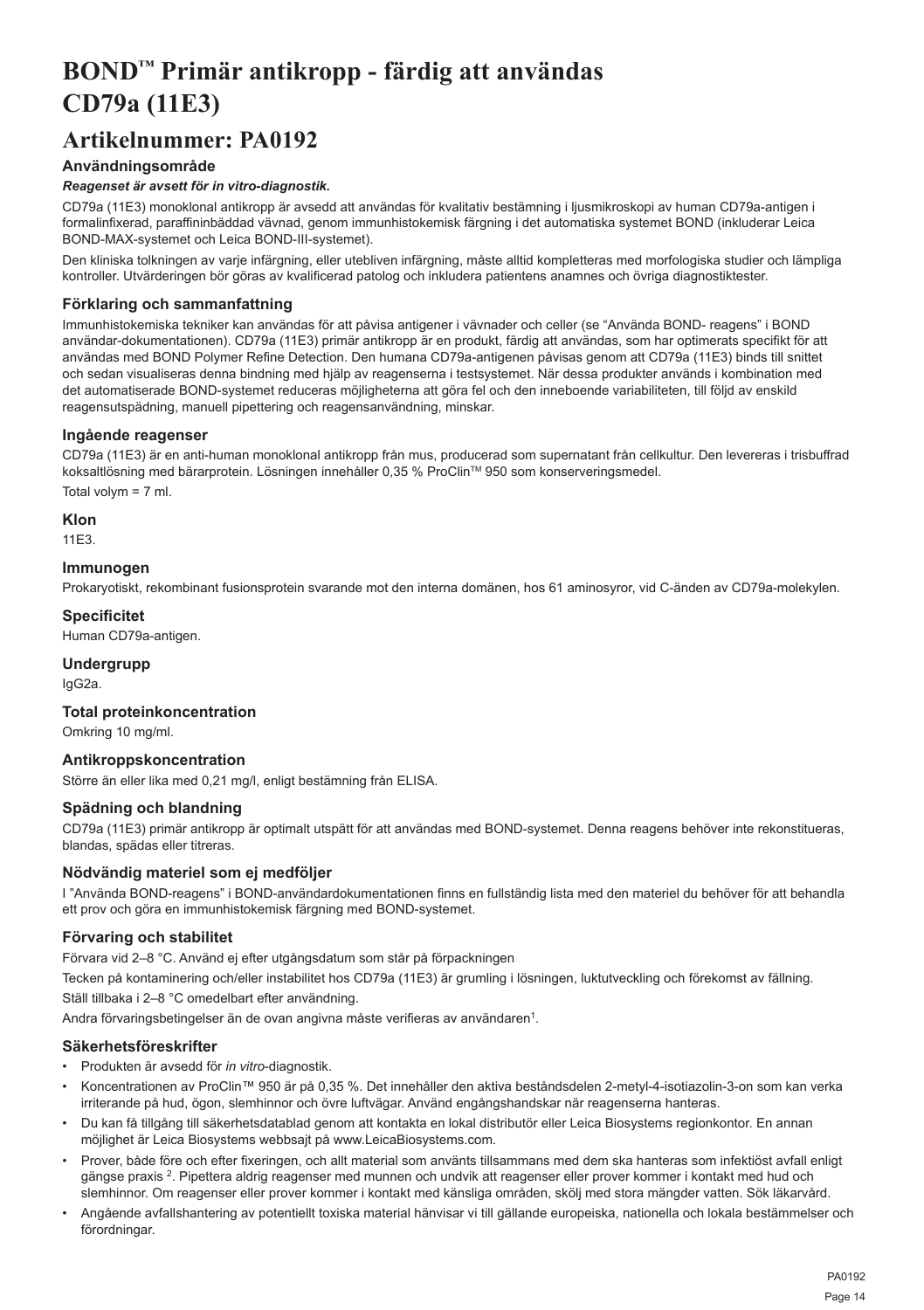- Minimera mikrobiologisk kontamination av reagens, annars kan en ökad icke-specifik infärgning bli resultatet.
- Annan återvinning och andra inkubationstider eller temperaturer än de angivna kan ge felaktiga resultat. Sådana förändringar ska valideras av användaren.

## **Bruksanvisning**

CD79a (11E3) primär antikropp har utvecklats för att användas med det automatiserade BOND-systemet i kombination med BOND Polymer Refine Detection. Rekommenderat färgningsprotokoll för CD79a (11E3) primära antikroppar är IHC Protocol F. Värmeinducerat epitopt återvinnande rekommenderas. Använd då BOND Epitope Retrieval Solution 2 i 20 minuter.

#### **Förväntade resultat**

#### Normala vävnader

Klon 11E3 detekterade CD79a-antigenen på cellmembranet av B-lymfocyter (n=139).

#### Tumörvävnader

Klon 11E3 färgade 14/15 B-cellslymfom, inklusive follikulära lymfom, mantelcellslymfom, diffusa, storcelliga lymfom och små lymfocytiska lymfom. T-cellslymfom (n=5), anaplastiska storcelliga lymfom (n=3), Hodkins sjukdom (n=2) och icke-lymfoida tumörer (n=45) var negativa, utom för reaktiva B-celler.

#### **CD79a (11E3) rekommenderas för användning som del i en panel av antikroppar vid karakterisering av B-cellsdefekter.**

### **Specifika begränsningar för produkten**

CD79a (11E3) har optimerats vid Leica Biosystems för att användas med BOND Polymer Refine Detection och BOND hjälpreagenser. Användare som avviker från rekommenderat testförfarande måste vid ändrade förhållanden ta ansvar för tolkningen av patientresultaten. Protokolltiderna kan variera på grund av variationer i vävnadsfixering och hur effektivt antigenet intensifieras, och måste fastställas empiriskt. Negativa reagenskontroller ska användas då förhållanden för återvinnande och protokolltider optimeras.

## **Felsökning**

Se referens 3 för förslag till åtgärder.

Kontakta en lokal distributör eller Leica Biosystems regionkontor för att rapportera onormal infärgning.

### **Mer information**

Mer information om immunfärgning med BOND-reagens finns under rubrikerna Bakgrund till metoden, Nödvändig materiel, Förbereda provet, Kvalitetskontroll, Verifiering av assayer, Tolka infärgningsresultat, Symbolförklaring för etiketter och Allmänna begränsningar i "Använda BOND-reagens" i BOND användardokumentation.

## **Litteraturförteckning**

1. Clinical laboratory Improvement Amendments of 1988, Final Rule 57 FR 7163 February 28, 1992.

- 2. Villanova PA. National Committee for Clinical Laboratory Standards (NCCLS). Protection of laboratory workers from infectious diseases transmitted by blood and tissue; proposed guideline. 1991; 7(9). Order code M29-P.
- 3. Bancroft JD and Stevens A. Theory and Practice of Histological Techniques. 4th Edition. Churchill Livingstone, New York. 1996.
- 4. Bacon CM, Miller RF, Noursadeghi M, et al. Pathology of bone marrow in human herpes virus-8 (HHV8)-associated multicentric Castleman disease. British Journal of Haematology. 2004; 127:585–591.

## **Utgivningsdatum**

31 oktober 2018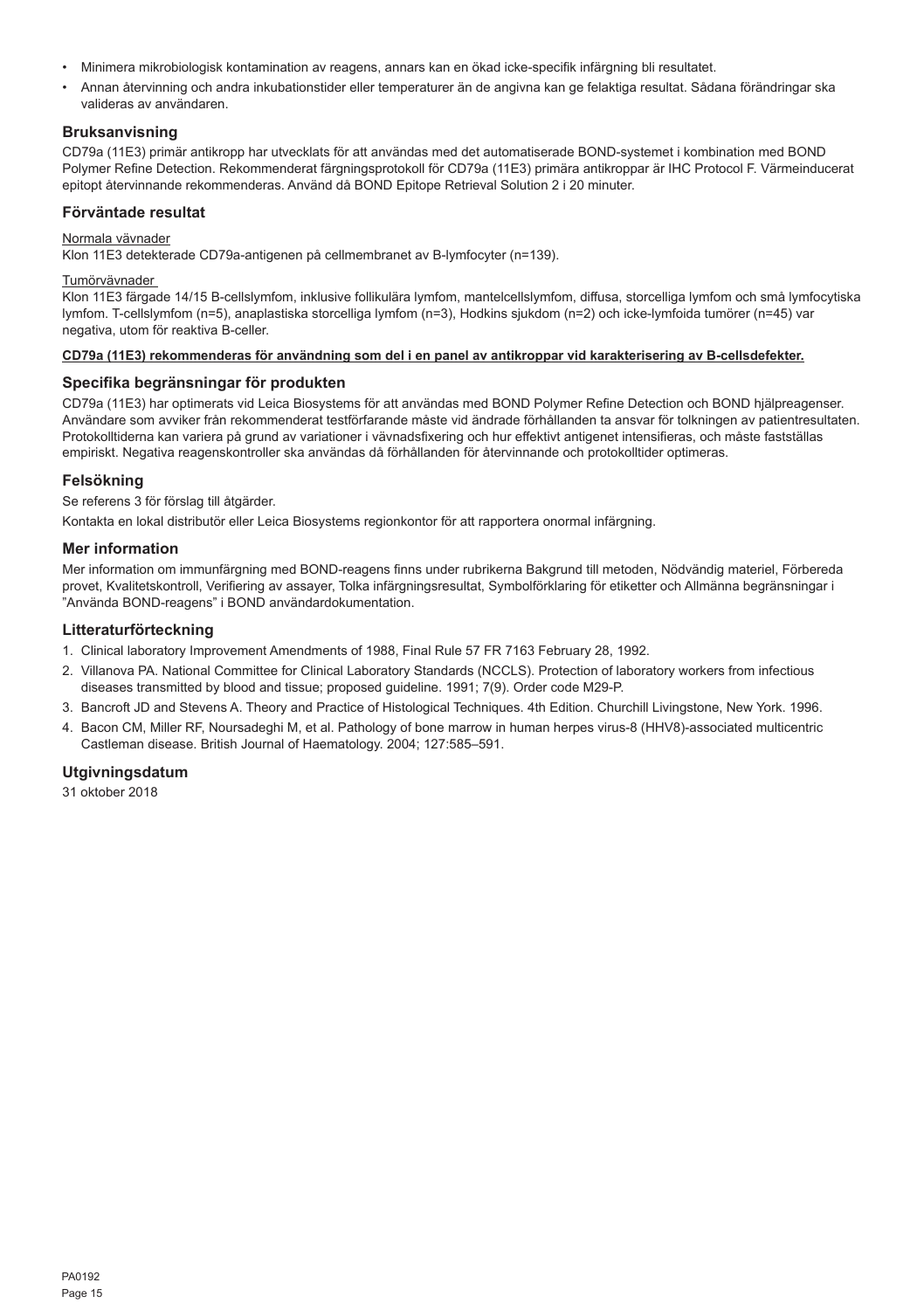## <span id="page-16-0"></span>**Έτοιμο Για Χρήση Πρωτογενές Αντίσωμα BOND™ CD79a (11E3)**

## **Αρ. καταλόγου: PA0192**

## **Σκοπός χρήσης**

## *Αυτό το αντιδραστήριο προορίζεται για διαγνωστική χρήση in vitro.*

Το μονοκλωνικό αντίσωμα CD79a (11E3) προορίζεται για χρήση για την ποιοτική ταυτοποίηση με μικροσκοπία φωτός του ανθρώπινου αντιγόνου CD79a σε μονιμοποιημένο σε φορμόλη και ενσωματωμένο σε παραφίνη ιστό με ανοσοϊστοχημική χρώση, με χρήση του αυτοματοποιημένου συστήματος BOND (περιλαμβάνει το σύστημα Leica BOND-MAX και το σύστημα Leica BOND-III).

Η κλινική ερμηνεία οποιασδήποτε χρώσης ή της απουσίας της θα πρέπει να συμπληρώνεται με μορφολογικές μελέτες και σωστούς μάρτυρες και θα πρέπει να αξιολογείται στα πλαίσια του κλινικού ιστορικού του ασθενούς και άλλων διαγνωστικών εξετάσεων από ειδικευμένο παθολογοανατόμο.

## **Περίληψη και επεξήγηση**

Για την κατάδειξη της παρουσίας αντιγόνων στον ιστό και στα κύτταρα μπορούν να χρησιμοποιηθούν ανοσοϊστοχημικές τεχνικές (δείτε την ενότητα "Χρήση αντιδραστηρίων BOND" στο υλικό τεκμηρίωσης χρήσης της BOND). Το πρωτογενές αντίσωμα CD79a (11E3) είναι ένα έτοιμο για χρήση προϊόν που έχει βελτιστοποιηθεί ειδικά για χρήση με το BOND Polymer Refine Detection. Η κατάδειξη του ανθρώπινου αντιγόνου CD79a επιτυγχάνεται πρώτα, επιτρέποντας τη δέσμευση του CD79a (11E3) στην τομή και κατόπιν απεικονίζοντας τη δέσμευση αυτή με χρήση των αντιδραστηρίων που παρέχονται στο σύστημα ανίχνευσης. Η χρήση των προϊόντων αυτών, σε συνδυασμό με το αυτοματοποιημένο σύστημα BOND, μειώνει την πιθανότητα ανθρώπινου σφάλματος και εγγενούς μεταβλητότητας, η οποία προκύπτει από την αραίωση μεμονωμένων αντιδραστηρίων, μη αυτόματη διανομή με πιπέτα και εφαρμογή αντιδραστηρίων.

## **Αντιδραστήρια που παρέχονται**

Το CD79a (11E3) είναι ένα μονοκλωνικό αντι-ανθρώπινο αντίσωμα ποντικού που παράγεται ως υπερκείμενο ιστοκαλλιέργειας και παρέχεται σε αλατούχο ρυθμιστικό διάλυμα Tris με πρωτεΐνη φορέα που περιέχει 0,35% ProClinTM 950 ως συντηρητικό.

Συνολικός όγκος = 7 mL.

### **Κλώνος**

11E3.

## **Ανοσογόνο**

Προκαρυωτική ανασυνδυασμένη πρωτεΐνη σύντηξης που αντιστοιχεί στην εσωτερική περιοχή 61 αμινοξέων στο C-τελικό άκρο του μορίου CD79a.

## **Ειδικότητα**

Αντιγόνο ανθρώπινου CD79a.

## **Υποκατηγορία**

IgG2a.

## **Συνολική συγκέντρωση πρωτεΐνης**

Περίπου 10 mg/mL.

## **Συγκέντρωση αντισώματος**

Μεγαλύτερη ή ίση με 0,21 mg/L, όπως προσδιορίζεται με ELISA.

## **Αραίωση και ανάμειξη**

Το πρωτογενές αντίσωμα CD79a (11E3) αραιώνεται βέλτιστα για χρήση στο σύστημα BOND. Δεν απαιτείται ανασύσταση, ανάμειξη, αραίωση ή τιτλοδότηση του αντιδραστηρίου αυτού.

## **Υλικά που απαιτούνται αλλά δεν παρέχονται**

Για μια πλήρη λίστα των υλικών που απαιτούνται για την επεξεργασία δειγμάτων και την ανοσοϊστοχημική χρώση με τη χρήση του συστήματος BOND, ανατρέξτε στην ενότητα "Χρήση αντιδραστηρίων BOND" στο υλικό τεκμηρίωσης χρήσης της BOND.

## **Φύλαξη και σταθερότητα**

Φυλάσσεται στους 2–8 °C. Μη χρησιμοποιείτε μετά την ημερομηνία λήξης που αναγράφεται στην ετικέτα του περιέκτη. Οι ενδείξεις που υποδηλώνουν μόλυνση ή/και αστάθεια του CD79a (11E3) είναι: θολερότητα του διαλύματος, ανάπτυξη οσμής και παρουσία ιζήματος.

Επαναφέρετε το προϊόν στους 2–8 °C αμέσως μετά τη χρήση.

Συνθήκες φύλαξης εκτός από αυτές που καθορίζονται παραπάνω πρέπει να επαληθεύονται από τον χρήστη<sup>1</sup>.

## **Προφυλάξεις**

- Το προϊόν αυτό προορίζεται για *in vitro* διαγνωστική χρήση.
- Η συγκέντρωση του ProClin™ 950 είναι 0,35%. Περιέχει το δραστικό συστατικό 2-μεθυλ-4-ισοθειαζολιν-3-όνη και ενδέχεται να προκαλέσει ερεθισμό στο δέρμα, τους οφθαλμούς, τους βλεννογόνους και την άνω αναπνευστική οδό. Φοράτε αναλώσιμα γάντια κατά το χειρισμό των αντιδραστηρίων.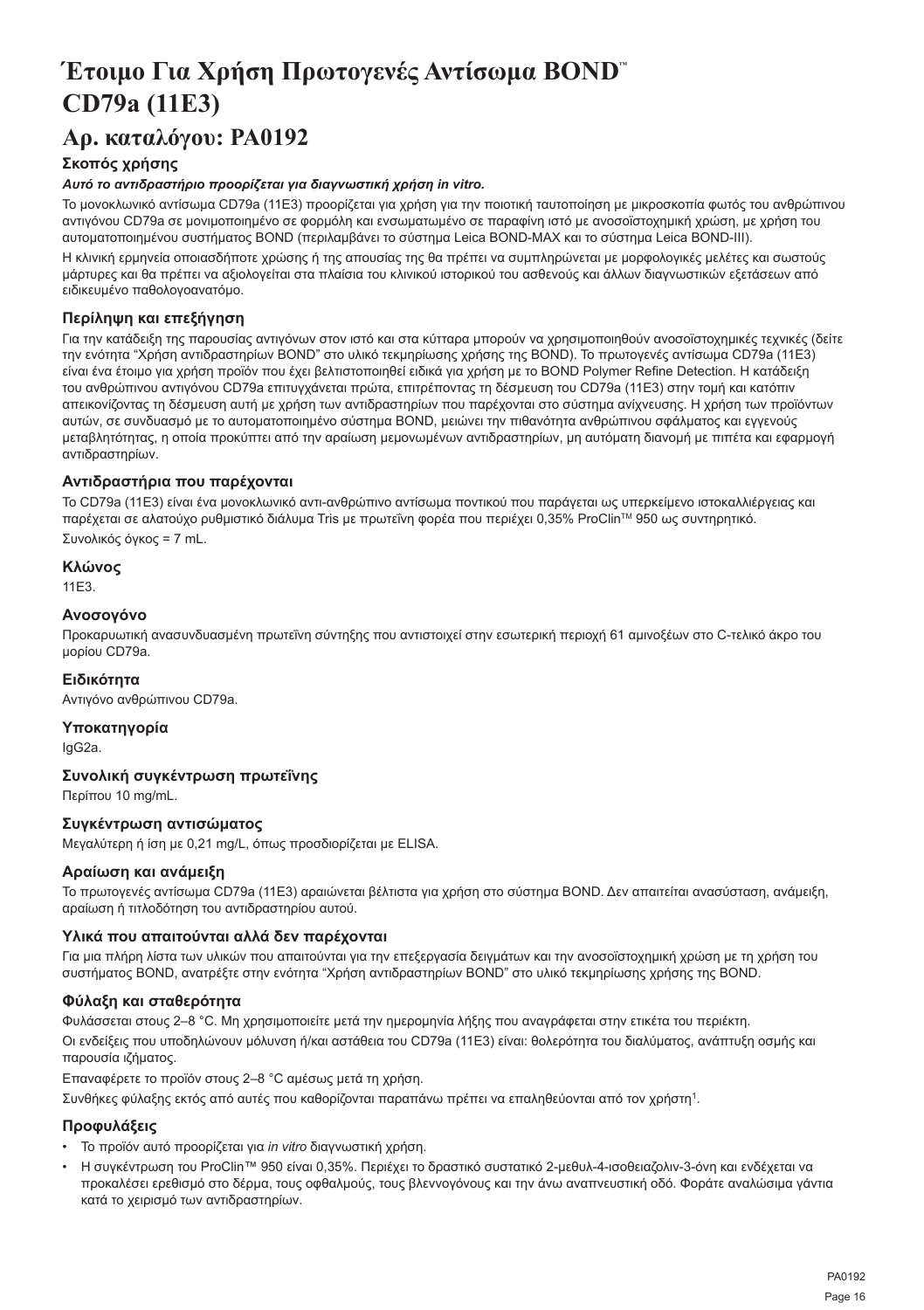- Για να λάβετε ένα αντίτυπο του δελτίου δεδομένων ασφαλείας υλικού, επικοινωνήστε με τον τοπικό σας διανομέα ή τα περιφερειακά γραφεία της Leica Biosystems ή, εναλλακτικά, επισκεφθείτε τον ιστότοπο της Leica Biosystems, www.LeicaBiosystems.com.
- Τα δείγματα, πριν και μετά τη μονιμοποίηση, καθώς και όλα τα υλικά που εκτίθενται σε αυτά, πρέπει να υποβάλλονται σε χειρισμό ως δυνητικά μετάδοσης λοίμωξης και να απορρίπτονται με κατάλληλες προφυλάξεις<sup>2</sup>. Μην αναρροφάτε ποτέ με πιπέτα τα αντιδραστήρια με το στόμα και αποφεύγετε την επαφή του δέρματος και των βλεννογόνων με αντιδραστήρια ή δείγματα. Εάν τα αντιδραστήρια ή τα δείγματα έλθουν σε επαφή με ευαίσθητες περιοχές, πλύνετε με άφθονες ποσότητες νερού. Ζητήστε τη συμβουλή ιατρού.
- Συμβουλευτείτε τους ομοσπονδιακούς, πολιτειακούς ή τοπικούς κανονισμούς για απόρριψη τυχόν δυνητικώς τοξικών συστατικών.
- Ελαχιστοποιήστε τη μικροβιακή μόλυνση των αντιδραστηρίων, διότι ενδέχεται να συμβεί αύξηση μη ειδικής χρώσης.
- Ανάκτηση, χρόνοι ή θερμοκρασίες επώασης διαφορετικές από εκείνες που καθορίζονται ενδέχεται να δώσουν εσφαλμένα αποτελέσματα. Τυχόν τέτοια μεταβολή πρέπει να επικυρώνεται από το χρήστη.

## **Οδηγίες χρήσης**

Το πρωτογενές αντίσωμα CD79a (11E3) αναπτύχθηκε για χρήση στο αυτοματοποιημένο σύστημα BOND σε συνδυασμό με το BOND Polymer Refine Detection. Το συνιστώμενο πρωτόκολλο χρώσης για το πρωτογενές αντίσωμα CD79a (11E3) είναι το IHC Protocol F. Συνιστάται θερμικά επαγόμενη ανάκτηση επιτόπου με χρήση του BOND Epitope Retrieval Solution 2 επί 20 λεπτά.

## **Αναμενόμενα αποτελέσματα**

## Φυσιολογικοί ιστοί

Ο κλώνος 11E3 ανίχνευσε το αντιγόνο CD79a στην κυτταρική μεμβράνη των B λεμφοκυττάρων (n=139).

### Νεοπλασματικοί ιστοί

Με τον κλώνο 11E3 χρωματίστηκαν 14/15 B κυτταρικά λεμφώματα, συμπεριλαμβανομένων των θυλακιωδών λεμφωμάτων, λεμφωμάτων κυττάρων του μανδύα, διάχυτων μεγαλοκυτταρικών λεμφωμάτων και μικρών λεμφοκυτταρικών λεμφωμάτων. Τα Τ κυτταρικά λεμφώματα (n=5), τα αναπλαστικά μεγαλοκυτταρικά λεμφώματα (n=3), η νόσος του Hodgkin (n=2) και οι μη λεμφοειδείς όγκοι (n=45) ήταν αρνητικοί, εκτός από τα αντιδραστικά Β κύτταρα.

### **Το CD79a (11E3) συνιστάται για χρήση ως μέρος μιας σειράς αντισωμάτων στον χαρακτηρισμό των διαταραχών των Β κυττάρων.**

#### **Ειδικοί περιορισμοί του προϊόντος**

Το CD79a (11E3) έχει βελτιστοποιηθεί στην Leica Biosystems για χρήση με το BOND Polymer Refine Detection και τα βοηθητικά αντιδραστήρια BOND. Χρήστες που αποκλίνουν από τις συνιστώμενες διαδικασίες εξέτασης πρέπει να αποδέχονται την ευθύνη για ερμηνεία των αποτελεσμάτων ασθενών υπό τις συνθήκες αυτές. Οι χρόνοι του πρωτοκόλλου ενδέχεται να διαφέρουν, λόγω της μεταβλητότητας της μονιμοποίησης του ιστού και της αποτελεσματικότητας ενίσχυσης των αντιγόνων και πρέπει να προσδιορίζονται εμπειρικά. Κατά τη βελτιστοποίηση των συνθηκών ανάκτησης και των χρόνων πρωτοκόλλου, πρέπει να χρησιμοποιούνται αρνητικοί μάρτυρες αντιδραστηρίων.

## **Αντιμετώπιση προβλημάτων**

Σχετικά με τις διορθωτικές ενέργειες, ανατρέξτε στην παραπομπή 3.

Για να αναφέρετε περιπτώσεις ασυνήθιστης χρώσης, επικοινωνήστε με τον τοπικό σας διανομέα ή τα περιφερειακά γραφεία της Leica Biosystems.

## **Πρόσθετες πληροφορίες**

Μπορείτε να βρείτε περισσότερες πληροφορίες σχετικά με την ανοσοχρώση με αντιδραστήρια BOND, υπό τους τίτλους "Αρχή της διαδικασίας", "Απαιτούμενα υλικά", "Προετοιμασία δείγματος", "Ποιοτικός έλεγχος", "Επαλήθευση προσδιορισμού", "Ερμηνεία της χρώσης", "Υπόμνημα για τα σύμβολα στις ετικέτες" και "Γενικοί περιορισμοί" στην ενότητα "Χρήση αντιδραστηρίων BOND" στο υλικό τεκμηρίωσης χρήσης της BOND.

#### **Βιβλιογραφία**

- 1. Clinical Laboratory Improvement Amendments of 1988, Final Rule 57 FR 7163 February 28, 1992.
- 2. Villanova PA. National Committee for Clinical Laboratory Standards (NCCLS). Protection of laboratory workers from infectious diseases transmitted by blood and tissue; proposed guideline. 1991; 7(9). Order code M29-P.
- 3. Bancroft JD and Stevens A. Theory and Practice of Histological Techniques. 4th Edition. Churchill Livingstone, New York. 1996.
- 4. Bacon CM, Miller RF, Noursadeghi M, et al. Pathology of bone marrow in human herpes virus-8 (HHV8)-associated multicentric Castleman disease. British Journal of Haematology. 2004; 127:585–591.

## **Ημερομηνία έκδοσης**

31 Οκτωβρίου 2018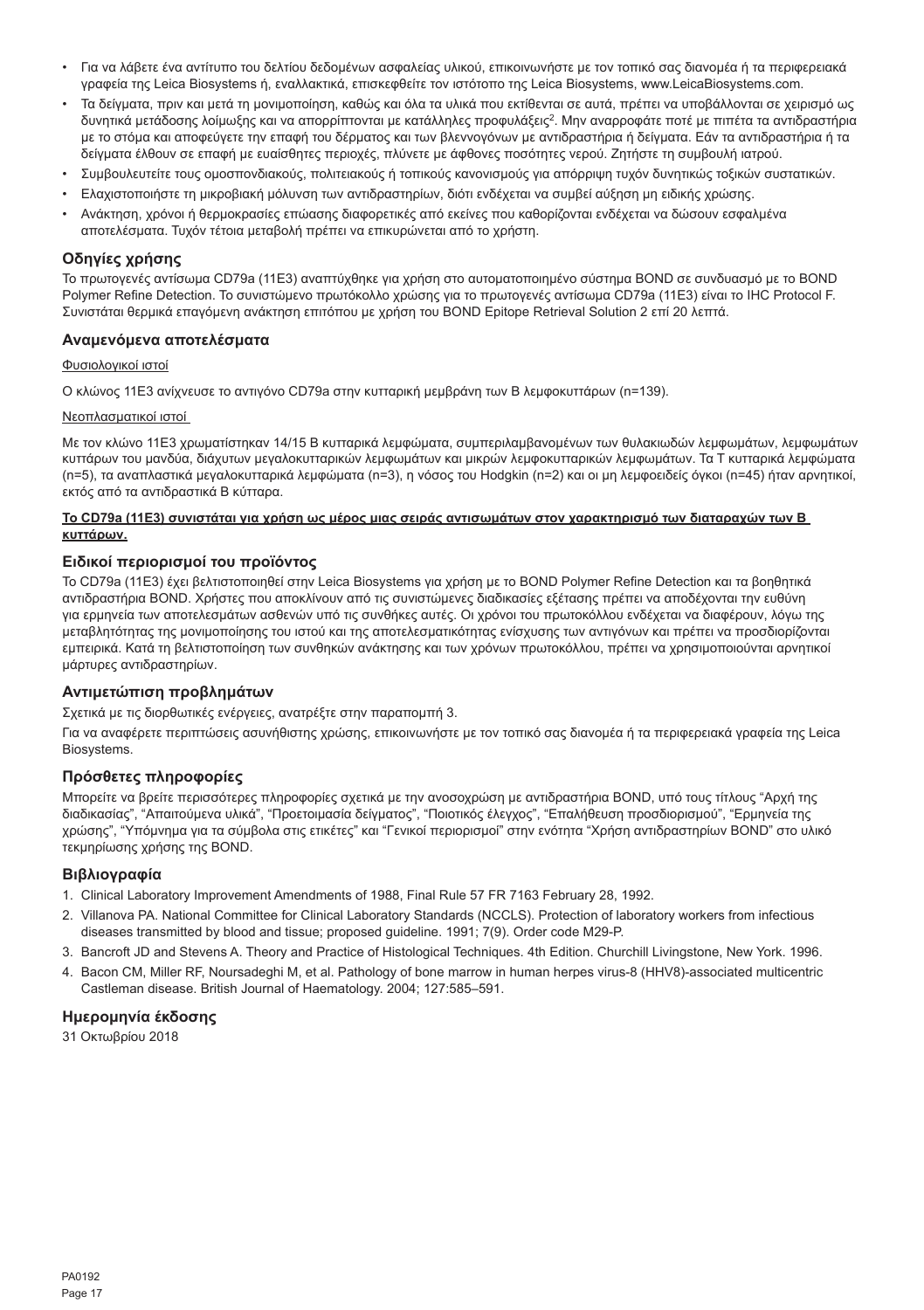## <span id="page-18-0"></span>**BOND™ Brugsklart Primaert Antistof CD79a (11E3)**

## **Katalognummer.: PA0192**

## **Tilsigtet anvendelse**

## *Dette reagens er beregnet til brug i in vitro-diagnostik.*

Monoklonalt CD79a (11E3)-antistof er beregnet til brug til kvalitativ identifikation med lysmikroskopi af humant CD79a-antigen i formalinfikserede, paraffinindstøbte væv vha. immunhistokemisk farvning med brug af det automatiske BOND-system (herunder Leica BOND-MAX system og Leica BOND-III system).

Den kliniske fortolkning af enhver farvning eller fravær af samme skal ledsages af morfologiske undersøgelser og egnede kontroller og skal evalueres af en uddannet patolog i konteksten af patientens anamnese samt andre diagnostiske prøver.

## **Resumé og forklaring**

Immunhistokemiske teknikker kan anvendes til at påvise tilstedeværelse af antigener i væv og celler (se "Anvendelse af BONDreagenser" i BOND-brugerdokumentationen). Primært CD79a (11E3)-antistof er et brugsklart produkt, som er blevet optimeret specielt til brug sammen med BOND Polymer Refine Detection. Påvisningen af humant CD79a-molekyle opnåes ved først at lade CD79a (11E3) binde sig til præparatet og derefter visualisere denne binding ved brug af de reagenser, der leveres med detektionssystemet. Brugen af disse produkter sammen med det automatiske BOND-system reducerer risikoen for menneskelige fejl og den iboende variabilitet, der følger af individuel reagensfortynding, manuel pipettering og reagensapplikation.

### **Leverede reagenser**

CD79a (11E3) er et murint antihumant monoklonalt antistof produceret som en vævskultursupernatant og leveret i Tris-bufferjusteret saltvand med bæreprotein indeholdende 0,35 % ProClin™ 950 som konserveringsmiddel. Totalt volumen = 7 ml.

**Klon**

### 11E3

### **Immunogen**

Prokaryotisk rekombinant fusionsprotein korresponderende til det interne domæne, på 61 aminosyrer, ved CD79a-molekylets C-terminal.

## **Specificitet**

Humant CD79a-antigen.

## **Underklasse**

IgG2a.

## **Total proteinkoncentration**

Ca. 10 mg/ml.

## **Antistofkoncentration**

Større end eller lig med 0,21 mg/l, som bestemt med ELISA.

## **Fortynding og blanding**

Primært CD79a (11E3)-antistof er optimalt fortyndet til brug på BOND-systemet. Rekonstitution, blanding, fortynding eller titrering af dette reagens er ikke påkrævet.

#### **Nødvendige materialer, der ikke medfølger**

Der henvises til "Anvendelse af BOND-reagenser" i BOND-brugerdokumentationen for en komplet liste over materialer, der er nødvendige til præparatbehandling og immunhistokemisk farvning ved hjælp af BOND-systemet.

## **Opbevaring og stabilitet**

Opbevares ved 2–8 °C. Må ikke anvendes efter udløbsdatoen, der er angivet på beholderens etiket.

De tegn, der indikerer, at CD79a (11E3) er kontamineret og/eller ustabilt, omfatter turbiditet af opløsningen, lugtudvikling og tilstedeværelse af præcipitat.

Sættes tilbage til opbevaring ved 2–8 °C umiddelbart efter brug.

Opbevaringsbetingelser, der adskiller sig fra de oven for specificerede, skal verificeres af brugeren<sup>1</sup>.

## **Forholdsregler**

- Dette produkt er beregnet til brug i *in vitro* -diagnostik.
- Koncentrationen af ProClin™ 950 er 0,35 %. Det indeholder det aktive indholdsstof 2-methyl-4-isothiazolin-3-one og kan forårsage irritation af hud, øjne, slimhinder og øvre luftveje. Anvend engangshandsker ved håndtering af reagenser.
- En kopi af sikkerhedsdatabladet (MSDS) kan fås ved henvendelse til den lokale distributør eller til Leica Biosystems' regionale kontor. Det kan tillige hentes på Leica Biosystems' hjemmeside www.LeicaBiosystems.com.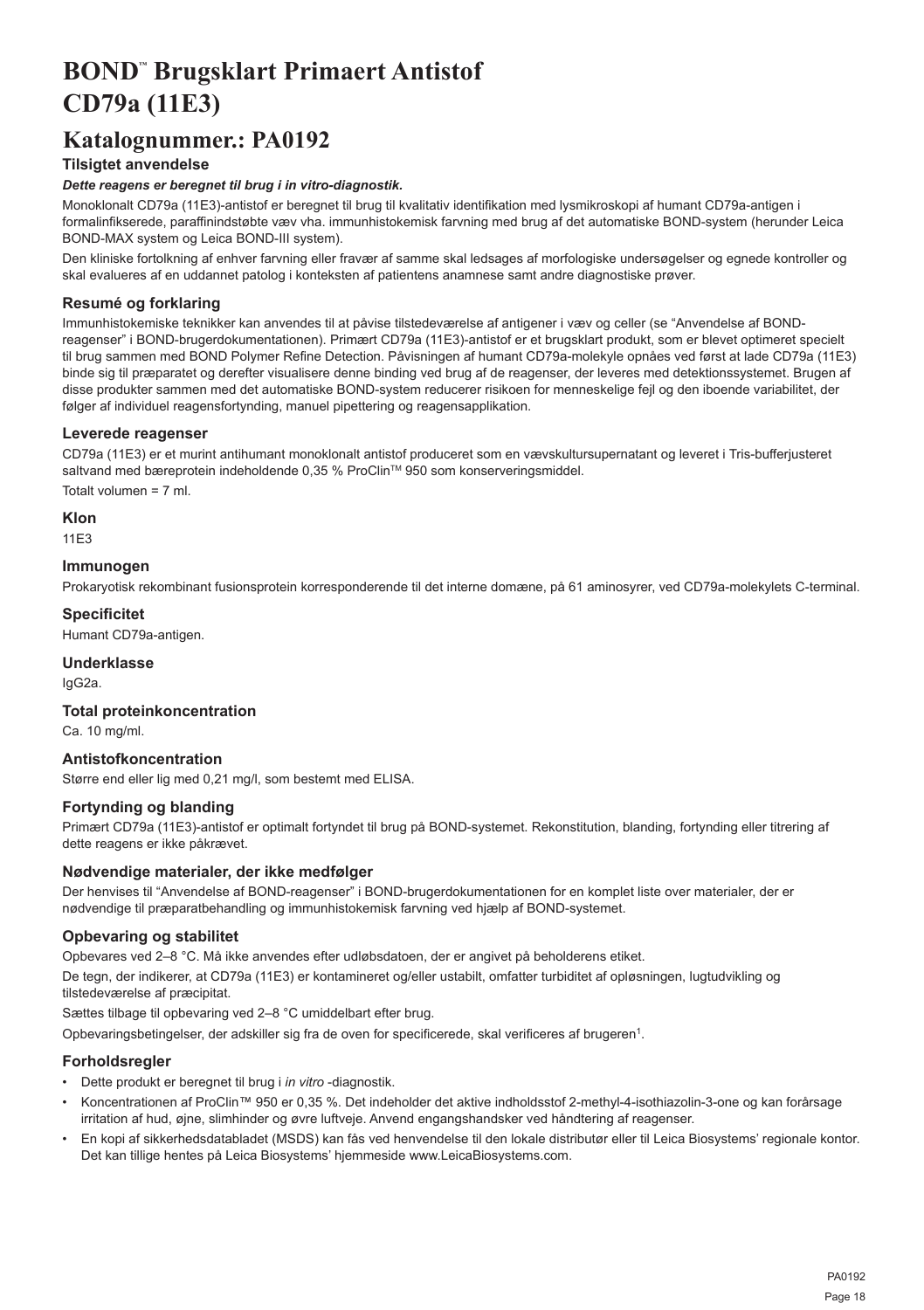- Præparater, både før og efter fiksering, samt alle øvrige materialer, der eksponeres for disse, skal håndteres som værende i stand til at overføre infektion og skal bortskaffes under iagttagelse af passende forholdsregler<sup>2</sup>. Afpipettér ikke reagenser med munden, og undgå at reagenser og præparater kommer i kontakt med hud og slimhinder. Hvis reagenser eller præparater kommer i kontakt med følsomme områder, skal disse vaskes med rigelige mængder vand. Søg læge.
- Bortskaffelse af potentielt toksiske komponenter skal ske i overensstemmelse med gældende statslig eller lokal lovgivning.
- Mikrobiel kontamination af reagenser skal minimeres for at undgå en øget ikke-specifik farvning.
- Genfinding, inkubationstider eller -temperaturer ud over de specificerede kan give fejlagtige resultater. Enhver ændring af denne art skal valideres af brugeren.

#### **Brugsanvisning**

Primært CD79a (11E3)-antistof er udviklet til brug på det automatiske BOND-system sammen med BOND Polymer Refine Detection. Den anbefalede farvningsprotokol for primært CD79a (11E3)-antistof er IHC-protokol F. Varmeinduceret epitopgenfinding anbefales ved brug af BOND Epitope Retrieval Solution 2 i 20 minutter.

### **Forventede resultater**

#### Normale væv

Klon 11E3 detekterede CD79a-antigenet på cellemembranen af B lymfocytter (n=139).

#### Tumorvæv

Klon 11E3 farvede 14/15 B-celle lymfomer, inklusive follikulære lymfomer, kappecellelymfomer, diffust storcellede lymfomer og småcellede lymfocytiske lymfomer. T-celle lymfomer (n=5), anaplastiske storcellede lymfomer (n=3), Hodgkin's sygdom (n=2) og nonlymfoide tumorer (n=45) var negative, bortset fra reaktive B-celler.

#### **CD79a (11E3) anbefales til brug som del af et antistofpanel ved karakterisering af B-cellelidelser.**

#### **Produktspecifikke begrænsninger**

CD79a (11E3) er blevet optimeret hos Leica Biosystems til brug sammen med BOND Polymer Refine Detection og BONDhjælpereagenser. Brugere, som afviger fra anbefalede testprocedurer, må selv tage ansvaret for fortolkningen af patientresultater under disse betingelser. Protokoltiderne kan variere på grund af variationer i vævsfiksering og effektiviteten af antigenforbedring og skal bestemmes empirisk. Der bør anvendes negative reagenskontroller ved optimering af genfindingsbetingelser og protokoltider.

#### **Fejlfinding**

Der henvises til reference 3 for afhjælpende foranstaltninger.

Kontakt den lokale distributør eller Leica Biosystems' regionale kontor for at rapportere usædvanlig farvning.

#### **Yderligere oplysninger**

Yderligere oplysninger om immunfarvning med BOND-reagenser kan findes i "Anvendelse af BOND-reagenser" i BONDbrugerdokumentationen under overskrifterne Proceduremæssige principper, Nødvendige materialer, Præparatklargøring, Kvalitetskontrol, Analyseverifikation, Fortolkning af farvning, Nøgle til symboler på etiketter og Generelle begrænsninger.

#### **Bibliografi**

- 1. Clinical Laboratory Improvement Amendments of 1988, Final Rule 57 FR 7163 February 28, 1992.
- 2. Villanova PA. National Committee for Clinical Laboratory Standards (NCCLS). Protection of laboratory workers from infectious diseases transmitted by blood and tissue; proposed guideline. 1991; 7(9). Order code M29-P.
- 3. Bancroft JD and Stevens A. Theory and Practice of Histological Techniques. 4th Edition. Churchill Livingstone, New York. 1996.
- 4. Bacon CM, Miller RF, Noursadeghi M, et al. Pathology of bone marrow in human herpes virus-8 (HHV8)-associated multicentric Castleman disease. British Journal of Haematology. 2004; 127:585–591.

## **Udgivelsesdato**

31 oktober 2018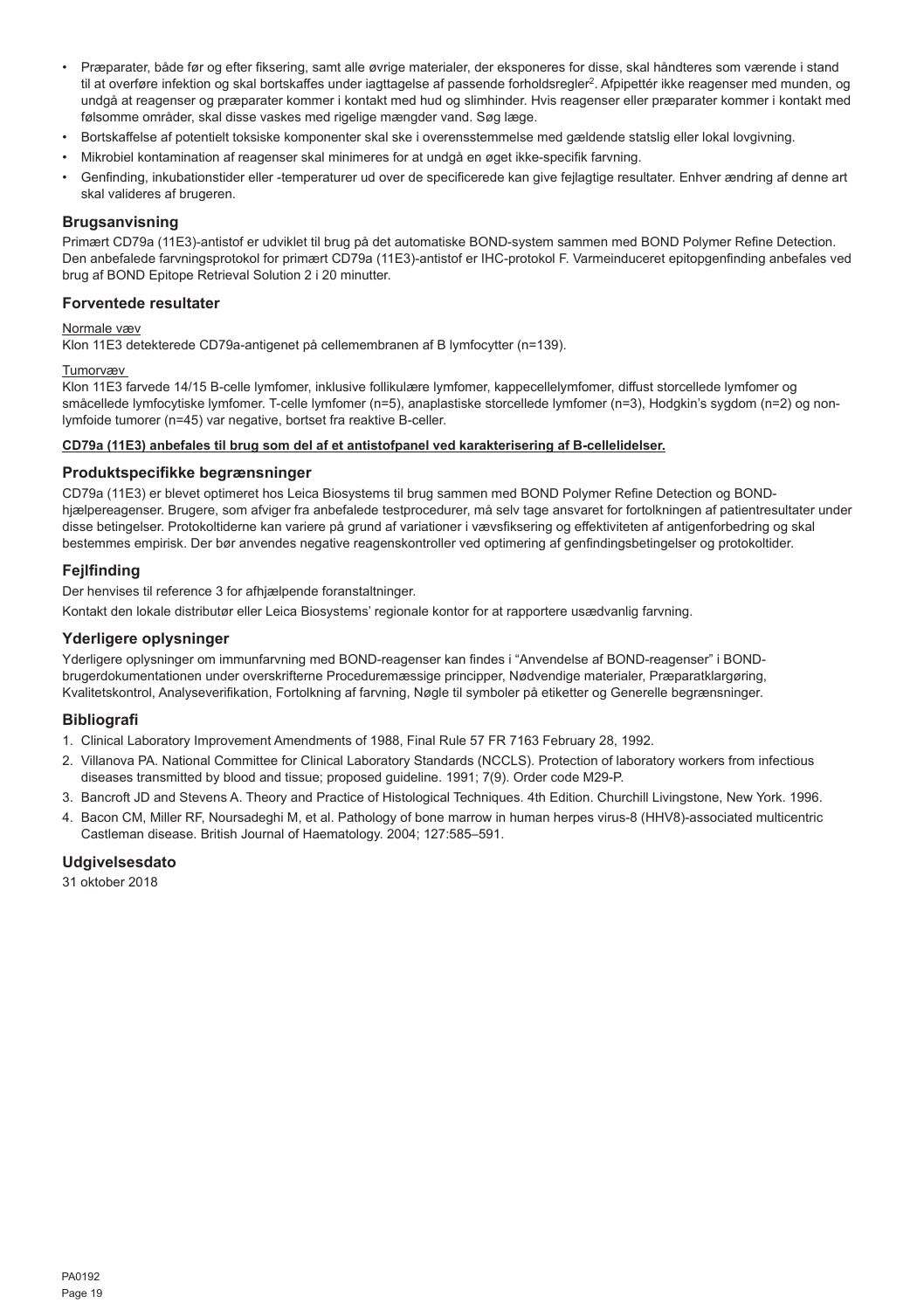## <span id="page-20-0"></span>**BOND™ Klaar Voor Primaire Antilichaam te Gebruiken CD79a (11E3)**

## **Catalogusnummer: PA0192**

## **Beoogd gebruik**

## *Dit reagens is voor gebruik bij diagnose in vitro.*

CD79a (11E3) is een monoklonaal antilichaam dat bedoeld is voor gebruik bij de kwalitatieve identificatie, met behulp van lichtmicroscopie, van humane CD79a-antigeen in met formaline gefixeerd en in paraffine ingebed weefsel door middel van immunohistochemische kleuring met het geautomatiseerde BOND-systeem (waaronder het Leica BOND-MAX-systeem en het Leica BOND-III-systeem).

De klinische interpretatie van een kleuring of de afwezigheid hiervan moet worden aangevuld met morfologische studies en de juiste controles. Ook moeten er evaluaties worden gedaan binnen de context van de klinische voorgeschiedenis van de patiënt en andere diagnostische tests die door een bevoegd patholoog zijn verricht.

## **Samenvatting en toelichting**

Immunohistochemische technieken kunnen worden gebruikt om de aanwezigheid van antigenen in weefsel en cellen aan te tonen (zie "Using BOND Reagents" (BOND-reagentia gebruiken) in de gebruikersdocumentatie van BOND). CD79a (11E3) primair antilichaam is een gebruiksklaar product dat speciaal voor gebruik met BOND Polymer Refine Detection is geoptimaliseerd. Humaan CD79aantigeen wordt aangetoond door eerst CD79a (11E3) aan de coupe te laten binden en daarna die binding te visualiseren met behulp van de reagentia die in het detectiesysteem worden geleverd. Het gebruik van deze producten in combinatie met het geautomatiseerde BOND-systeem vermindert de kans op menselijke fouten en de variabiliteit die inherent is aan het verdunnen van individuele reagentia, handmatig pipetteren en handmatige reagenstoepassing.

## **Geleverde reagentia**

CD79a (11E3) is een antihumaan monoklonaal muizenantilichaam dat wordt geproduceerd als weefselkweeksupernatant en wordt geleverd in een tris-gebufferde zoutoplossing met dragereiwit, met als conserveringsmiddel 0,35% ProClin™ 950. Totaal volume  $= 7$  mL

**Kloon**

11E3.

## **Immunogeen**

Prokaryotisch recombinant fusie-eiwit, overeenkomend met het externe domein van 61 aminozuren, bij de C-terminus van het CD79amolecuul.

## **Specificiteit**

Humaan CD79a-antigeen.

**Subklasse** IgG2a.

## **Totale eiwitconcentratie**

Ongeveer 10 mg/ml.

## **Antilichaamconcentratie**

Groter dan of gelijk aan 0,21 mg/L zoals bepaald door ELISA.

## **Verdunnen en mengen**

CD79a (11E3) primair antilichaam wordt optimaal verdund voor gebruik op het geautomatiseerde BOND-systeem. Reconstitutie, menging, verdunning of titratie van dit reagens is niet nodig.

## **Benodigde, maar niet meegeleverde materialen**

Raadpleeg "Using BOND Reagents" (BOND-reagentia gebruiken) in de gebruikersdocumentatie van BOND voor een volledige lijst van de materialen die nodig zijn voor monsterbehandeling en immunohistochemische kleuring met het BOND-systeem.

## **Opslag en stabiliteit**

Bewaren bij 2-8 °C. Niet gebruiken na de vervaldatum die op het etiket van de verpakking staat.

De tekenen die duiden op verontreiniging en/of instabiliteit van CD79a (11E3) zijn: vertroebeling van de oplossing, geurontwikkeling en aanwezigheid van precipitaat.

Plaats het product direct na gebruik weer terug bij een temperatuur van 2-8 °C.

Andere dan de hierboven genoemde opslagcondities moeten door de gebruiker worden geverifieerd<sup>1</sup>.

## **Voorzorgsmaatregelen**

- Dit product is bedoeld voor gebruik bij diagnose *in vitro*.
- De concentratie ProClin™ 950 is 0,35%. Het bevat het werkzame bestanddeel 2-methyl-4-isothiazolin-3-one en kan irritatie van de huid, ogen, slijmvliezen en bovenste luchtwegen veroorzaken. Draag wegwerphandschoenen bij het hanteren van reagentia.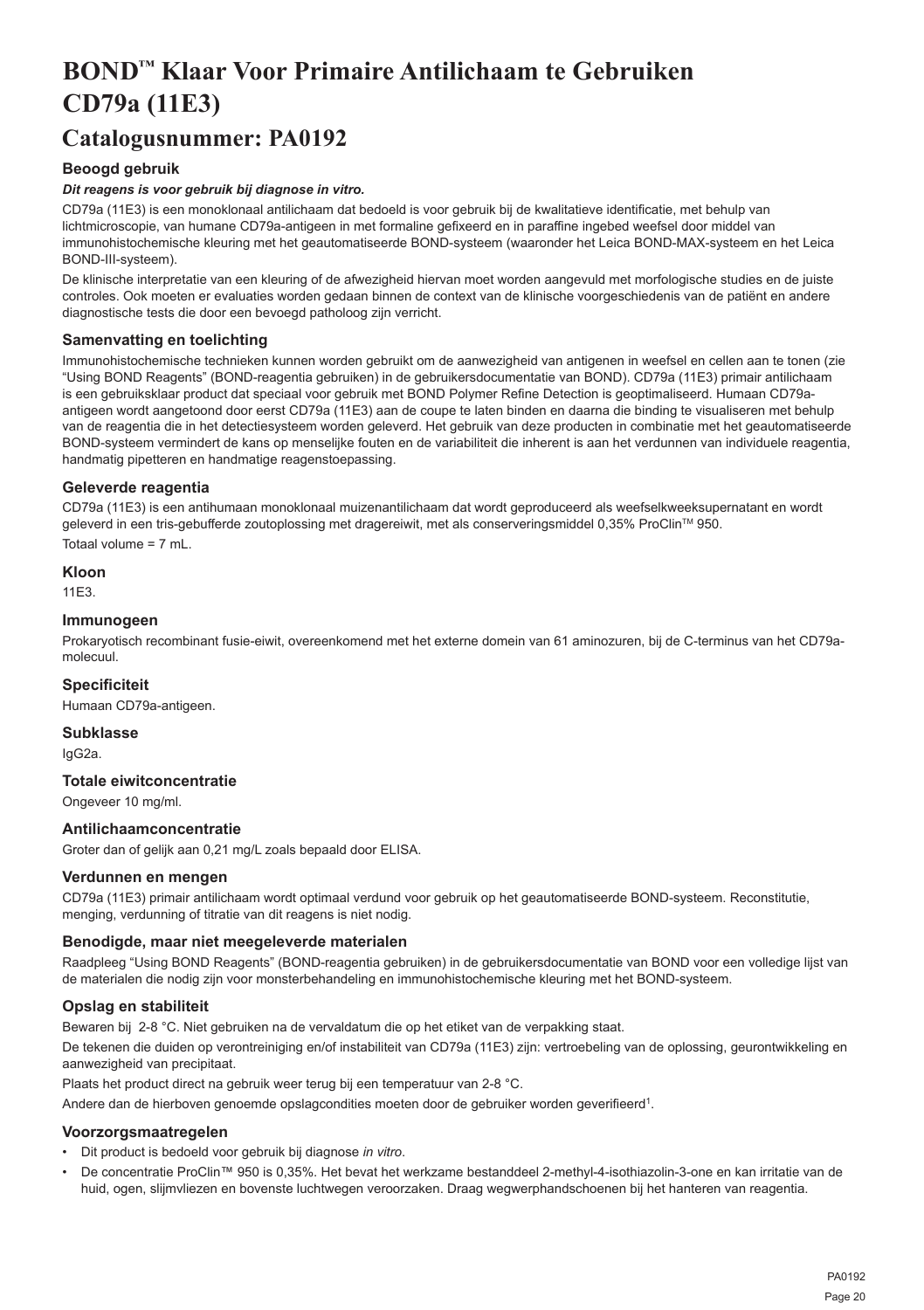- Neem om een kopie van het veiligheidsinformatieblad te verkrijgen contact op met uw lokale distributeur of het regionale kantoor van Leica Biosystems, of ga naar de website van Leica Biosystems: www.LeicaBiosystems.com.
- Specimens, en alle materialen die eraan worden blootgesteld, moeten voor en na fixatie worden behandeld als potentiële overdragers van infecties en met inachtneming van de juiste voorzorgsmaatregelen worden afgevoerd<sup>2</sup>. U mag reagentia nooit met de mond pipetteren en moet aanraking van de huid en slijmvliezen met reagentia of monsters vermijden. Indien reagentia of monsters in aanraking komen met gevoelige gebieden, moet u deze wassen met een overvloedige hoeveelheid water. Raadpleeg een arts.
- Raadpleeg de nationale, regionale en plaatselijke voorschriften voor de afvoer van alle potentieel giftige stoffen.
- Minimaliseer de kans op microbiële contaminatie van reagentia omdat hierdoor de niet-specifieke kleuring kan toenemen.
- Andere recuperatie, incubatietijden of temperaturen dan die vermeld, kunnen onjuiste resultaten opleveren. Dergelijke wijzigingen moeten door de gebruiker worden gevalideerd.

### **Gebruiksaanwijzing**

CD79a (11E3) primair antilichaam werd ontwikkeld voor gebruik op het geautomatiseerde BOND-systeem in combinatie met BOND Polymer Refine Detection. Het aanbevolen kleuringsprotocol voor CD79a (11E3) primair antilichaam is IHC Protocol F. Warmtegeïnduceerd epitoopherstel wordt aanbevolen met gebruik van BOND Epitope Retrieval Solution 2 gedurende 20 minuten.

## **Verwachte resultaten**

### Normale weefsels

Kloon 11E3 detecteerde het CD79a-antigeen op het membraan van B-lymfocyten (n=139).

#### Tumorweefsels

Kloon 11E3 kleurde 14/15 B-cellymfomen, inclusief folliculaire lymfomen, mantelcellymfomen, diffuse grote cel lymfomen en kleine lymfocitaire lymfomen. T-cellymfomen (n=5), anaplastische grote cellymfomen (n=3), ziekte van Hodgkin (n=2) en niet-lymfoïde tumoren (n=45) waren negatief, met uitzondering van reactieve B-cellen.

### **CD79a (11E3) wordt aanbevolen voor gebruik als onderdeel van een panel antilichamen als hulpmiddel bij het classificeren van B-celaandoeningen.**

## **Productspecifieke beperkingen**

CD79a (11E3) is door Leica Biosystems geoptimaliseerd voor gebruik met BOND Polymer Refine Detection en BOND-hulpreagentia. Gebruikers die afwijken van de aanbevolen testprocedures moeten de verantwoordelijkheid voor de interpretatie van patiëntenresultaten onder deze omstandigheden aanvaarden. Protocoltijden kunnen variëren door variatie in weefselfixatie en de effectiviteit van antigeenversterking, en moeten empirisch worden bepaald. Bij het optimaliseren van de omstandigheden voor antigeen-retrieval en de protocoltijden moeten negatieve reagenscontroles worden gebruikt.

## **Probleemoplossing**

Raadpleeg referentie 3 voor het verhelpen van eventuele problemen.

Neem contact op met uw lokale distributeur of het regionale kantoor van Leica Biosystems om ongebruikelijke kleuring te melden.

#### **Overige informatie**

Meer informatie over immunokleuring met BOND-reagentia vindt u onder de titels Principle of the procedure (Principe van de procedure), Materials required (Benodigde materialen), Specimen preparation (Monsterpreparatie), Quality control (Kwaliteitscontrole), Assay verification (Verificatie van de assay), Interpretation of staining (Interpretatie van de kleuring), Key to symbols on labels (Verklaring van symbolen op etiketten) en General limitations (Algemene beperkingen) in "Using BOND Reagents" (BOND-reagentia gebruiken) in de gebruikersdocumentatie van BOND.

## **Literatuurlijst**

- 1. Clinical Laboratory Improvement Amendments of 1988, Final Rule 57 FR 7163 February 28, 1992.
- 2. Villanova PA. National Committee for Clinical Laboratory Standards (NCCLS). Protection of laboratory workers from infectious diseases transmitted by blood and tissue; proposed guideline. 1991; 7(9). Order code M29-P.
- 3. Bancroft JD and Stevens A. Theory and Practice of Histological Techniques. 4th Edition. Churchill Livingstone, New York. 1996.
- 4. Bacon CM, Miller RF, Noursadeghi M, et al. Pathology of bone marrow in human herpes virus-8 (HHV8)-associated multicentric Castleman disease. British Journal of Haematology. 2004; 127:585–591.

## **Datum uitgave**

31 oktober 2018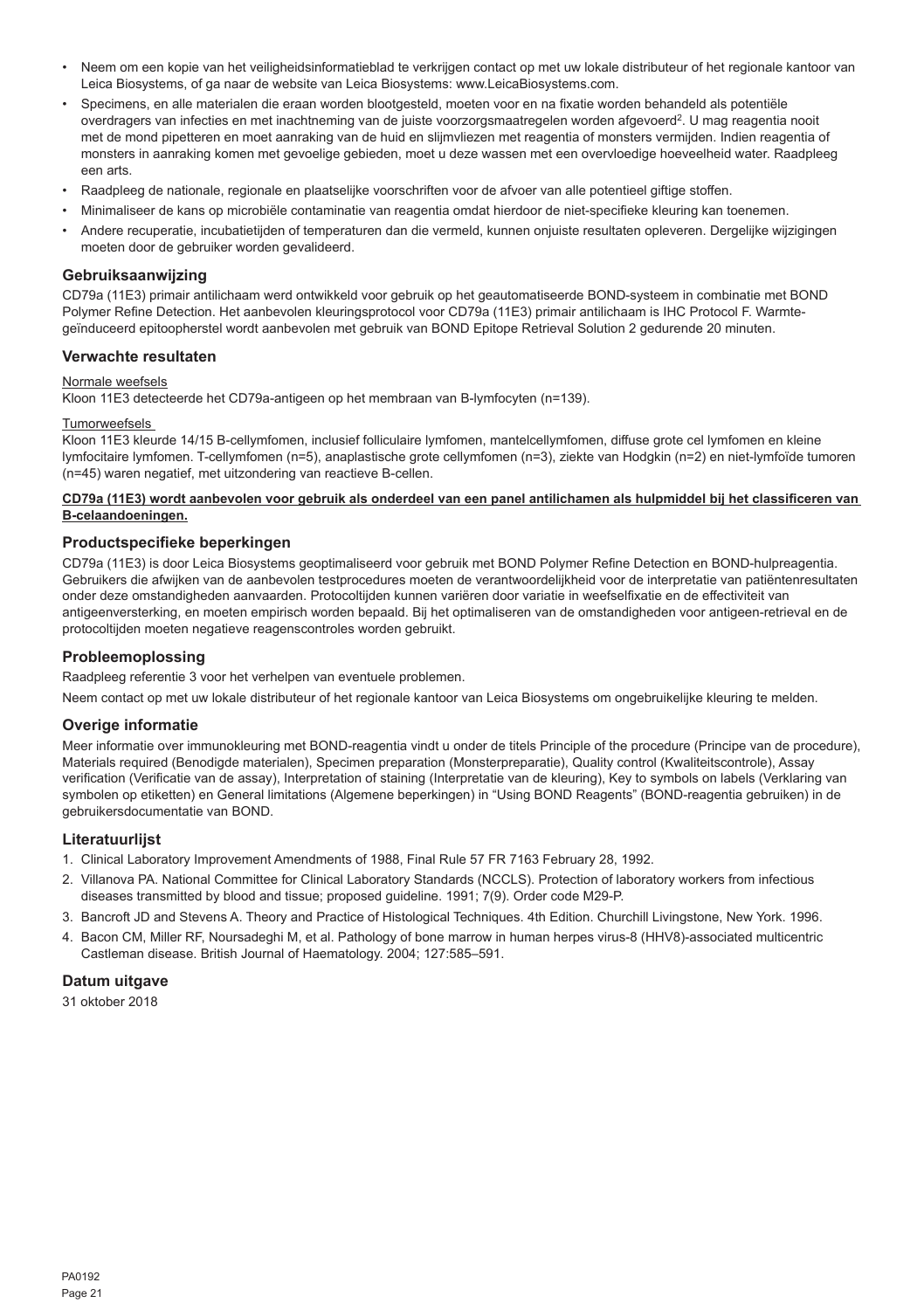## <span id="page-22-0"></span>**BOND™ Primært Antistoff Klart til Bruk CD79a (11E3)**

## **Katalognr.: PA0192**

## **Tiltenkt bruk**

## *Denne reagensen er til in vitro-diagnostisk bruk.*

CD79a (11E3) monoklonalt antistoff skal brukes til kvalitativ identifisering med lysmikroskopering av humant CD79a-antigen i formalinfiksert, parafininnstøpt vev med immunhistokjemisk farging ved bruk av det automatiserte BOND-systemet (herunder Leica BOND-MAX-systemet og Leica BOND-III-systemet).

Den kliniske tolkningen av enhver farging eller fravær av farging skal understøttes av morfologiske studier og gode kontroller og skal evalueres i sammenheng med pasientens sykehistorie og andre diagnostiske tester av en kvalifisert patolog.

## **Sammendrag og forklaring**

Immunhistokjemiske teknikker kan brukes til å demonstrere tilstedeværelsen av antigener i vev og celler (se "Bruk av BOND-reagenser" i BOND-brukerdokumentasjonen). Det primære antistoffet CD79a (11E3) er et produkt som er klart for bruk og spesielt optimalisert for bruk sammen med BOND Polymer Refine Detection. Påvisningen av humant CD79a-antigen oppnås ved først å la CD79a (11E3) binde seg til snittet, for deretter å visualisere bindingsprosessen ved hjelp av reagensene som brukes i deteksjonssystemet. Ved å bruke disse produktene i kombinasjon med det automatiserte BOND-systemet reduseres muligheten for menneskelig feil og iboende variabilitet som følge av individuell reagensfortynning, manuell pipettering og reagenspåføring.

## **Medfølgende reagenser**

CD79a (11E3) er et antihumant monoklonalt antistoff fra mus som er produsert som vevskultur-supernatant, og leveres i tris-bufret saltvann med bæreprotein og 0,35 % ProClin™ 950 som konserveringsmiddel. Totalvolum = 7 ml.

**Klon**

11E3.

## **Immunogen**

Prokaryotisk rekombinant fusjonsprotein svarende til det eksterne domenet av 61 aminosyrer, ved C-terminalen av CD79a-molekylet.

### **Spesifisitet**

Humant CD79a antigen.

## **Underklasse**

IgG2a.

## **Total proteinkonsentrasjon**

Ca. 10 mg/ml.

## **Antistoffkonsentrasjon**

Større enn eller lik 0,21 mg/l som fastslått av ELISA.

## **Fortynning og blanding**

Det primære antistoffet CD79a (11E3) er optimalt fortynnet for bruk med BOND-systemet. Rekonstitusjon, blanding, fortynning eller titrering av denne reagensen er ikke nødvendig.

## **Nødvendige materialer som ikke følger med**

Se "Bruk av BOND-reagenser" i BOND-brukerdokumentasjonen for å finne en fullstendig liste over materialer som trengs for behandling av prøvemateriale og immunhistokjemisk farging ved bruk av BOND-systemet.

## **Oppbevaring og stabilitet**

Oppbevares ved 2–8 °C. Må ikke brukes etter utløpsdatoen angitt på beholderens etikett.

Tegnene som indikerer kontaminering og/eller ustabilitet i CD79a (11E3), er: turbiditet av løsningen, luktutvikling og tilstedeværelse av bunnfall.

Returneres til 2–8 °C umiddelbart etter bruk.

Andre oppbevaringsforhold enn de som er angitt ovenfor må verifiseres av brukeren<sup>1</sup>.

## **Sikkerhetsforanstaltninger**

- Dette produktet er beregnet for *in vitro*-diagnostisk bruk.
- Konsentrasjonen av ProClin™ 950 er 0,35 %. Det inneholder den aktive ingrediensen 2-metyl-4-isotiazolin-3-on, og kan forårsake irritasjon på hud, øyne, slimhinner og øvre luftveier. Bruk engangshansker ved håndtering av reagenser.
- Hvis du ønsker et eksemplar av sikkerhetsdatabladet, kan du kontakte din lokale forhandler eller regionkontoret til Leica Biosystems, eller du kan besøke Leica Biosystems' nettsted på www.LeicaBiosystems.com.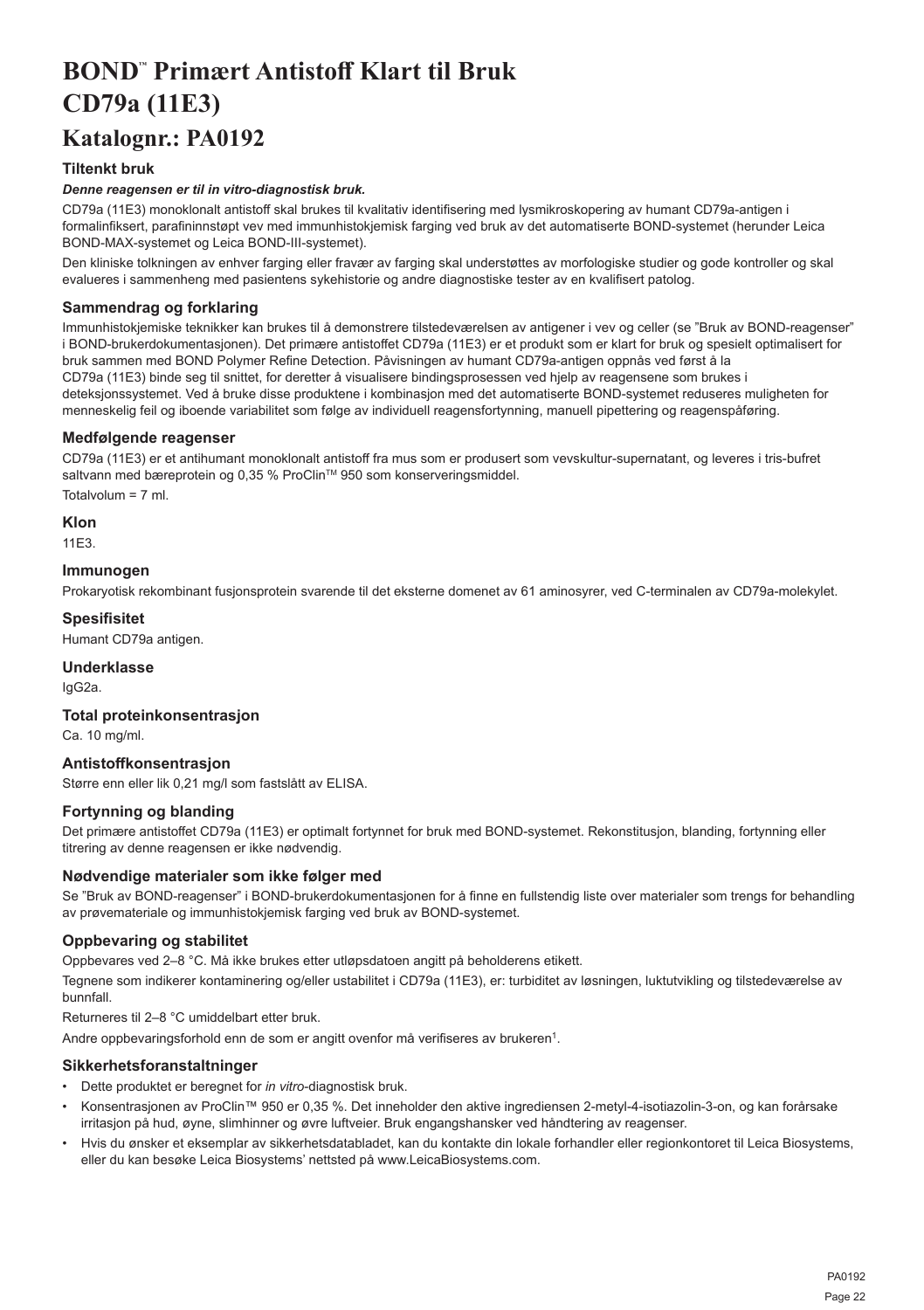- Prøvematerialer, før og etter fiksering, og alle materialer som er utsatt for dem, skal behandles som om de kan overføre smitte og avhendes med riktige forholdsregler<sup>2</sup>. Reagenser skal aldri pipetteres med munnen, og unngå at reagenser eller prøvematerialer kommer i kontakt med hud eller slimhinner. Hvis reagenser eller prøver kommer i kontakt med følsomme områder, skyll med rikelige mengder vann. Kontakt lege.
- Se lokale, regionale eller statlige forskrifter for avfallshåndtering av eventuelle potensielle giftkomponenter.
- Minimer mikrobiell kontaminering av reagenser, ellers kan det forekomme en økning i uspesifikk farging.
- Demaskering, inkuberingstider eller temperaturer annet enn det som er angitt, kan gi unøyaktige resultater. Enhver slik endring må valideres av brukeren.

#### **Bruksanvisning**

CD79a (11E3) primært antistoff ble utviklet for bruk med det automatiserte BOND-systemet i kombinasjon med BOND Polymer Refine Detection. Anbefalt fargingsprotokoll for CD79a (11E3) primært antistoff er IHC Protocol F. Det anbefales varmeindusert epitopdemaskering ved bruk av BOND Epitope Retrieval Solution 2 i 20 minutter.

## **Forventede resultater**

#### Normale vev

Klon 11E3 påvist CD79a-antigenet på cellemembranen av B-lymfocytter (n=139).

#### Tumorvev

Klon 11E3 farget 14/15 B-cellelymfomer, inkludert follikulære lymfomer, mantelcellelymfomer, diffuse storcellelymfomer og lite lymfocytisk lymfom. T-cellelymfomer (n=5), anaplastiske storcellelymfomer (n=3), Hodgkins lidelse (n=2) og ikke-lymfoide tumorer (n=45) var negative, bortsett fra reaktive B-celler.

#### **CD79a (11E3) anbefales til bruk som en del av et antistoffpanel for å karakterisere B-cellelidelser.**

#### **Produktspesifikke begrensninger**

CD79a (11E3) har blitt optimalisert hos Leica Biosystems til bruk med BOND Polymer Refine Detection og BOND-hjelpereagenser. Brukere som avviker fra de anbefalte testprosedyrene, må ta ansvaret for tolkningen av pasientresultatene under disse forholdene. Protokolltidene kan variere pga. variasjon i vevsfiksering og effektiviteten til antigenforsterkningen, og må fastslås empirisk. Det skal brukes negative reagenskontroller når demaskeringsforhold og protokolltider optimeres.

#### **Feilsøking**

Se referanse 3 for utbedringstiltak.

Kontakt din lokale forhandler eller regionale kontor for Leica Biosystems for rapportering av uvanlig misfarging.

#### **Mer informasjon**

Mer informasjon om immunfarging med BOND-reagenser, under overskriftene Prinsipp for prosedyren, Nødvendige materialer, Preparering av prøvemateriale, Kvalitetskontroll, Analyseverifisering, Tolkning av farging, Symbolforklaring på etiketter og Generelle begrensninger, finner du under "Bruk av BOND-reagenser" i BOND-brukerdokumentasjonen.

## **Bibliografi**

- 1. Clinical Laboratory Improvement Amendments of 1988, Final Rule 57 FR 7163 February 28, 1992.
- 2. Villanova PA. National Committee for Clinical Laboratory Standards (NCCLS). Protection of laboratory workers from infectious diseases transmitted by blood and tissue; proposed guideline. 1991; 7(9). Order code M29-P.
- 3. Bancroft JD and Stevens A. Theory and Practice of Histological Techniques. 4th Edition. Churchill Livingstone, New York. 1996.
- 4. Bacon CM, Miller RF, Noursadeghi M, et al. Pathology of bone marrow in human herpes virus-8 (HHV8)-associated multicentric Castleman disease. British Journal of Haematology. 2004; 127:585–591.

## **Utstedelsesdato**

31 oktober 2018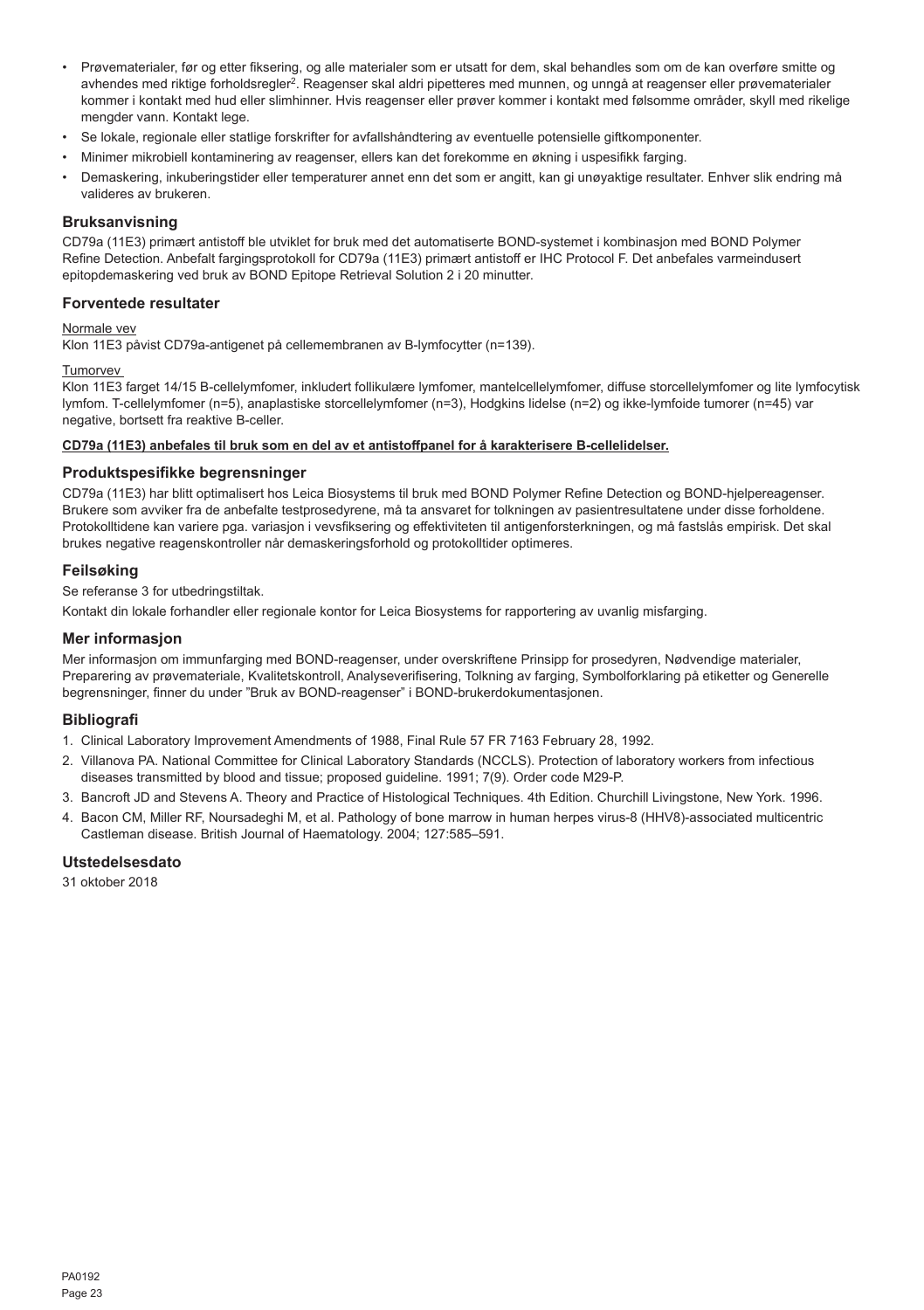# <span id="page-24-0"></span>**BOND™ Kullanıma Hazır Primer Antikor CD79a (11E3)**

## **Katalog No: PA0192**

## **Kullanım amacı**

## *Bu reaktif, in vitro diagnostik kullanım içindir.*

CD79a (11E3) monoklonal antikor, otomatik BOND sistemi (Leica BOND-MAX sistemini ve Leica BOND-III sistemini içerir) kullanılarak immünohistokimyasal boyama yoluyla, formalinle fikse edilmiş, parafine gömülmüş dokuda insan CD79a'nın ışık mikroskopisi ile kalitatif tanımlanmasında kullanılır.

Herhangi bir boyamanın veya yokluğunun klinik yorumu, morfolojik çalışmalar ve uygun kontrollerle tamamlanmalı ve nitelikli bir patolog tarafından hastanın klinik geçmişi ve diğer tanı testleri bağlamında değerlendirilmelidir.

## **Özet ve Açıklama**

İmmünohistokimyasal teknikler doku ve hücrelerde antijen varlığını göstermek amacıyla kullanılabilir (BOND kullanıcı belgelerinizdeki "BOND Reaktiflerinin Kullanımı" bölümüne bakınız). CD79a (11E3) primer antikor, BOND Polymer Refine Detection ile kullanım için spesifik olarak optimize edilmiş kullanıma hazır bir üründür. İnsan CD79a antijeninin gösterimi, ilk olarak

CD79a'nın (11E3) bölüme bağlanmasına izin verip, ardından saptama sisteminde verilen reaktifleri kullanarak bu bağlanmanın görselleştirilmesi suretiyle sağlanır. Bu ürünler, otomatik BOND sistemiyle birlikte kullanıldıklarında, insan kaynaklı hata olasılığını azalttıkları gibi tekil reaktif seyreltisinin, manuel pipetlemenin ve reaktif uygulamasının neden olduğu değişkenliği de azaltırlar.

## **Sağlanan Reaktifler**

CD79a (11E3), doku kültür süpernatantı olarak üretilen fare anti insan monoklonal antikordur ve koruyucu olarak %0,35 ProClinTM 950 içeren, taşıyıcı proteinli Tris tamponlu salinde tedarik edilir.

Toplam hacim = 7 mL.

**Clone**

11E3.

## **İmmünojen**

CD79a molekülünün C ucundaki 61 aminoasitlik iç alana karşılık gelen prokaryotik rekombinant füzyon proteini.

**Özgüllük**

İnsan CD79a antijeni.

**Alt sınıf**

IgG2a.

## **Toplam Protein Konsantrasyonu**

Yaklaşık 10 mg/mL.

## **Antikor Konsantrasyonu**

ELISA tarafından belirlendiği gibi 0,21 mg/L'ye eşit veya bu değerden yüksek.

## **Seyreltme ve Karıştırma**

CD79a (11E3) primer antikor, BOND sisteminde kullanılmak için optimum düzeyde seyreltilmiştir. Bu reaktifin sulandırılması, karıştırılması, seyreltilmesi veya titrasyonu gerekli değildir.

## **Gereken Ama Sağlanmayan Materyaller**

BOND sistemi kullanılarak numune muamelesi ve immünohistokimyasal boyama için gerekli materyallerin tam bir listesi için BOND kullanıcı belgelerinizdeki "BOND Reaktiflerinin Kullanımı" bölümüne başvurun.

## **Saklama ve Stabilite**

2–8°C'de saklayın. Kap etiketinde belirtilen son kullanma tarihinden sonra kullanmayın.

CD79a'da (11E3) kontaminasyona ve/veya instabiliteye işaret eden belirtiler şunlardır: Çözeltide bulanıklaşma, koku gelişimi ve presipitat oluşumu.

Kullandıktan hemen sonra 2–8°C'ye geri alın.

Yukarıda belirtilenlerin dışındaki saklama koşulları kullanıcı tarafından doğrulanmalıdır<sup>1</sup>.

#### **Önlemler**

- Bu ürün, *in vitro* diagnostik kullanım içindir.
- ProClin™ 950 konsantrasyonu %0.35'tir. Etken madde olarak 2-metil-4-izotiazolin-3-one içerir ve cilt, gözler, mukoza ve üst solunum yollarında tahrişe neden olabilir. Reaktifleri kullanırken tek kullanımlık eldiven takın.
- Malzeme Güvenlik Bilgileri Formunun bir kopyası için yerel distribütörünüzle veya Leica Biosystems bölge ofisiyle iletişime geçin ya da bunun yerine Leica Biosystems'in Web sitesini ziyaret edebilirsiniz: www.LeicaBiosystems.com.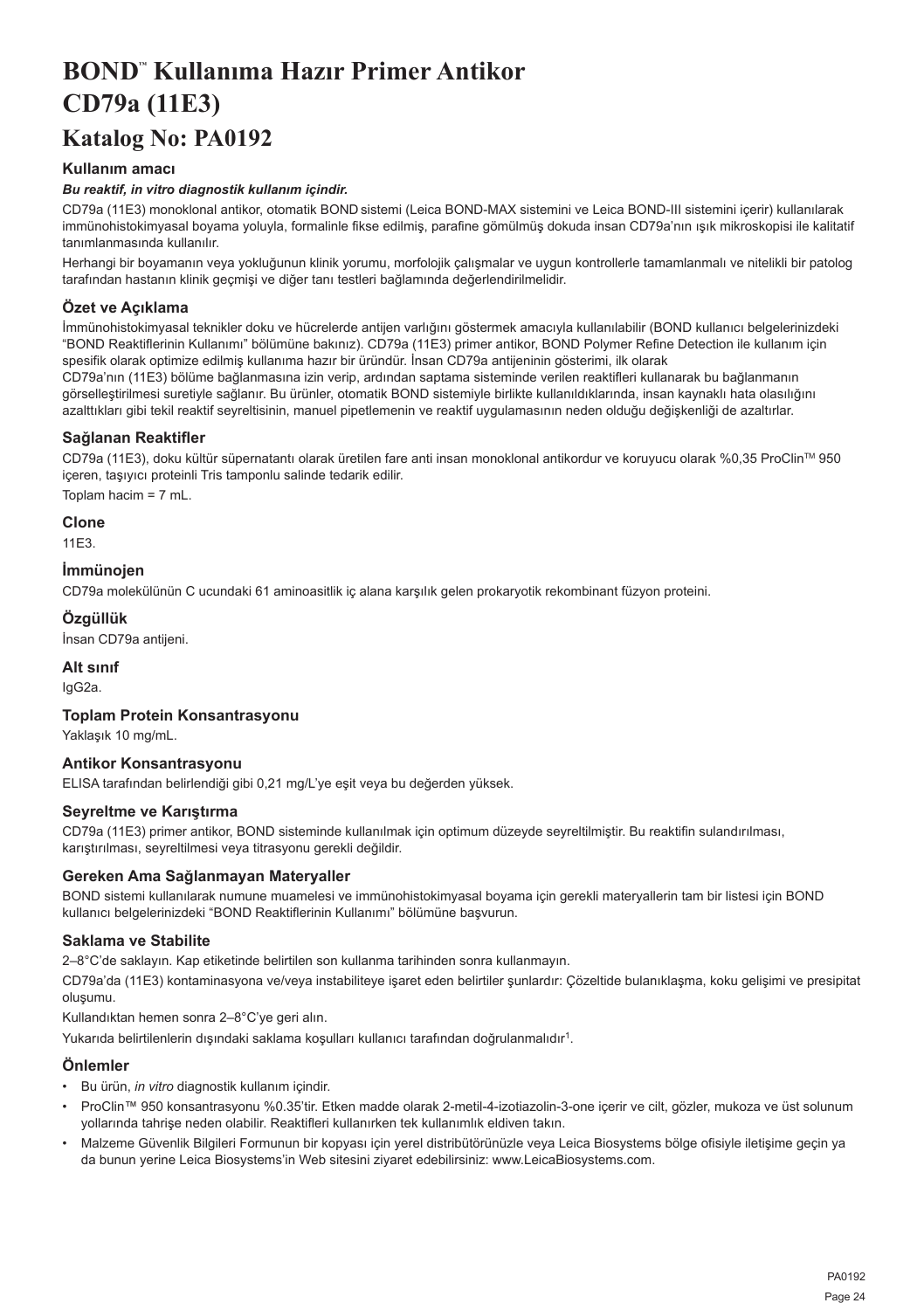- Fiksasyondan önce ve sonra örnekler ve bunlara maruz kalmış bütün materyaller, enfeksiyon yayabilecekmiş gibi işlem görmelidir ve gerekli önlemler alınarak imha edilmelidir<sup>2</sup>. Reaktifleri hiçbir zaman ağız yoluyla pipetlemeyin ve reaktifler veya numunelerle ten temasından ve mukoza temasından kaçının. Reaktifler veya numuneler hassas bölgelere temas ederse bol miktarda suyla yıkayın. Tıbbi yardım isteyin.
- Herhangi bir toksik olabilecek bileşenin atılması açısından yerel, bölgesel veya ulusal düzenlemelere başvurun.
- Reaktiflerin mikrobik kontaminasyonunu minimize edin, aksi takdirde spesifik olmayan boyamada bir artış meydana gelebilir.
- Belirtilenlerin dışındaki geri alma, inkübasyon süreleri veya sıcaklıklar hatalı sonuçlara neden olabilir. Bu tür herhangi bir değişiklik kullanıcı tarafından doğrulanmalıdır.

#### **Kullanma Talimatı**

CD79a (11E3) primer antikor, BOND Polymer Refine Detection ile kombine olarak otomatik BOND sisteminde kullanılmak üzere geliştirilmiştir. CD79a (11E3) primer antikor için önerilen boyama protokolü IHC Protocol F'tir. BOND Epitope Retrieval Solution 2 kullanılarak 20 dakika ısı indüklü epitop alımı önerilir.

## **Öngörülen Sonuçlar**

## Normal Dokular

Klon 11E3, B lenfositlerin hücre zarında CD79a antijenini saptamıştır (n=139).

## Tümör Dokuları

Klon 11E3; foliküler lenfomalar, mantle hücreli lenfomalar, diffüz büyük hücreli lenfomalar ve küçük lenfositik lenfoma dahil olmak üzere 14/15 B hücreli lenfoma boyamıştır. Reaktif B hücreleri hariç, T hücresi lenfomaları (n=5), anaplastik büyük hücre lenfomları (n=3), Hodgkin hastalığı (n=2) ve lenfoid olmayan tümörler (n=45) negatif olmuştur.

## **CD79a'nın (11E3) B hücresi bozukluklarının karakterizasyonunda antikor panelinin parçası olarak kullanılması önerilmektedir.**

## **Ürüne Özgü Sınırlamalar**

CD79a (11E3), BOND Polymer Refine Detection'la ve BOND yardımcı reaktiflerle kullanılmak üzere Leica Biosystems'ta optimize edilmiştir. Önerilen test işlemlerinden sapan kullanıcılar bu şartlar altında hasta sonuçlarının yorumlanmasının sorumluluğunu almalıdır. Doku fiksasyonu ve antijen alımının etkinliğindeki değişkenlikler nedeniyle protokol süreleri değişiklik gösterebilir ve ampirik olarak belirlenmelidir. Alım koşulları ve protokol zamanları optimize edilirken negatif reaktif kontrolleri kullanılmalıdır.

#### **Sorun Giderme**

Düzeltme işlemi için referans 3'e başvurun.

Olağan dışı boyama bildirimi için yerel distribütörünüz veya Leica Biosystems bölge ofisi ile iletişime geçin.

#### **Ayrıntılı Bilgiler**

BOND reaktifleri ile immün-boyama hakkında daha fazla bilgi BOND kullanıcı belgelerinizde "BOND Reaktiflerinin Kullanımı" bölümündeki Principle of the Procedure (İşlem Prensipleri), Materials Required (Gereken Materyaller), Specimen Preparation (Numune Hazırlama), Quality Control (Kalite Kontrol), Assay Verification (Tahlil Doğrulama), Interpretation of Staining (Boyanmanın Yorumlanması), Key to Symbols on Labels (Etiketlerdeki Semboller için Anahtar) ve General Limitations (Genel Sınırlamalar) başlıkları altında bulunabilir.

## **Bibliyografya**

- 1. Clinical Laboratory Improvement Amendments of 1988, Final Rule 57 FR 7163 February 28, 1992.
- 2. Villanova PA. National Committee for Clinical Laboratory Standards (NCCLS). Protection of laboratory workers from infectious diseases transmitted by blood and tissue; proposed guideline. 1991; 7(9). Order code M29-P.
- 3. Bancroft JD and Stevens A. Theory and Practice of Histological Techniques. 4th Edition. Churchill Livingstone, New York. 1996.
- 4. Bacon CM, Miller RF, Noursadeghi M, et al. Pathology of bone marrow in human herpes virus-8 (HHV8)-associated multicentric Castleman disease. British Journal of Haematology. 2004; 127:585–591.

## **Yayın Tarihi**

31 Ekim 2018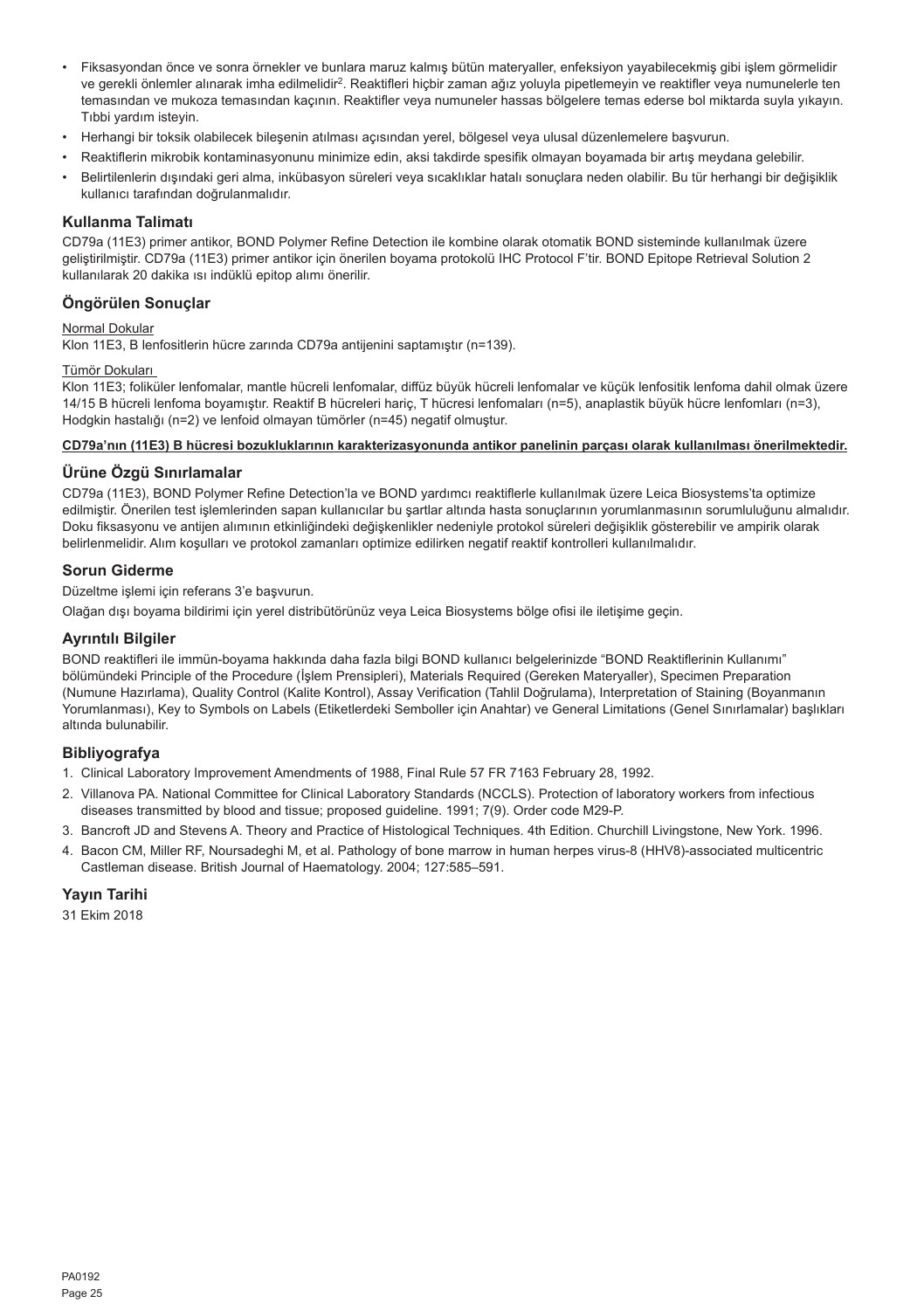## <span id="page-26-0"></span>**Готово за употреба първично антитяло BOND™ CD79a (11E3)**

## **Каталожен №: PA0192**

## **Предназначение**

## *Този реактив е за употреба при in vitro диагностика.*

Моноклоналното антитяло CD79a (11E3) е предназначено за качествената идентификация чрез оптична микроскопия на човешки CD79a антиген във фиксирана с формалин, вградена в парафин тъкан чрез имунохистохимично оцветяване, използвайки автоматизираната система BOND (включва системите Leica BOND-MAX и Leica BOND-III).

Клиничната интерпретация на всяко оцветяване или неговата липса следва да бъде допълнена от морфологични проучвания и съответните контроли и да се оценява в контекста на клиничната история на пациента и други диагностични изследвания от квалифициран патолог.

## **Описателна и разяснителна**

Могат да бъдат използвани имунохистохимични техники за демонстриране на наличието на антигени в тъканта и клетките (вж. "Употреба на реактиви BOND" във Вашата документация за потребителя на BOND). Първичното антитяло CD79a (11E3) е готов за употреба продукт, който е специално оптимизиран за използване с BOND Polymer Refine Detection. Показването на човешки антиген CD79a се постига, като първо се позволява свързването на

CD79a (11E3) с участъка, след което това свързване се визуализира, като се използват реагентите, предоставени в системата за откриване. Употребата на тези продукти заедно с автоматизираната система BOND намалява възможността от човешка грешка и присъщата изменчивост в резултат на отделно разреждане на реактиви, ръчно пипетиране и прилагане на реактиви.

## **Предоставени реактиви**

CD79a (11E3) е мише античовешко моноклонално антитяло, получено като супернатант от тъканна култура и доставено в трометамин-буфериран физиологичен разтвор с протеинов носител, съдържащ 0,35% ProClinTM 950 като консервант. Общ обем = 7 mL.

#### **Клонинг**

11E3.

## **Имуноген**

Прокариотен рекомбинантен фузионен протеин, съответстващ на вътрешния домен от 61 аминокиселини в C-края на молекулата CD79a.

## **Специфичност**

Човешки CD79a антиген.

## **Подклас**

IgG2a.

### **Обща концентрация на протеин**

Приблизително 10 mg/mL.

## **Концентрация на антитела**

По-висока или равна на 0,21 mg/L, както е определено от ELISA.

#### **Разреждане и смесване**

Първичното тяло CD79a (11E3) е оптимално разредено за употреба със системата BOND. Не се изисква възстановяване, смесване, разреждане или титриране на този реактив.

### **Необходими, но непредоставени материали**

Вижте "Употреба на реактиви BOND" във Вашата документация за потребителя на BOND за пълен списък от материалите, необходими за третиране на спесимени и имунохистохимично оцветяване, използвайки системата BOND.

#### **Съхранение и стабилност**

Съхранявайте при температура 2 – 8 °C. Не използвайте след срока на годност, указан на етикета на контейнера.

Признаците за замърсяване и/или нестабилност на CD79a (11E3) са: мътност на разтвора, проява на мирис и наличие на утайка.

Да се върне на температура 2 – 8 °C веднага след употреба.

Другите условия на съхранение, освен посочените по-горе, трябва да бъдат проверени от потребителя<sup>1</sup>.

## **Предпазни мерки**

- Този продукт е предназначен за *in vitro* диагностика.
- Концентрацията на ProClin™ 950 е 0,35%. Съдържа активната съставка 2-метил-4-изотиазолин-3-он и може да причини дразнене на кожата, очите, лигавиците и горните дихателни пътища. При работа с реактивите да се носят ръкавици за еднократна употреба.
- За да получите копие на Информационния лист за безопасност на материалите, свържете се с Вашия местен дистрибутор или регионален офис на Leica Biosystems или посетете уебсайта на Leica Biosystems, www.LeicaBiosystems.com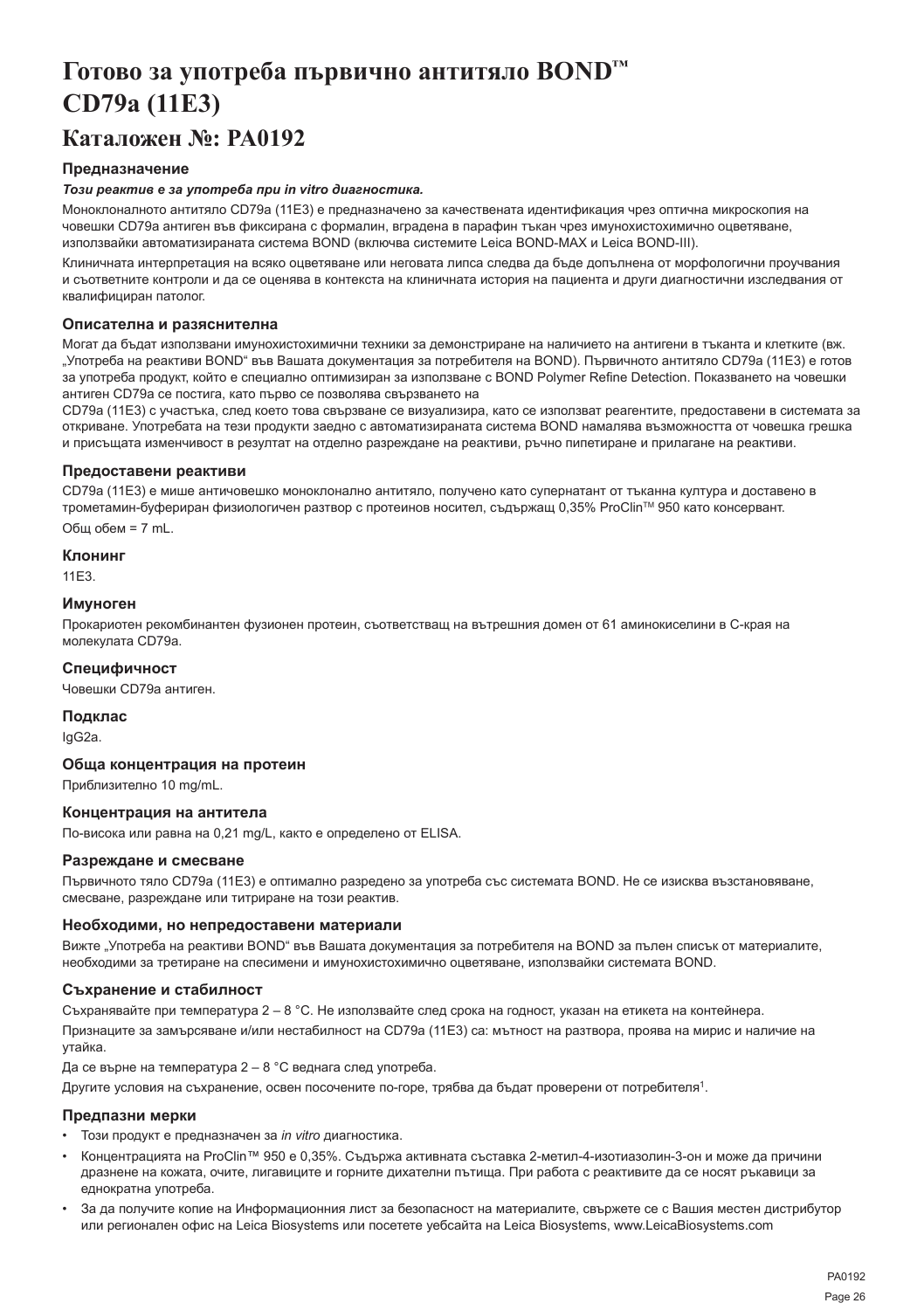- Спесимените преди и след фиксация, както и всички материали, изложени на тяхното влияние, трябва да бъдат третирани като способни да предадат инфекция и да бъдат изхвърлени, прилагайки съответните предпазни мерки<sup>2</sup>. Никога не пипетирайте реактиви с уста и избягвайте контакт на кожата и лигавиците с реактиви или спесимени. В случай че реактиви или спесимени влязат в контакт с чувствителни зони, да се измият с обилно количество вода. Потърсете медицинска помощ.
- Консултирайте се с федералните, държавните или местните регламенти относно изхвърлянето на потенциално токсични компоненти.
- Свеждайте до минимум микробната контаминация на реактивите, иначе може да се появи увеличаване на неспецифичното оцветяване.
- Извличането, инкубационните времена или температури, различни от посочените, могат да доведат до погрешни резултати. Всякакви подобни промени трябва да бъдат валидирани от потребителя.

### **Инструкции за употреба**

Първичното тяло CD79a (11E3) е разработено за употреба с автоматизираната система BOND в комбинация с BOND Polymer Refine Detection. Препоръчителният протокол за оцветяване за първичното антитяло CD79a (11E3) е IHC Protocol F. Препоръчва се термично индуцирано извличане на епитоп с помощта на BOND Epitope Retrieval Solution 2 в продължение на 20 минути.

## **Очаквани резултати**

#### Нормални тъкани

Клонинг 11E3 открива антигена CD79a по клетъчната мембрана на B лимфоцити (n=139).

#### Туморни тъкани

Клонинг 11E3 оцветява 14/15 B-клетъчни лимфоми, включително фоликуларни лимфоми, мантелноклетъчни лимфоми, дифузни едроклетъчни лимфоми и малки лимфоцитни лимфоми. Резултатите за T-клетъчни лимфоми (n=5), анапластични едроклетъчни лимфоми (n=3), заболяване на Ходжкин (n=2) и не-лимфоидни тумори (n=45) са отрицателни, освен за реактивни B клетки.

#### **CD79a (11E3) се препоръчва за употреба като част от панел от антитела за характеризацията на нарушения при B-клетките.**

#### **Специфични ограничения на продукта**

CD79a (11E3) е оптимизиран от Leica Biosystems за употреба с BOND Polymer Refine Detection и спомагателните реактиви BOND. Потребителите, които се отклоняват от препоръчаните процедури за тестване, трябва да поемат отговорност за интерпретацията на резултатите на пациентите при тези обстоятелства. Времетраенето на протоколите може да варира поради вариацията във фиксацията на тъканта и ефективността на усилването на антигена и трябва да се определи емпирично. Трябва да се използват негативни контроли на реактивите при оптимизиране на условията на извличане и времетраенето на протоколите.

#### **Отстраняване на неизправности**

Разгледайте референция 3 за коригиращо действие.

Свържете се с Вашия местен дистрибутор или регионалния офис на Leica Biosystems, за да съобщите за необичайно оцветяване.

## **Допълнителна информация**

Допълнителна информация за имунооцветяване с реактиви BOND можете да намерите в "Употреба на реактиви BOND" във Вашата документация за потребителя на BOND под заглавията Принцип на процедурата, Необходими материали, Приготвяне на спесимен, Контрол на качеството, Потвърждаване на анализа, Интерпретация на оцветяването, Легенда на символите на етикетите и Общи ограничения.

#### **Библиография**

- 1. Clinical Laboratory Improvement Amendments of 1988, Final Rule 57 FR 7163 February 28, 1992.
- 2. Villanova PA. National Committee for Clinical Laboratory Standards (NCCLS). Protection of laboratory workers from infectious diseases transmitted by blood and tissue; proposed guideline. 1991; 7(9). Order code M29-P.
- 3. Bancroft JD and Stevens A. Theory and Practice of Histological Techniques. 4th Edition. Churchill Livingstone, New York. 1996.
- 4. Bacon CM, Miller RF, Noursadeghi M, et al. Pathology of bone marrow in human herpes virus-8 (HHV8)-associated multicentric Castleman disease. British Journal of Haematology. 2004; 127:585–591.

#### **Дата на издаване**

31 Октомври 2018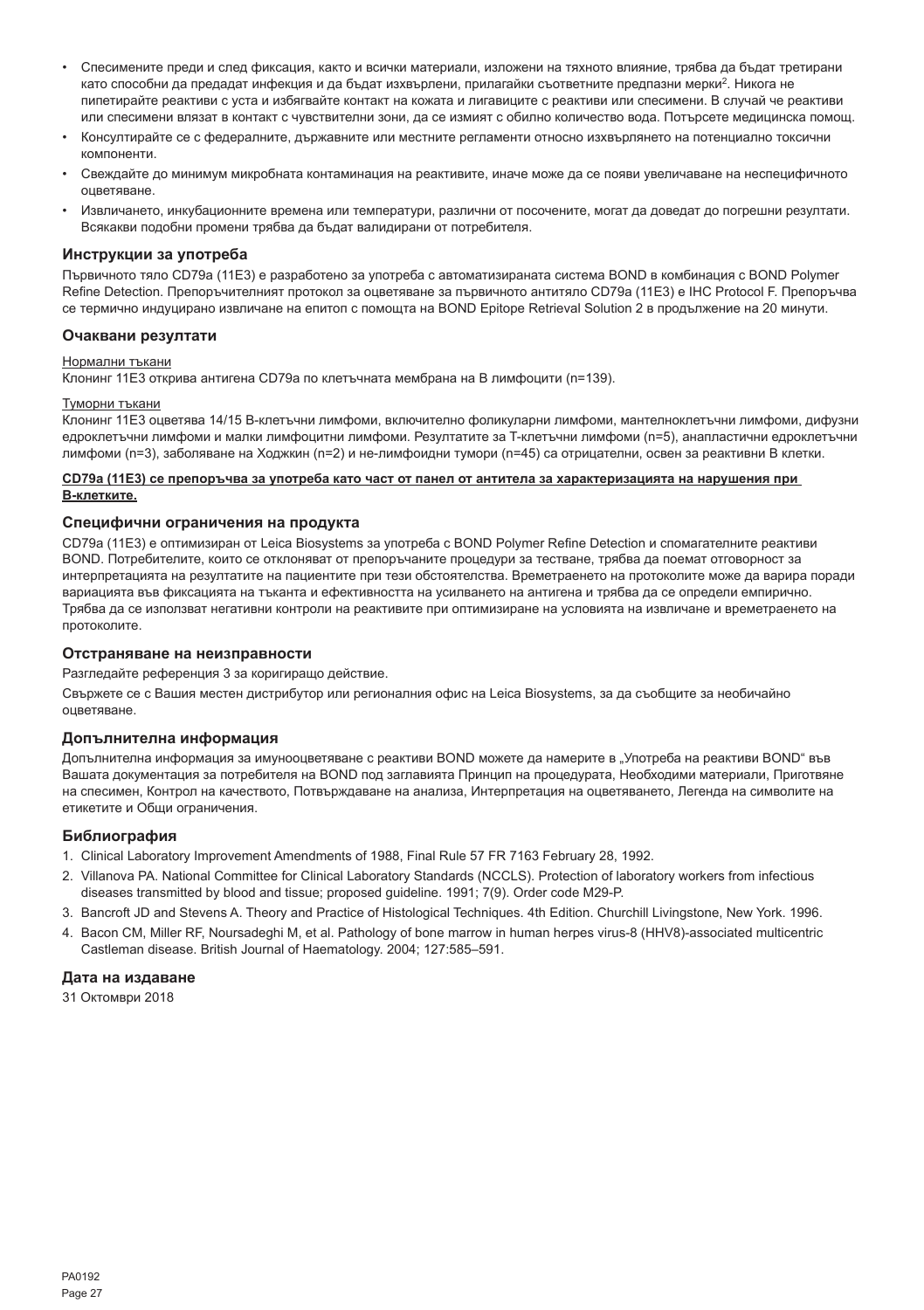## <span id="page-28-0"></span>**BOND™ azonnal használható elsődleges antitest CD79a (11E3)**

## **Katalógusszám: PA0192**

## **Alkalmazási terület**

## *Ez a reagens in vitro diagnosztikai használatra szolgál.*

A CD79a (11E3) monoklonális antitest a humán CD79a antigén fénymikroszkóppal történő kvalitatív azonosítására szolgál formalinban fixált, paraffinba ágyazott szövetben, immunhisztokémiai festés útján, automata BOND rendszer (így a Leica BOND-MAX rendszer vagy a Leica BOND-III rendszer) használatával.

Minden festődés meglétének vagy hiányának klinikai értelmezését morfológiai vizsgálatokkal és megfelelő kontrollokkal kell kiegészíteni, valamint az értékelést a beteg klinikai kórtörténete és egyéb diagnosztikai vizsgálatok figyelembevételével, képzett patológusnak kell elvégeznie.

## **Összefoglalás és magyarázat**

Az immunhisztokémiai módszerek antigének jelenlétének kimutatására szolgálnak szövetekben és sejtekben (lásd a "BOND reagensek használata" című részt a BOND felhasználói dokumentációban). A CD79a (11E3) elsődleges antitest használatra kész termék, amely kifejezetten a BOND Polymer Refine Detection kittel való használatra lett optimalizálva. A humán CD79a antigén kimutatása úgy történik, hogy előbb lehetővé kell tenni a CD79a (11E3) kötődését a metszethez, majd ez a kötődés megjeleníthető a detektáló rendszerben található reagensekkel. Ha ezeket a termékeket az automata BOND rendszerrel együtt használják, csökken az emberi hibák lehetősége, és mérsékelhetők az egyes reagensek hígításából, a manuális pipettázásból és a reagensek alkalmazásából származó eredendő eltérések.

## **Biztosított reagensek**

A CD79a (11E3) egér eredetű, antihumán monoklonális antitest, amelyet szövettenyészet felülúszóként állítanak elő. Kiszerelése: trispufferelt sóoldatban, hordozófehérjével, amely tartósítószerként 0,35% ProClin™ 950-et tartalmaz.

Teljes mennyiség = 7 ml.

## **Klón**

11E3.

## **Immunogén**

A CD79a molekula C-terminális régióján a belső domén 61 aminosavának megfelelő prokarióta eredetű rekombináns fúziós fehérje.

### **Specificitás**

Humán CD79a antigén.

## **Alosztály**

IgG2a.

## **Összfehérje-koncentráció**

Kb. 10 mg/ml.

## **Antitest-koncentráció**

Legalább 0,21 mg/l, ELISA módszerrel meghatározva.

## **Hígítás és elegyítés**

A CD79a (11E3) elsődleges antitest hígítása optimális a BOND rendszerrel való használathoz. Nem szükséges a reagens feloldása, elegyítése, hígítása vagy titrálása.

## **Szükséges, de nem biztosított anyagok**

A minta kezeléséhez és a BOND rendszerrel végzett immunhisztokémiai festéshez szükséges anyagok teljes listáját lásd a BOND felhasználói dokumentáció "BOND reagensek használata" című részében.

## **Tárolás és stabilitás**

2–8 °C-on tárolandó. Ne használja fel a tartály címkéjén feltüntetett lejárati dátum után.

A CD79a (11E3) szennyezettségére és/vagy instabilitására utaló jelek a következők: az oldat zavarossága, szag kialakulása és csapadék jelenléte.

Felhasználás után azonnal tegye vissza 2–8 °C közötti hőmérsékletre.

A fentiekben előírtaktól eltérő tárolási feltételeket a felhasználónak ellenőriznie kell<sup>1</sup>.

## **Óvintézkedések**

- Ez a termék *in vitro* diagnosztikai használatra szolgál.
- A ProClin™ 950 koncentrációja 0,35%. A termék 2-metil-4-izotiazolin-3-on hatóanyagot tartalmaz, amely a bőr, a szem, a nyálkahártyák és a felső légutak irritációját okozhatja. A reagensek kezeléséhez viseljen egyszer használatos kesztyűt.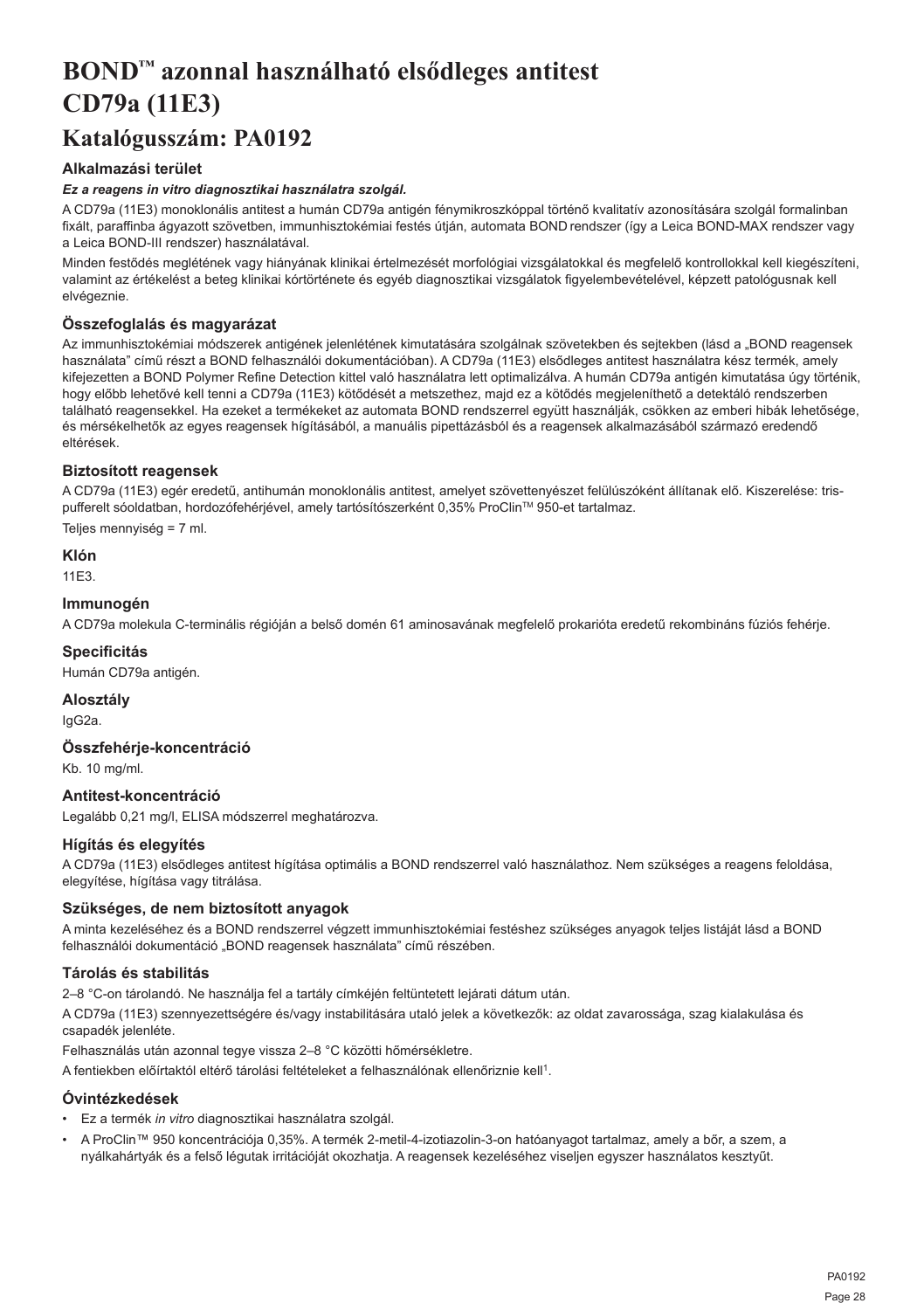- Az anyagbiztonsági adatlap igényléséhez forduljon a Leica Biosystems helyi forgalmazójához vagy regionális irodájához, vagy keresse fel a Leica Biosystems weboldalát a www.LeicaBiosystems.com címen.
- A mintákat fixálás előtt és után, valamint a velük érintkező összes anyagot fertőzések terjesztésére képes anyagként kell kezelni, és megfelelő körültekintéssel kell ártalmatlanítani<sup>2</sup>. Soha ne pipettázza szájjal a reagenseket, továbbá kerülje a bőr és a nyálkahártyák érintkezését a reagensekkel és a mintákkal. Ha a reagensek vagy minták érzékeny területtel érintkeznek, bő vízzel mossa le az érintett területet. Forduljon orvoshoz.
- Minden potenciálisan toxikus összetevő ártalmatlanításával kapcsolatban kövesse a szövetségi, állami és helyi előírásokat.
- Minimálisra kell csökkenteni a reagensek mikrobiális szennyeződését, különben megnövekedhet a nem specifikus festődés.
- A megadottaktól eltérő feltárási körülmények, inkubációs idők és hőmérsékletek hibás eredményekhez vezethetnek. A felhasználónak minden ilyen jellegű változtatást validálnia kell.

## **Használati útmutató**

A CD79a (11E3) elsődleges antitest automata BOND rendszerrel és a BOND Polymer Refine Detection kittel való együttes használatra lett kifejlesztve. A CD79a (11E3) elsődleges antitesthez javasolt festési protokoll az IHC Protocol F. A hőindukált epitópfeltáráshoz BOND Epitope Retrieval Solution 2 oldat 20 percig tartó alkalmazása javasolt.

### **Várható eredmények**

#### Normál szövetek

A 11E3 klón kimutatta a B-limfociták sejtmembránján lévő CD79a antigént (n = 139).

#### Tumorszövetek

A 11E3 klón 15-ből 14 esetben megfestette a B-sejtes limfómákat, ezen belül a follikuláris limfómákat, köpenysejtes limfómákat, diffúz nagysejtes limfómákat és kis limfocitás limfómákat. A T-sejtes limfómák (n = 5), az anaplasztikus nagysejtes limfómák (n = 3), a Hodgkinlimfóma (n = 2) és a nem limfoid tumorok (n = 45) a reaktív B-sejtektől eltekintve negatívak voltak.

#### **A CD79a (11E3) alkalmazása a B-sejt eredetű rendellenességek jellemzésére szolgáló antitestpanel részeként javasolt.**

#### **Termékspecifikus korlátozások**

A CD79a (11E3) terméket a Leica Biosystems a BOND Polymer Refine Detection kittel és a BOND segédreagensekkel való használatra optimalizálta. A tesztelési eljárásoktól való eltérés esetén a felhasználó felelőssége a betegeredmények értelmezése az adott körülmények között. A protokoll végrehajtásához szükséges idő a szövet fixálásának és az antigén-erősítés hatékonyságának eltérései miatt változó lehet, ezért tapasztalati alapon történő meghatározást igényel. A feltárási körülmények és a protokollidők optimalizálásakor negatív reagenskontrollokat kell használni.

#### **Hibaelhárítás**

A javító intézkedéseket lásd a 3. hivatkozásban.

Szokatlan festődés bejelentéséhez forduljon a Leica Biosystems helyi forgalmazójához vagy regionális irodájához.

## **További információk**

A BOND reagensekkel végzett immunfestésre vonatkozó további információkat a BOND felhasználói dokumentáció "BOND reagensek használata" című részében talál a következő szakaszokban: Az eljárás elve, Szükséges anyagok, A minták előkészítése, Minőségellenőrzés, A teszt ellenőrzése, A festődés értelmezése, A címkéken szereplő szimbólumok magyarázata és Általános korlátozások.

#### **Szakirodalom**

- 1. Clinical Laboratory Improvement Amendments of 1988, Final Rule 57 FR 7163 February 28, 1992.
- 2. Villanova PA. National Committee for Clinical Laboratory Standards (NCCLS). Protection of laboratory workers from infectious diseases transmitted by blood and tissue; proposed guideline. 1991; 7(9). Order code M29-P.
- 3. Bancroft JD and Stevens A. Theory and Practice of Histological Techniques. 4th Edition. Churchill Livingstone, New York. 1996.
- 4. Bacon CM, Miller RF, Noursadeghi M, et al. Pathology of bone marrow in human herpes virus-8 (HHV8)-associated multicentric Castleman disease. British Journal of Haematology. 2004; 127:585–591.

## **Kiadás dátuma**

31 október 2018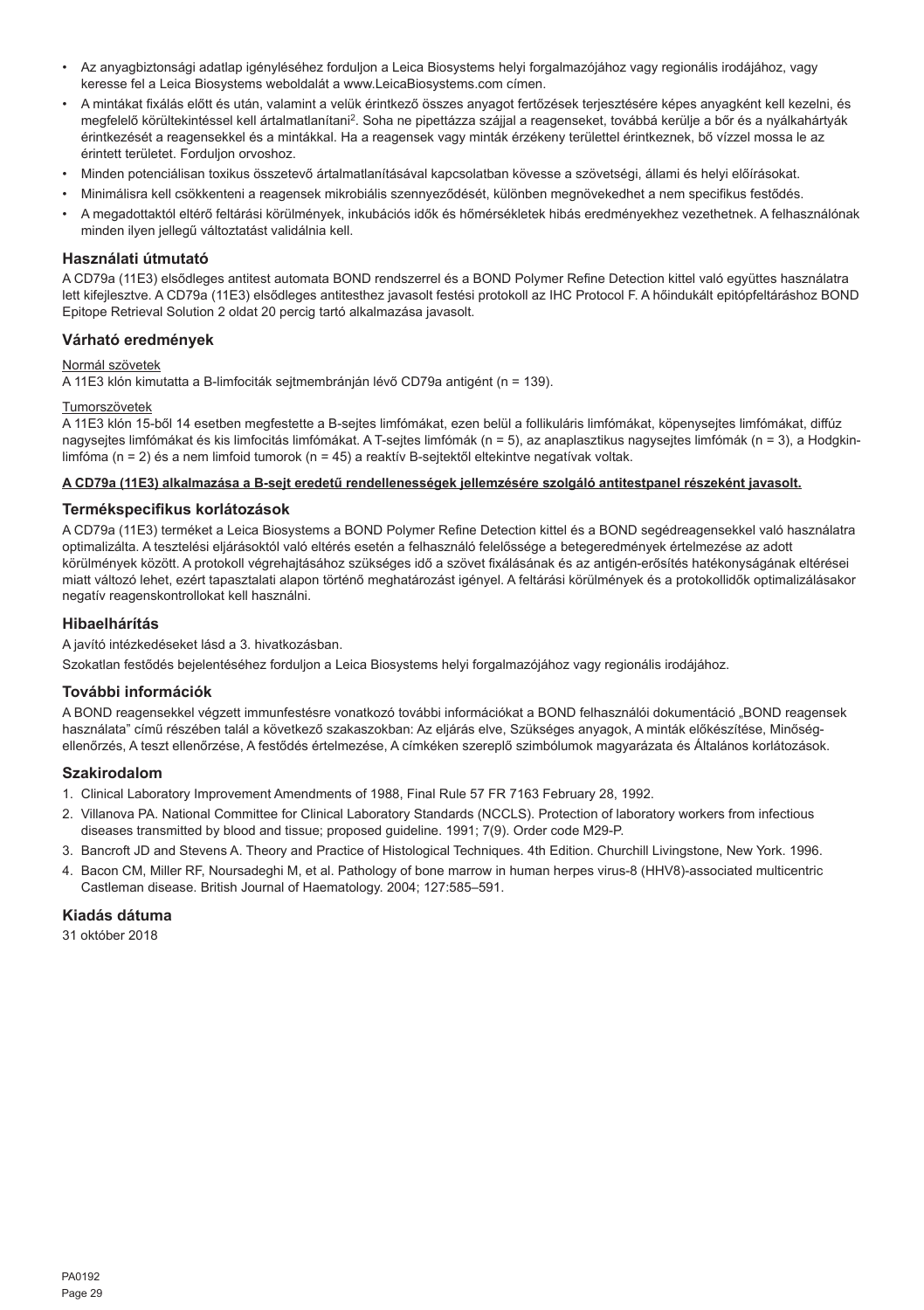## <span id="page-30-0"></span>**Anticorpul primar gata de utilizare BOND™ CD79a (11E3)**

## **Nr. catalog: PA0192**

## **Utilizare prevăzută**

## *Acest reactiv este destinat utilizării pentru diagnosticare in vitro.*

Anticorpul monoclonal CD79a (11E3) este destinat utilizării pentru identificarea calitativă prin microscopie optică a antigenului CD79a uman în țesut fixat în formalină, încorporat în parafină prin colorare imunohistochimică utilizând sistemul automat BOND (care include sistemul Leica BOND-MAX și sistemul Leica BOND-III).

Interpretarea clinică a oricărei colorații sau a absenței acesteia trebuie verificată prin studii morfologice, folosind proceduri de control adecvate, și trebuie evaluată în contextul antecedentelor clinice ale pacientului, precum și al altor teste de diagnosticare efectuate de către un patolog calificat.

## **Rezumat și explicație**

Pot fi utilizate tehnici imunohistochimice pentru a demonstra prezența antigenilor în țesut și celule (a se vedea "Utilizarea reactivilor BOND" din documentația de utilizare BOND). Anticorpul primar CD79a (11E3) este un produs gata de utilizare care a fost optimizat în mod specific pentru utilizarea cu BOND Polymer Refine Detection. Demonstrarea prezenței antigenului CD79a uman este realizată mai întâi prin permiterea legării

CD79a (11E3) la secțiune și apoi prin vizualizarea acestei legări utilizând reactivii furnizați în sistemul de detecție. Utilizarea acestor produse, în combinație cu sistemul automat BOND, reduce posibilitatea producerii de erori umane și variabilitatea inerentă care rezultă din diluția individuală a reactivului, pipetarea manuală și aplicarea reactivului.

## **Reactivi furnizați**

CD79a (11E3) este un anticorp monoclonal anti-uman de șoarece produs ca supernatant de cultură tisulară purificat și furnizat în soluție salină tamponată cu trometamină cu proteină purtătoare, care conține 0,35% ProClin™ 950 drept conservant. Volum total = 7 ml.

## **Clonă**

11E3.

## **Imunogen**

Proteină procariotă de fuziune recombinantă care corespunde domeniului intern al 61 de aminoacizi, la C-terminus al moleculei CD79a umane.

## **Specificitate**

Antigen CD79a uman.

## **Sub-clasă**

IgG2a.

## **Concentrație proteină totală**

Aproximativ 10 mg/ml.

## **Concentrație anticorpi**

Mai mare sau egală cu 0,21 mg/L, așa cum este determinată prin ELISA.

## **Diluare și amestecare**

Anticorpul primar CD79a (11E3) este diluat optim pentru utilizare la sistemul BOND. Reconstituirea, amestecarea, diluarea sau titrarea acestui reactiv nu sunt necesare.

## **Materiale necesare, dar care nu sunt furnizate**

Consultați "Utilizarea reactivilor BOND" din documentația dumneavoastră de utilizare a sistemului BOND pentru o listă completă a materialelor necesare pentru tratarea specimenelor și colorarea imunohistochimică utilizând sistemul BOND.

## **Depozitare și stabilitate**

A se depozita la 2–8 °C. A nu se utiliza după data expirării indicată pe eticheta recipientului.

Semnele care indică contaminarea și/sau instabilitatea CD79a (11E3) sunt: turbiditatea soluției, formarea de mirosuri și prezența precipitatului.

A se returna la 2–8 °C imediat după utilizare.

Alte condiții de depozitare decât cele specificate mai sus trebuie verificate de către utilizator<sup>1</sup>.

## **Precauții**

- Acest produs este destinat utilizării pentru diagnosticare *in vitro*.
- Concentrația de ProClin™ 950 este 0,35%. Acesta conține ingredientul activ 2-metil-4-izotiazolin-3-ona și poate cauza iritarea pielii, ochilor, membranelor mucoase și tractului respirator superior. Purtați mănuși de unică folosință atunci când manipulați reactivii.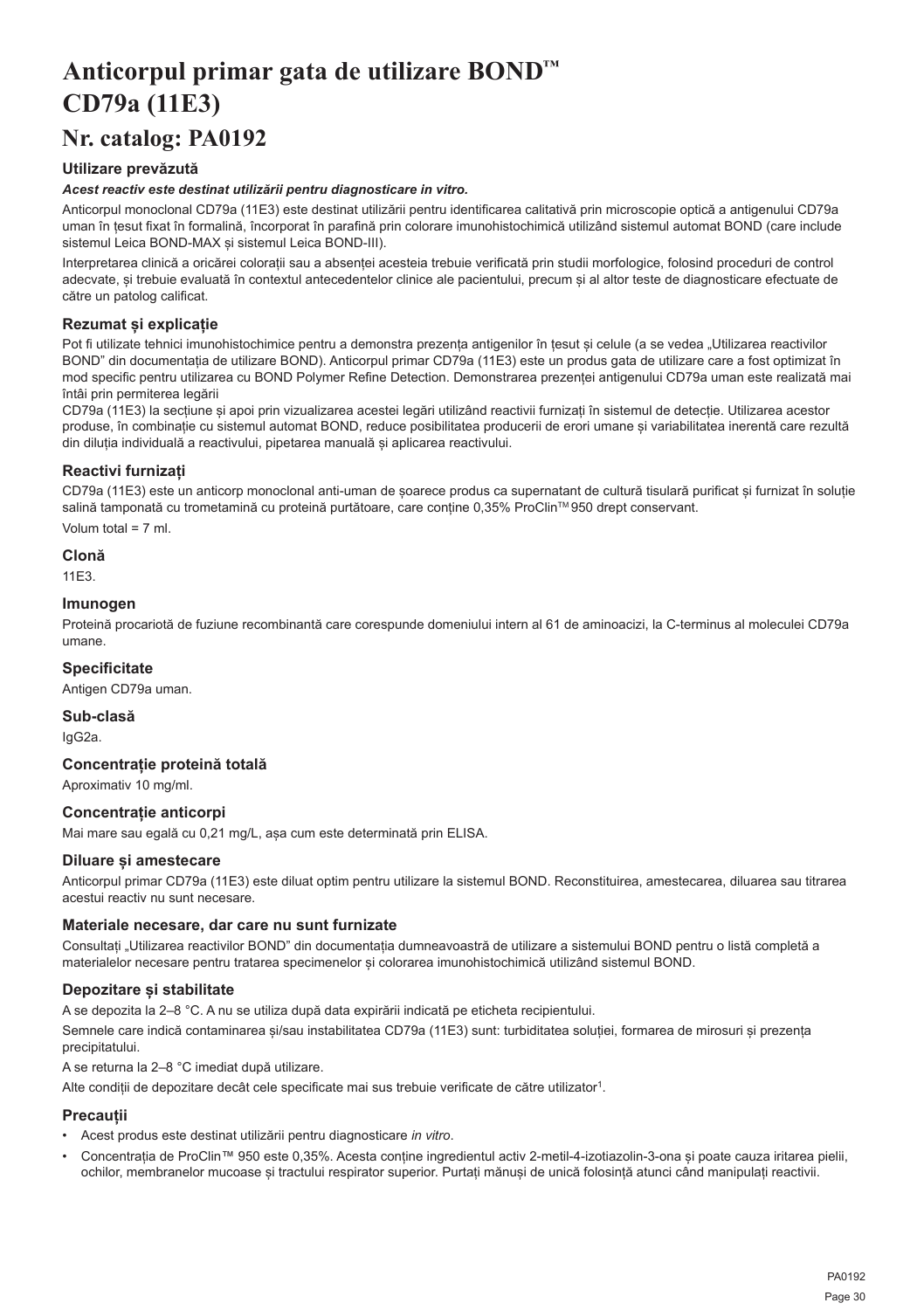- Pentru a obține o copie a fișei tehnice de securitate pentru material, luați legătura cu distribuitorul dvs. local sau cu biroul regional al Leica Biosystems sau, ca alternativă, vizitați site-ul web al Leica Biosystems, www.LeicaBiosystems.com
- Specimenele, înainte și după fixare, precum și toate materialele expuse la acestea, trebuie manipulate ca și când ar avea potențialul de a transmite infectii și trebuie eliminate luând măsurile de precautie adecvate<sup>2</sup>. Nu pipetați niciodată reactivii cu gura și evitați contactul reactivilor și probelor cu pielea și membranele mucoase. Dacă reactivii sau probele vin în contact cu suprafețele sensibile, spălați cu apă din abundență. Solicitați asistență medicală.
- Consultați reglementările naționale, județene sau locale pentru informații privind eliminarea oricăror componente cu potențial toxic.
- Reduceți la minimum contaminarea microbiană a reactivilor, în caz contrar poate apărea o creștere a colorării nespecifice.
- Timpii sau temperaturile de recuperare, incubare care diferă de valorile specificate pot genera rezultate eronate. Orice astfel de modificare trebuie validată de către utilizator.

## **Instrucțiuni de utilizare**

Anticorpul primar CD79a (11E3) a fost dezvoltat pentru utilizare la sistemul automat BOND în combinație cu BOND Polymer Refine Detection. Protocolul de colorare recomandat pentru anticorpul primar CD79a (11E3) este IHC Protocol F. Se recomandă recuperarea indusă de căldură a epitopilor utilizând BOND Epitope Retrieval Solution 2 timp de 20 de minute.

### **Rezultate așteptate**

#### Țesuturi normale

Clona 11E3 a detectat antigenul CD79a pe membrana celulară a limfocitelor B (n=139).

#### Țesuturi tumorale

Clona 11E3 a colorat 14/15 limfoame cu celule B, inclusiv limfoame foliculare, limfoame cu celule din manta, limfoame difuze cu celule mari și limfoame limfocitare mici. Limfoamele cu celule T (n=5), limfoamele cu celule mari anaplastice (n=3), boala Hodgkin (n=2) și tumorile non-limfoide (n=45) au fost negative, cu excepția celulelor B reactive.

### **CD79a (11E3) este recomandată pentru utilizare ca parte a unui panel pentru anticorpi pentru a ajuta în caracterizarea tulburărilor celulelor B.**

## **Restricții specifice produsului**

CD79a (11E3) a fost optimizată la Leica Biosystems pentru utilizarea cu BOND Polymer Refine Detection și cu reactivii auxiliari BOND. Utilizatorii care se abat de la procedurile de testare recomandate trebuie să accepte responsabilitatea pentru interpretarea rezultatelor pacientului în aceste circumstanțe. Timpii protocolului pot varia, datorită variației în fixarea țesutului și eficacității intensificării antigenului, și trebuie să fie determinați empiric. Atunci când se optimizează condițiile de recuperare și timpii protocolului, trebuie să fie utilizați reactivi de control negativ.

## **Rezolvarea problemelor**

Consultați referința 3 pentru acțiuni de remediere.

Contactați distribuitorul dumneavoastră local sau biroul regional al Leica Biosystems pentru raportarea colorării neobișnuite.

#### **Informații suplimentare**

Informații suplimentare referitoare la imunocolorarea cu reactivii BOND, sub titlurile Principiul procedurii, Materiale necesare, Pregătirea specimenului, Controlul calității, Verificarea analizei, Interpretarea colorării, Codul simbolurilor de pe etichete și Limitări generale pot fi găsite în "Utilizarea reactivilor BOND" din documentația dumneavoastră de utilizare a sistemului BOND.

#### **Bibliografie**

- 1. Clinical Laboratory Improvement Amendments of 1988, Final Rule 57 FR 7163 February 28, 1992.
- 2. Villanova PA. National Committee for Clinical Laboratory Standards (NCCLS). Protection of laboratory workers from infectious diseases transmitted by blood and tissue; proposed guideline. 1991; 7(9). Order code M29-P.
- 3. Bancroft JD and Stevens A. Theory and Practice of Histological Techniques. 4th Edition. Churchill Livingstone, New York. 1996.
- 4. Bacon CM, Miller RF, Noursadeghi M, et al. Pathology of bone marrow in human herpes virus-8 (HHV8)-associated multicentric Castleman disease. British Journal of Haematology. 2004; 127:585–591.

### **Data publicării**

31 octombrie 2018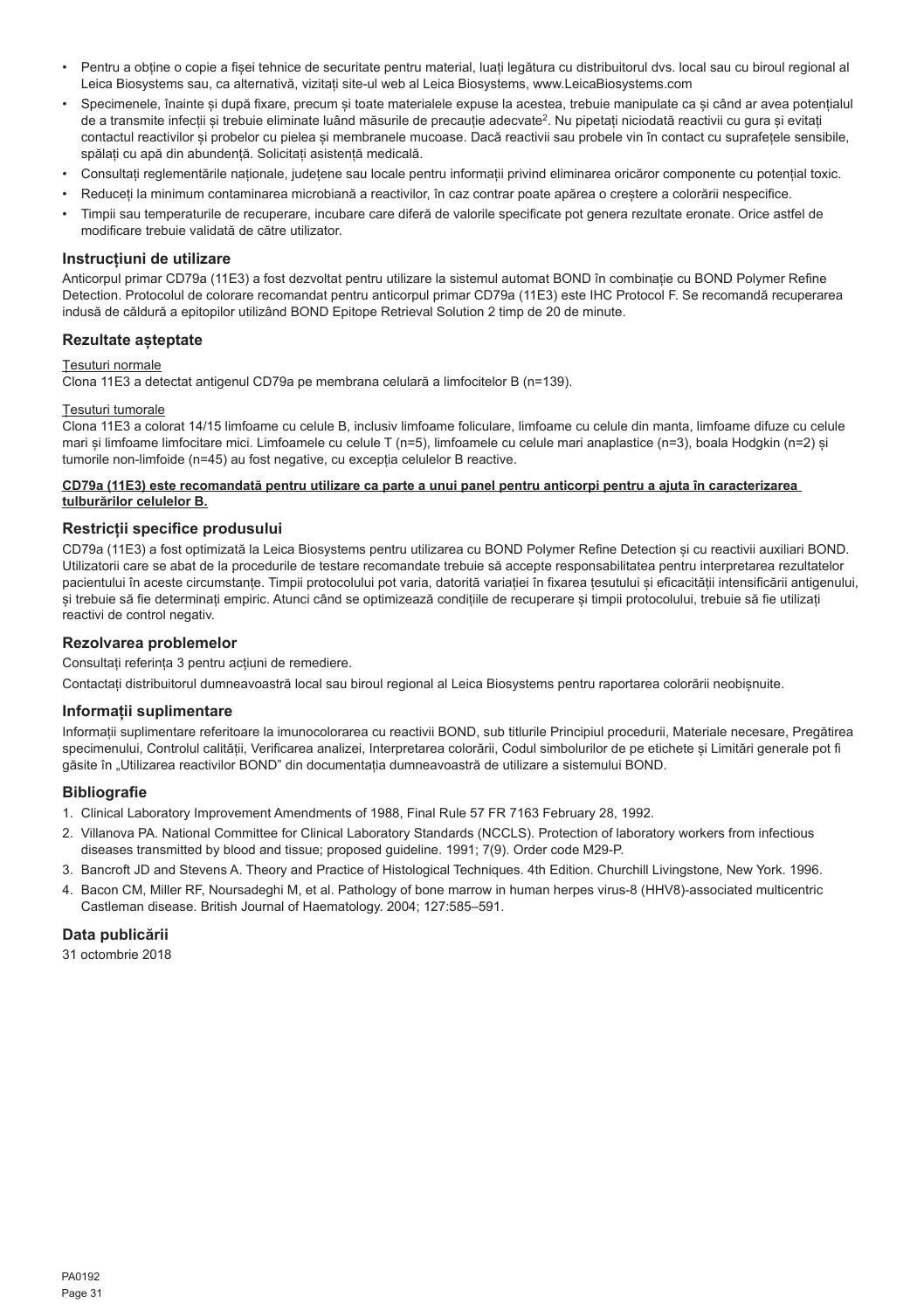## <span id="page-32-0"></span>**Готовое к применению первичное антитело BOND™ CD79a (11E3)**

## **Номер по каталогу: PA0192**

## **Назначение**

#### *Этот реактив предназначен для диагностики in vitro.*

Моноклональные антитела CD79a (11E3) предназначены для качественного определения CD79a-антигена человека методом световой микроскопии в фиксированных формалином и залитых в парафин образцах тканей после иммуногистохимического окрашивания с использованием автоматизированной системы BOND (включающей системы BOND-MAX и BOND-III компании Leica).

Клиническая интерпретация любого окрашивания или его отсутствия должна быть дополнена морфологическими исследованиями с надлежащими контролями и должна быть оценена квалифицированным патологом с учетом анамнеза пациента и других диагностических тестов.

## **Краткое изложение и пояснение**

Иммуногистохимические методы могут использоваться для выявления антигенов в тканях и клетках (смотрите монографию «Применение реактивов BOND» в документации пользователя BOND). Первичные антитела CD79a (11E3) являются готовым к применению препаратом, специально оптимизированным для использования в системе BOND Polymer Refine Detection. Подтверждение присутствия CD79a антигена достигается, во-первых, за счет связывания CD79a (11E3) со срезом ткани с последующей визуализацией участка связывания, что осуществляется с использованием реактивов, которые предусмотрены системой обнаружения. Применение этих продуктов в сочетании с автоматизированной системой BOND снижает вероятность человеческой ошибки и вариабельность, присущую процессам разведения отдельных реактивов, ручного пипетирования и нанесения реактивов.

#### **Реактивы, входящие в комплект поставки**

CD79a (11E3) представляет собой препарат моноклональных антител мыши к антигенам человека, который выпускается в форме супернатанта культуры ткани и поставляется в трис-солевом буферном растворе, содержащем белок-носитель, а также 0,35 % ProClinTM 950 в качестве консерванта.

Общий объем = 7 мл.

## **Клон**

11E3.

### **Иммуноген**

Рекомбинантный слитый белок из прокариотических клеток, соответствующий внутреннему домену из 61 аминокислоты в С-концевой области CD79a-молекулы человека.

## **Специфичность**

CD79a-антиген человека.

**Подкласс**

IgG2a.

### **Общая концентрация белка**

Примерно 10 мг/мл.

### **Концентрация антитела**

Концентрация выше или эквивалентна 0,21 мг/л при определении методом ИФА.

#### **Разведение и смешивание**

Первичные антитела CD79a (11E3) имеют оптимальное разведение для применения в системе BOND. Этот реактив не нуждается в восстановлении, смешивании, разведении или титровании.

#### **Необходимые материалы, не входящие в комплект поставки**

Полный список материалов, необходимых для обработки и иммуногистохимического окрашивания образцов с использованием системы BOND (включающей системы BOND-MAX и BOND-III компании Leica), представлен в разделе «Применение реактивов BOND» документации пользователя системы BOND.

#### **Хранение и стабильность**

Храните при температуре 2–8 °C. Не используйте по истечении срока годности, который указан на этикетке контейнера.

Признаками, которые указывают на контаминацию и/или нестабильность CD79a (11E3), являются: помутнение раствора, появление запаха и наличие осадка.

Немедленно после применения вернуть на хранение при 2–8 °C.

Условия хранения, отличающиеся от указанных выше, должны быть верифицированы пользователем<sup>1</sup>.

#### **Меры предосторожности**

- Этот продукт предназначен для диагностики *in vitro*.
- Концентрация ProClin™ 950 составляет 0,35%. Продукт содержит активный компонент 2-метил-4-изотиазолин-3-он и может раздражать кожу, глаза, слизистые оболочки и верхние дыхательные пути. При работе с реактивами надевайте одноразовые перчатки.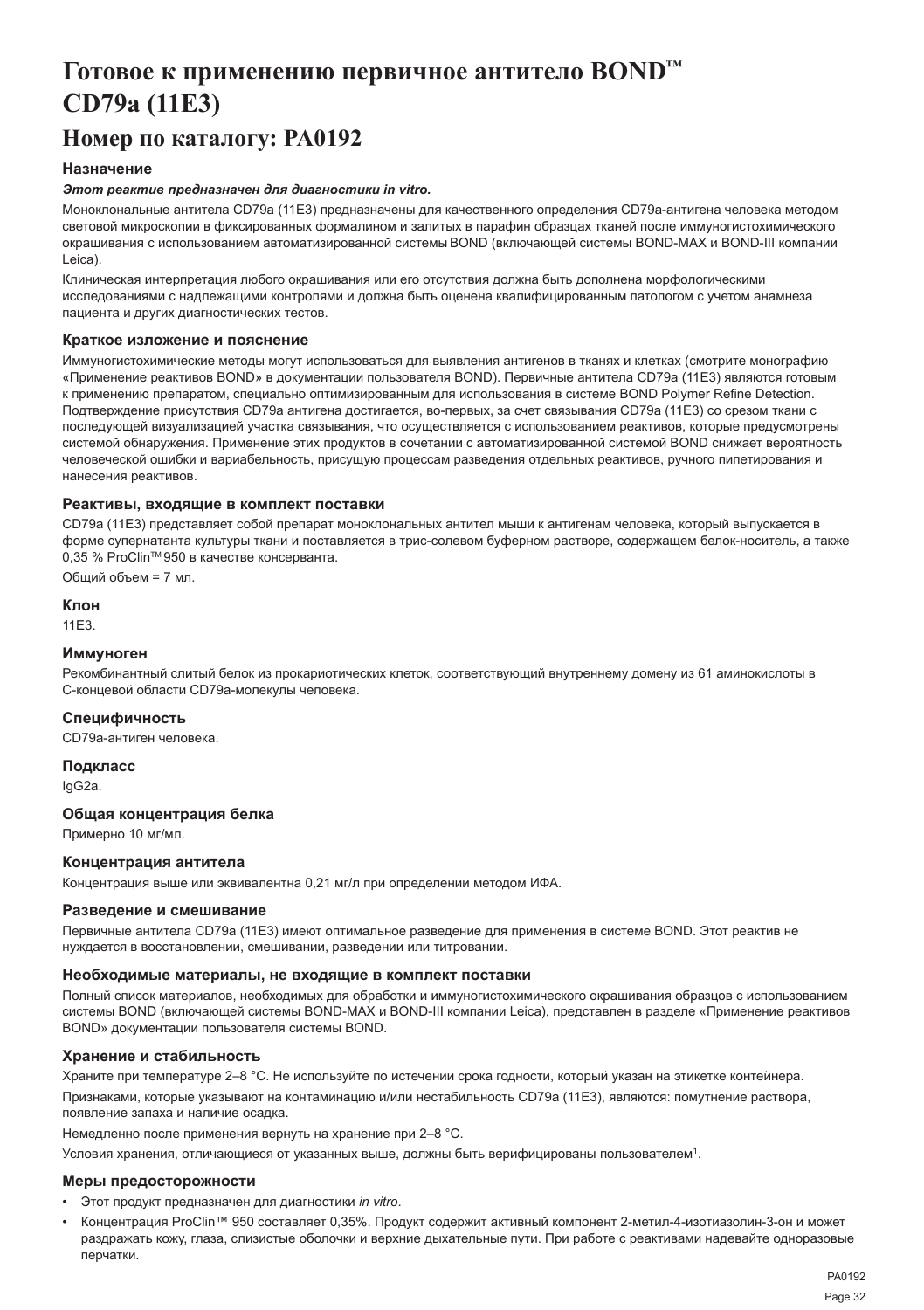- Для получения копии паспорта безопасности химической продукции обратитесь к местному дистрибьютору или в региональный офис компании Leica Biosystems либо посетите веб-сайт компании Leica Biosystems: www.LeicaBiosystems.com.
- С образцами (до и после фиксации) и всеми материалами, на которые они воздействуют, следует обращаться как с потенциально способными к передаче инфекции и утилизировать, соблюдая соответствующие меры предосторожности2. Никогда не набирайте реактивы в пипетку ртом. Избегайте контакта реактивов и образцов с кожей и слизистыми оболочками. В случае контакта реактивов или образцов с чувствительными зонами промойте их большим количеством воды. Обратитесь за медицинской помощью.
- По вопросам утилизации любых возможно токсических компонентов выполняйте требования федеральных, региональных или местных нормативных документов.
- Сводите к минимуму микробное загрязнение реактивов во избежание усиления неспецифического окрашивания.
- Нарушение указанных в инструкции правил демаскировки, времени инкубации и термической обработки может привести к ошибочным результатам. Любые подобные изменения должны быть валидированы пользователем.

#### **Инструкция по применению**

Первичные антитела CD79a (11E3) были разработаны для использования в автоматизированной системе BOND в сочетании с BOND Polymer Refine Detection. Рекомендуемым протоколом иммуногистохимического окрашивания с использованием первичных антител CD79a (11E3) является IHC Protocol F. Тепловую демаскировку эпитопа рекомендуется выполнять с применением раствора для демаскирования BOND Epitope Retrieval Solution 2 в течение 20 минут.

#### **Ожидаемые результаты**

#### **Нормальные ткани**

Клон 11E3 обнаруживал CD79a антиген, расположенный на клеточной мембране B-лимфоцитов (n=139).

#### **Ткани опухолей**

Клон 11E3 окрашивал в 14/15 случаев B-клеточной лимфомы, включая фолликулярную лимфому, лимфомы из клеток мантийной зоны, диффузную крупноклеточную лимфому и лимфому из малых лимфоцитов. В отношении Т-клеточной лимфомы (n=5), анапластической крупноклеточной лимфомы (n=3), болезни Ходжкина (n=2) и нелимфоидных опухолей (n=45) были получены отрицательные результаты, исключение составляют реактивные B-лимфоциты.

#### **CD79a (11E3) рекомендуется использовать в составе панели антител для определения характеристик нарушений, связанных с В-лимфоцитами.**

#### **Ограничения, специфичные для этого продукта**

CD79a (11E3) оптимизирован компанией Leica Biosystems для применения с системой BOND Polymer Refine Detection и вспомогательными реактивами BOND. Пользователи, отклоняющиеся от рекомендованных процедур анализа, должны брать на себя ответственность за интерпретацию результатов исследований пациентов, выполненных в таких условиях. Продолжительность выполнения протокола должна быть определена опытным путем и может различаться в связи с вариабельностью фиксации ткани и эффективности усиления антигена. При оптимизации условий демаскировки и длительности протокола следует использовать отрицательные контроли реактивов.

#### **Поиск и устранение неполадок**

Действия по устранению неполадок описаны в (3).

С сообщениями о необычном окрашивании обращайтесь к своему местному дистрибьютору или в региональный офис компании Leica Biosystems.

## **Дополнительная информация**

Дополнительная информация по иммуногистохимическому окрашиванию с использованием реактивов BOND, содержится в рубриках «Принцип метода», «Необходимые материалы», «Подготовка образцов», «Контроль качества», «Проверка достоверности анализа», «Интерпретация окрашивания», «Значения символов в маркировке продукции» и «Ограничения общего характера» раздела «Применение реактивов BOND» в документации пользователя системы BOND.

#### **Список литературы**

- 1. Clinical Laboratory Improvement Amendments of 1988, Final Rule 57 FR 7163 February 28, 1992.
- 2. Villanova PA. National Committee for Clinical Laboratory Standards (NCCLS). Protection of laboratory workers from infectious diseases transmitted by blood and tissue; proposed guideline. 1991; 7(9). Order code M29-P.
- 3. Bancroft JD and Stevens A. Theory and Practice of Histological Techniques. 4th Edition. Churchill Livingstone, New York. 1996.
- 4. Bacon CM, Miller RF, Noursadeghi M, et al. Pathology of bone marrow in human herpes virus-8 (HHV8)-associated multicentric Castleman disease. British Journal of Haematology. 2004; 127:585–591.

## **Дата выпуска**

31 Октябрь 2018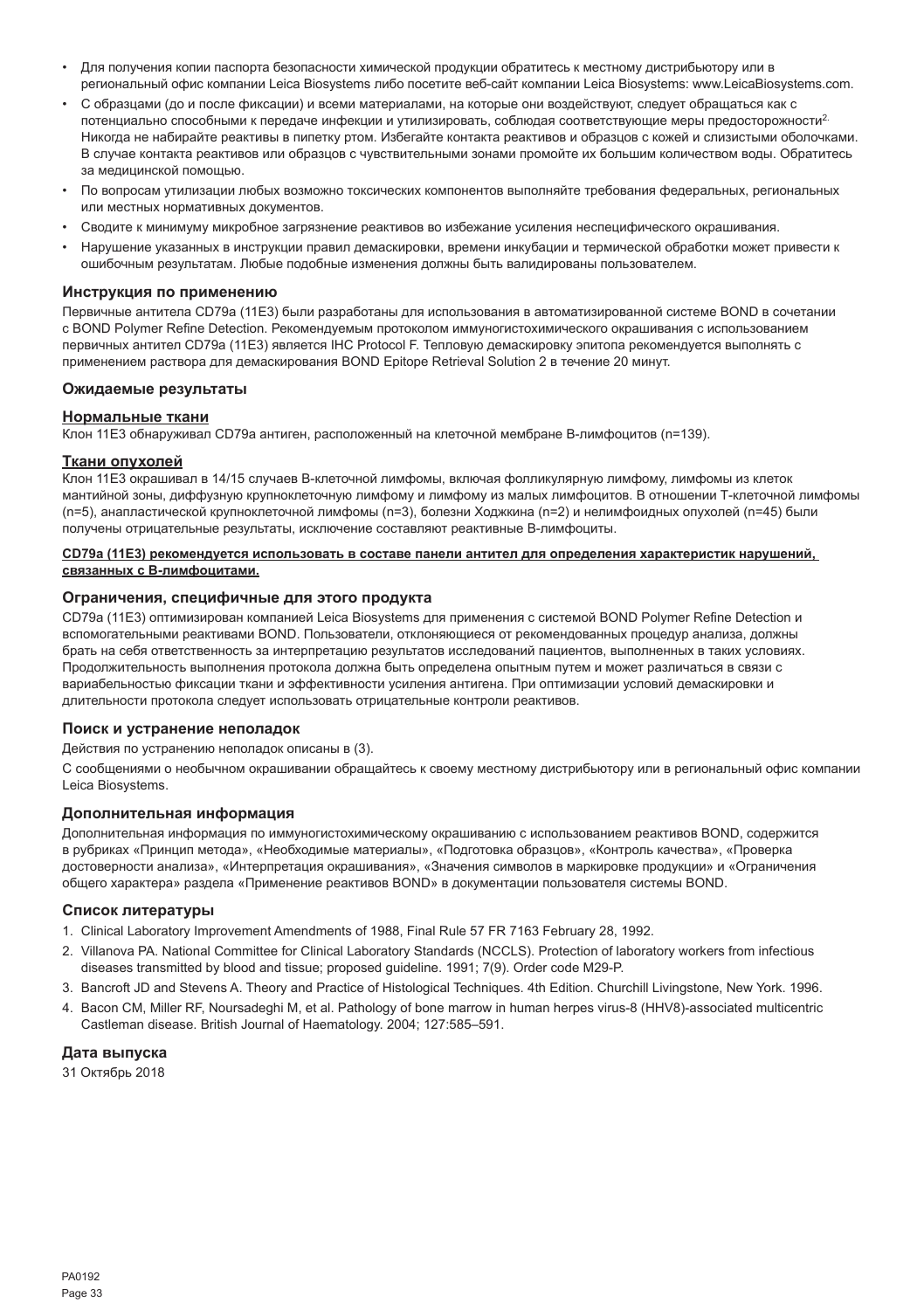## <span id="page-34-0"></span>**Gotowe do użycia przeciwciało BOND™ CD79a (11E3)**

## **Nr katalogowy: PA0192**

## **Przeznaczenie**

### *Ten odczynnik jest przeznaczony do stosowania w diagnostyce in vitro.*

Przeciwciało monoklonalne CD79a (11E3) służy do identyfikacji jakościowej z zastosowaniem mikroskopii świetlnej ludzkich CD79a w tkance utrwalonej w formalinie i zatopionej w parafinie za pomocą barwienia immunohistochemicznego przy użyciu automatycznego systemu BOND (w tym systemów Leica BOND-MAX i Leica BOND-III).

Kliniczną interpretację wybarwienia lub jego braku należy uzupełnić badaniami morfologicznymi oraz odpowiednimi kontrolami. Ocenę powinien przeprowadzić wykwalifikowany patolog w kontekście historii choroby pacjenta oraz innych badań diagnostycznych.

## **Podsumowanie i objaśnienie**

W celu wykazania obecności antygenów w tkankach i komórkach (zob. "Korzystanie z odczynników BOND" w dokumentacji użytkownika BOND) można skorzystać z technik immunohistochemicznych. Przeciwciało pierwszorzędowe CD79a (11E3) jest gotowym do użycia produktem, który został specjalnie zoptymalizowany pod kątem użycia z BOND Polymer Refine Detection. Obecność ludzkiego antygenu CD79a jest wykazywana w pierwszej kolejności przez umożliwienie wiązania CD79a (11E3) ze skrawkiem, a następnie wizualizację tego wiązania za pomocą odczynników dostarczonych w systemie detekcji. Używanie tych produktów, w połączeniu z automatycznym systemem BOND ogranicza prawdopodobieństwo popełnienia błędu przez człowieka i nieodłączną zmienność wynikającą z indywidualnego rozcieńczania odczynnika, ręcznego pobierania pipetą i stosowania odczynnika.

## **Odczynniki znajdujące się w zestawie**

CD79a (11E3) jest mysim anty-ludzkim przeciwciałem monoklonalnym, produkowanym jako oczyszczony supernatant hodowli tkankowej i dostarczonym w roztworze soli fizjologicznej buforowanej roztworem Tris z białkiem nośnikowym, konserwowanym 0,35% ProClin<sup>™950</sup>.

Łączna objętość = 7 ml.

## **Klon**

11E3.

## **Immunogen**

Prokariotyczne białko rekombinowane odpowiadające wewnętrznej domenie na końcu karboksylowym cząsteczki CD79a. Domena składa się z 61 aminokwasów.

## **Swoistość**

Ludzki antygen CD79a.

## **Podklasa**

IgG2a.

## **Całkowite stężenia białka**

Około 10 mg/ml.

## **Stężenie przeciwciał**

Większe lub równe 0,21 mg/L oznaczone za pomocą testu ELISA.

## **Rozcieńczanie i mieszanie.**

CD79a (11E3) zostało specjalnie zoptymalizowane pod kątem użycia z systemem BOND Polymer Refine Detection. W przypadku tego odczynnika nie jest konieczne dodawanie wody, mieszanie, rozcieńczanie ani miareczkowanie.

## **Wymagane materiały niedołączone do zestawu**

W rozdziale "Korzystanie z odczynników BOND" w dokumentacji użytkownika BOND podano pełną listę materiałów wymaganych do przygotowania próbki i barwienia immunohistochemicznego przy użyciu systemu BOND.

## **Przechowywanie i trwałość**

Przechowywać w temperaturze 2°C–8°C. Nie używać po upływie daty ważności podanej na etykiecie pojemnika.

Oznaki skażenia i/lub niestabilności przeciwciała CD79a (11E3) są następujące: zmętnienie roztworu, pojawienie się zapachu i obecność osadu.

Niezwłocznie po użyciu ponownie umieścić w temperaturze 2-8°C.

Przechowywanie w warunkach innych od wskazanych powyżej wymaga weryfikacji użytkownika<sup>1</sup>.

## **Środki ostrożności**

- Ten produkt jest przeznaczony do stosowania w diagnostyce *in vitro*.
- Stężenie ProClin™ 950 wynosi 0,35%. Zawiera składnik czynny, metyloizotiazolinon, który może powodować podrażnienie skóry, oczu, błon śluzowych i górnych dróg oddechowych. Podczas pracy z odczynnikami należy nosić rękawice jednorazowego użytku.
- Aby otrzymać egzemplarz karty charakterystyki, należy skontaktować się z lokalnym dystrybutorem lub regionalnym biurem Leica Biosystems, lub odwiedzić stronę internetową, www.LeicaBiosystems.com.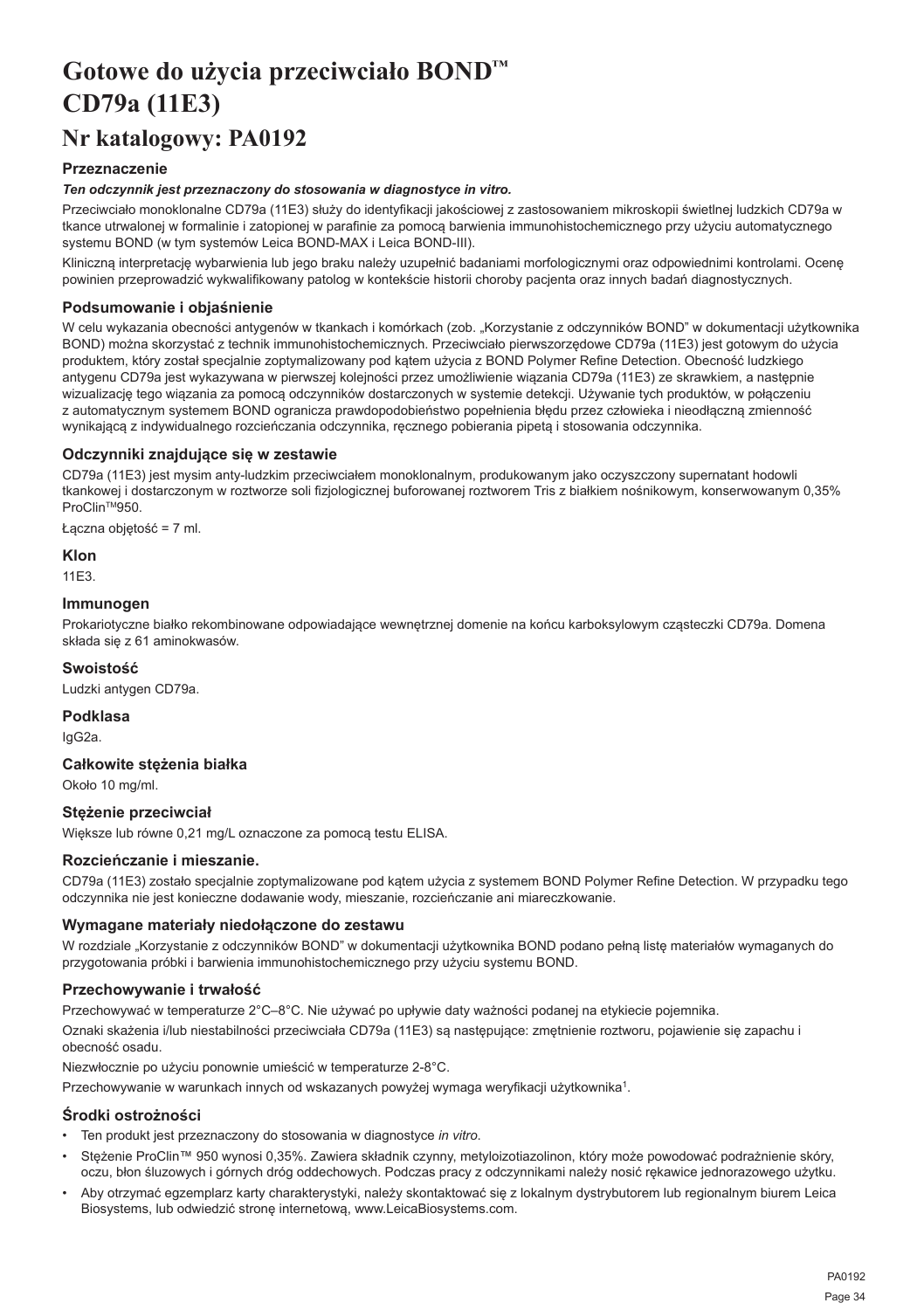- Z próbkami przed utrwaleniem i po utrwaleniu, jak również ze wszystkimi materiałami, które mają z nimi styczność, należy obchodzić się tak, jak z materiałami potencjalnie zakaźnymi i należy je utylizować, zachowując odpowiednie środki ostrożności.<sup>2</sup> Podczas pobierania pipetą nie wolno zasysać odczynników ustami i należy unikać kontaktu odczynników i próbek ze skórą oraz błonami śluzowymi. W razie kontaktu odczynników lub próbek ze szczególnie narażonymi miejscami przemyć miejsce kontaktu dużą ilością wody. Należy zasięgnąć porady lekarza.
- Wszelkie potencjalnie toksyczne składniki należy utylizować zgodnie z krajowymi lub lokalnymi przepisami.
- Chronić odczynniki przed skażeniem drobnoustrojami, ponieważ może ono doprowadzić do zwiększonego barwienia niespecyficznego.
- Zastosowanie czasów odmaskowywania, inkubacji lub temperatur innych niż podano w instrukcji może spowodować błędne wyniki. Wszelkie zmiany tego typu muszą zostać zweryfikowane przez użytkownika.

### **Instrukcja stosowania**

Przeciwciało pierwszorzędowe CD79a (11E3) zostało opracowane z myślą o zastosowaniu w automatycznym systemie BOND w połączeniu z BOND Polymer Refine Detection. Zalecany protokół barwienia dla przeciwciała pierwszorzędowego CD79a (11E3) to IHC Protocol F. Zaleca się cieplne odmaskowywanie epitopu przy użyciu roztworu BOND Epitope Retrieval Solution 2 przez 20 minut.

## **Oczekiwane wyniki**

#### Tkanki prawidłowe

Klon 11E3 wykrył antygen CD79a na błonie komórkowej limfocytów B (n=139).

## Tkanki nowotworowe

 Klon 11E3 wybarwił 14/15 chłoniaków z limfocytów B, w tym chłoniaki grudkowe, chłoniaki z komórek płaszcza, chłoniaki rozlanych z dużych komórek i przewlekłą białaczkę limfatyczną. Chłoniaki z limfocytów T (n = 5), chłoniaki anaplastyczne z dużych komórek (n = 3), choroba Hodgkina (n = 2) i guzy nielimfoidalne (n = 45) dały wynik negatywny z wyjątkiem reaktywnych limfocytów B.

#### **Zaleca się stosowanie CD79a (11E3) w ramach panelu przeciwciał pomocniczo w określaniu zaburzeń limfocytów B.**

#### **Szczególne ograniczenia dla produktu**

Przeciwciało CD79a (11E3) zostało zoptymalizowane w Leica Biosystems do stosowania z BOND Polymer Refine Detection i pomocniczymi odczynnikami BOND. W tych okolicznościach użytkownicy, którzy postępują niezgodnie z zalecanymi procedurami testowymi muszą wziąć odpowiedzialność za interpretację wyników chorego. Czasy protokołu mogą być różne w związku ze zróżnicowaniem w zakresie utrwalenia tkanek i skuteczności wzmocnienia przez przeciwciało i należy je określić doświadczalnie. Odczynniki kontroli negatywnej należy stosować podczas optymalizacji warunków odmaskowywania i czasów protokołu.

## **Rozwiązywanie problemów**

W celu uzyskania dalszych informacji o działaniu zaradczym zob. odsyłacz 3.

W celu zgłoszenia nietypowego barwienia należy skontaktować się z lokalnym dystrybutorem lub z regionalnym biurem firmy Leica Biosystems.

#### **Dodatkowe informacje**

Dodatkowe informacje dotyczące immunobarwienia przy użyciu odczynników BOND opisanego w działach "Zasady postępowania", "Wymagane materiały", "Przygotowanie próbek", "Kontrola Jakości", "Weryfikacja testu", "Interpretacja barwienia", "Objaśnienie symboli na etykietach" i "Ograniczenia ogólne" można znaleźć w punkcie "Stosowanie odczynników BOND" w dokumentacji użytkownika systemu BOND.

## **Bibliografia**

- 1. Clinical Laboratory Improvement Amendments of 1988, Final Rule 57 FR 7163 February 28, 1992.
- 2. Villanova PA. National Committee for Clinical Laboratory Standards (NCCLS). Protection of laboratory workers from infectious diseases transmitted by blood and tissue; proposed guideline. 1991; 7(9). Order code M29-P.
- 3. Bancroft JD and Stevens A. Theory and Practice of Histological Techniques. 4th Edition. Churchill Livingstone, New York. 1996.
- 4. Bacon CM, Miller RF, Noursadeghi M, et al. Pathology of bone marrow in human herpes virus-8 (HHV8)-associated multicentric Castleman disease. British Journal of Haematology. 2004; 127:585–591.

## **Data publikacji**

31 października 2018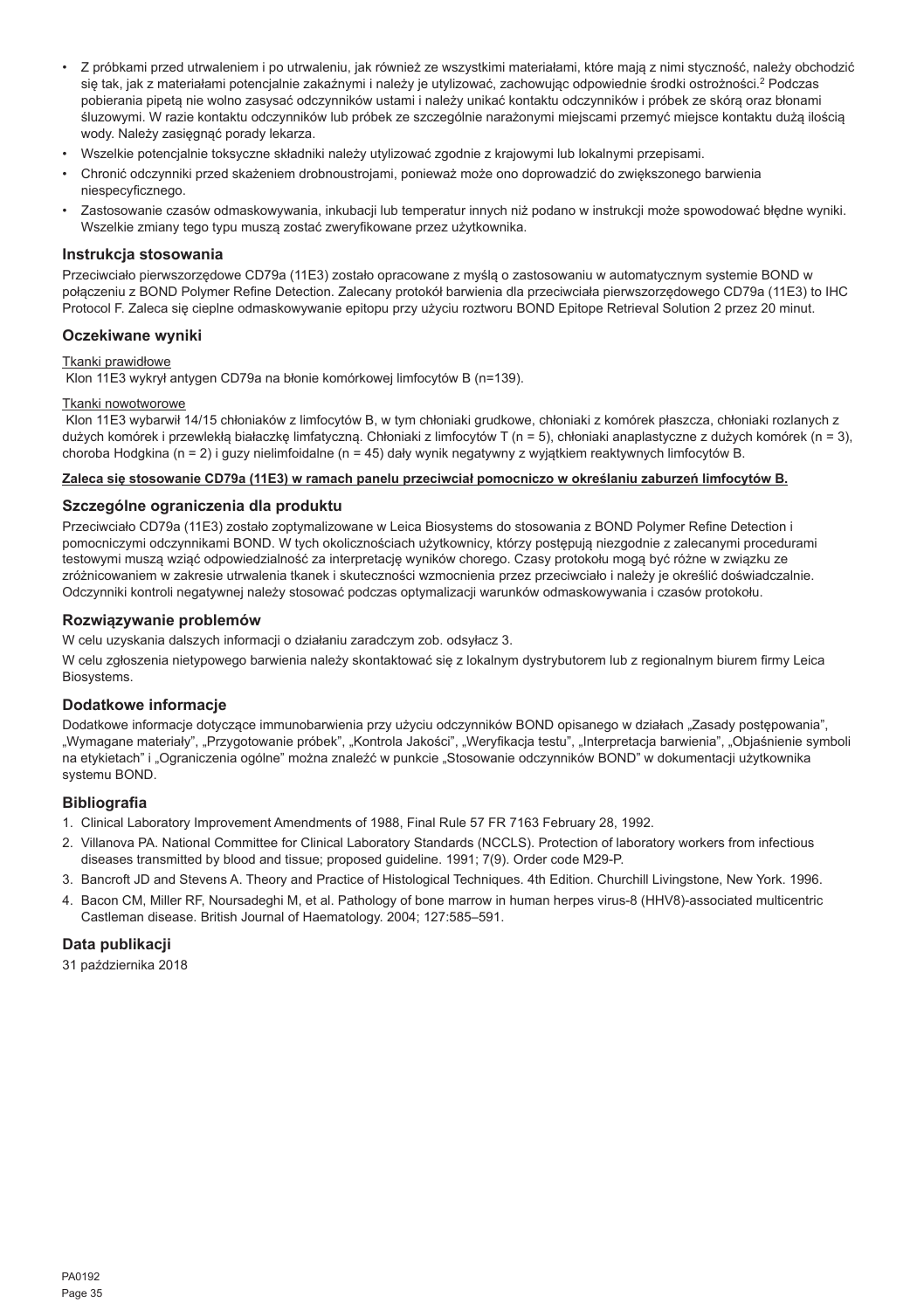## <span id="page-36-0"></span>**Primarno protitelo BOND™ pripravljeno za uporabo CD79a (11E3)**

## **Kataloška št.: PA0192**

## **Predvidena uporaba**

## *Ta reagent je namenjen diagnostični uporabi in vitro.*

Monoklonsko protitelo CD79a (11E3) je namenjeno kvalitativni identifikaciji molekule humanega antigena CD79a s svetlobno mikroskopijo v tkivih, fiksiranih s formalinom in vstavljenih v parafin, z imunohistokemijskim barvanjem z uporabo avtomatiziranega sistema BOND (vključuje sistem Leica BOND-MAX in sistem Leica BOND-III.

Klinično razlago kakršnega koli obarvanja ali odsotnosti le-tega morajo dopolnjevati morfološke študije in ustrezni kontrolni vzorci, ki jih v okviru klinične anamneze bolnika in drugih diagnostičnih testov oceni usposobljen patolog.

## **Povzetek in razlaga**

Imunohistokemijske tehnike se lahko uporabijo za prikaz prisotnosti antigenov v tkivih in celicah (glejte »Uporaba reagentov BOND« v priloženi dokumentaciji za uporabnike sistema BOND). Primarno protitelo CD79a (11E3) je izdelek, ki je pripravljen za uporabo in posebej optimiziran za uporabo s sistemom BOND Polymer Refine Detection. Prikaz humanega antigena CD79a se doseže tako, da se najprej dovoli vezava protitelesa CD79a (11E3) na rezino, nato pa se ta vezava prikaže z uporabo reagentov v sistemu za zaznavanje. Uporaba teh izdelkov, skupaj z avtomatiziranim sistemom BOND, zmanjša možnost človeške napake in variabilnosti, ki sama po sebi izhaja iz redčenja posameznega reagenta, ročnega pipetiranja in nanosa reagenta.

## **Priloženi reagenti**

CD79a (11E3) je mišje monoklonsko protitelo, usmerjeno proti humanim antigenom, ki je izdelano kot supernatant tkivne kulture in je dobavljeno v fiziološki raztopini s pufrom tris, nosilno beljakovino in 0,35 % konzervansa ProClin™ 950. Skupna prostornina = 7 ml.

**Klon**

11E3

## **Imunogen**

Prokariontski rekombinantni fuzijski protein, ki ustreza notranji domeni 61 aminokislin molekule CD79a na C-terminalnem koncu.

## **Specifičnost**

Človeški antigen CD79a.

## **Podrazred**

IgG2a

## **Skupna koncentracija beljakovin**

Približno 10 mg/ml.

### **Koncentracija protiteles**

Višja ali enaka 0,21 mg/l, določena s testom ELISA.

## **Redčenje in mešanje**

Primarno protitelo CD79a (11E3) je optimalno razredčeno za uporabo na sistemu BOND. Rekonstitucija, mešanje, redčenje ali titracija tega reagenta niso potrebni.

## **Potrebni materiali, ki niso priloženi**

Za celoten seznam materialov, potrebnih za obdelavo vzorcev in imunohistokemijsko barvanje pri uporabi sistema BOND, glejte poglavje »Uporaba reagentov BOND« v priloženi dokumentaciji za uporabnike sistema BOND.

## **Shranjevanje in stabilnost**

Hraniti pri temperaturi 2–8 °C. Ne uporabljajte po datumu izteka roka uporabnosti, navedenem na oznaki na vsebniku.

Znaki, ki kažejo kontaminacijo in/ali nestabilnost protitelesa CD79a (11E3), so: motnost raztopine, prisotnost vonja in oborine. Takoj po uporabi ohladite na temperaturo 2–8 °C.

Uporabnik mora potrditi ustreznost pogojev shranjevanja, če se ti razlikujejo od zgoraj navedenih<sup>1</sup>.

## **Previdnosti ukrepi**

- Ta izdelek je namenjen za diagnostično uporabo *in vitro*.
- Koncentracija konzervansa ProClin™ 950 je 0,35 %. Vsebuje aktivno učinkovino 2-metil-4-izotiazolin-3-on in lahko povzroči draženje kože, oči, sluznice ter zgornjih dihalnih poti. Kadar delate z reagenti, nosite rokavice za enkratno uporabo.
- Kopijo varnostnega lista lahko dobite pri lokalnem distributerju ali regionalni pisarni družbe Leica Biosystems ali na spletnem mestu www.LeicaBiosystems.com.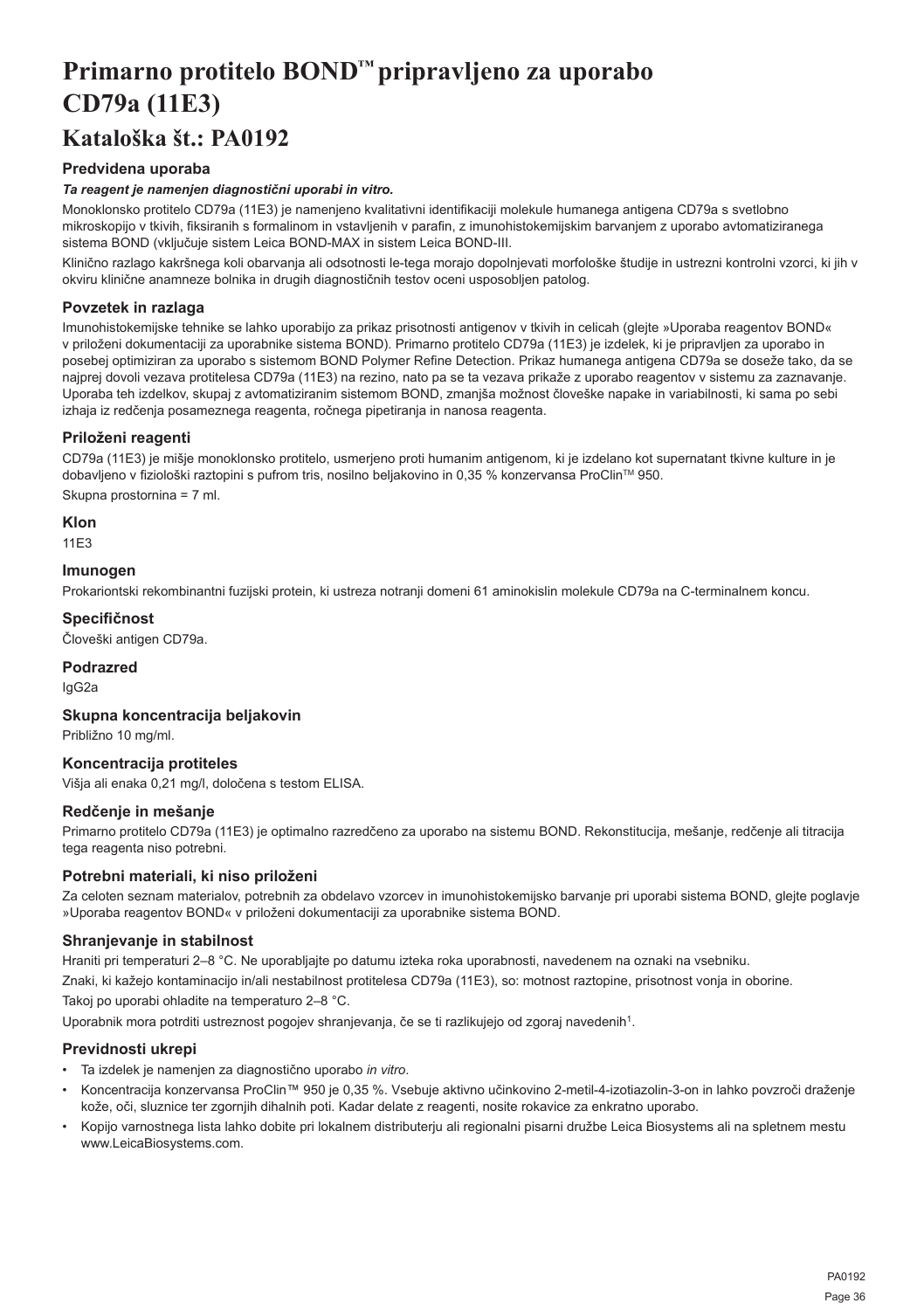- Z vzorci, pred fiksiranjem in po njem, in vsemi materiali, s katerimi so prišli v stik, morate rokovati, kot da bi lahko prenašali okužbe, in pri njihovem odstranjevanju upoštevati ustrezne previdnostne ukrepe.<sup>2</sup> Nikoli ne pipetirajte reagentov skozi usta; pazite, da reagenti in vzorci ne pridejo v stik s kožo ali sluznicami. Če reagenti ali vzorci pridejo v stik z občutljivimi deli, jih izperite z obilo vode. Poiščite zdravniško pomoč.
- Sledite zveznim, državnim ali lokalnim predpisom za odstranjevanje katerih koli morebitno strupenih sestavin.
- Pazite, da ne pride do mikrobne okužbe reagentov, saj lahko povzroči nespecifično barvanje.
- Če uporabite čas ali temperature razkrivanja in inkubacije, ki se razlikujejo od navedenih, lahko pridobite napačne rezultate. Uporabnik mora validirati morebitne spremembe.

#### **Navodila za uporabo**

Primarno protitelo CD79a (11E3) je bilo razvito za uporabo na avtomatiziranem sistemu BOND skupaj s sistemom BOND Polymer Refine Detection. Priporočeni protokol barvanja za primarno protitelo CD79a (11E3) je protokol IHC Protocol F. Za toplotno pridobivanje epitopa se priporoča uporaba raztopine BOND Epitope Retrieval Solution 2 za 20 minut.

## **Pričakovani rezultati**

## Normalna tkiva

Klon 11E3 je zaznal antigen CD79a na celični membrani limfocitov B (n = 139).

## Tumorska tkiva

Klon 11E3 je obarval 14/15 limfomov celic B, vključno s folikularnimi limfomi, limfomi plaščnih celic, difuznimi velikoceličnimi limfomi in limfomom malih limfocitov. Limfomi celic T (n = 5), anaplastični velikocelični limfomi (n = 3). Hodgkinova bolezen (n = 2) in nelimfoidni tumorii (n = 45) so bili negativni, razen reaktivnih celic B.

## **Protitelo CD79a (11E3) se priporoča za uporabo kot del nabora protiteles pri opredelitvi bolezni celic B.**

#### **Specifične omejitve izdelka**

Družba Leica Biosystems je protitelo CD79a (11E3) optimizirala za uporabo s sistemom BOND Polymer Refine Detection in pomožnimi reagenti BOND. Uporabniki, ki odstopijo od priporočenih preizkusnih postopkov, morajo prevzeti odgovornost za razlago bolnikovih rezultatov pod temi pogoji. Trajanje protokola se lahko spremeni zaradi razlik pri fiksiranju tkiv in učinkovitosti izboljšave antigena ter se mora določiti empirično. Uporabiti morate negativne kontrolne reagente, kadar optimizirate pogoje razkrivanja in trajanje protokola.

#### **Odpravljanje težav**

Glejte 3. navedbo za ukrep za odpravljanje napake.

Če želite poročati o nenavadnem obarvanju, se obrnite na svojega lokalnega distributerja ali regionalno pisarno družbe Leica Biosystems.

## **Dodatne informacije**

Dodatne informacije o imunološkem barvanju z reagenti BOND lahko najdete v priloženi dokumentaciji za uporabnike sistema BOND »Uporaba reagentov BOND« v poglavjih Načelo postopka, Potrebni materiali, Priprava vzorcev, Kontrola kakovosti, Verifikacija testa, Tolmačenje obarvanja, Legenda za simbole na oznakah in Splošne omejitve.

#### **Literatura**

- 1. Clinical Laboratory Improvement Amendments of 1988, Final Rule 57 FR 7163 February 28, 1992.
- 2. Villanova PA. National Committee for Clinical Laboratory Standards (NCCLS). Protection of laboratory workers from infectious diseases transmitted by blood and tissue; proposed guideline. 1991; 7(9). Order code M29-P.
- 3. Bancroft JD and Stevens A. Theory and Practice of Histological Techniques. 4th Edition. Churchill Livingstone, New York. 1996.
- 4. Bacon CM, Miller RF, Noursadeghi M, et al. Pathology of bone marrow in human herpes virus-8 (HHV8)-associated multicentric Castleman disease. British Journal of Haematology. 2004; 127:585–591.

## **Datum izdaje**

31 oktober 2018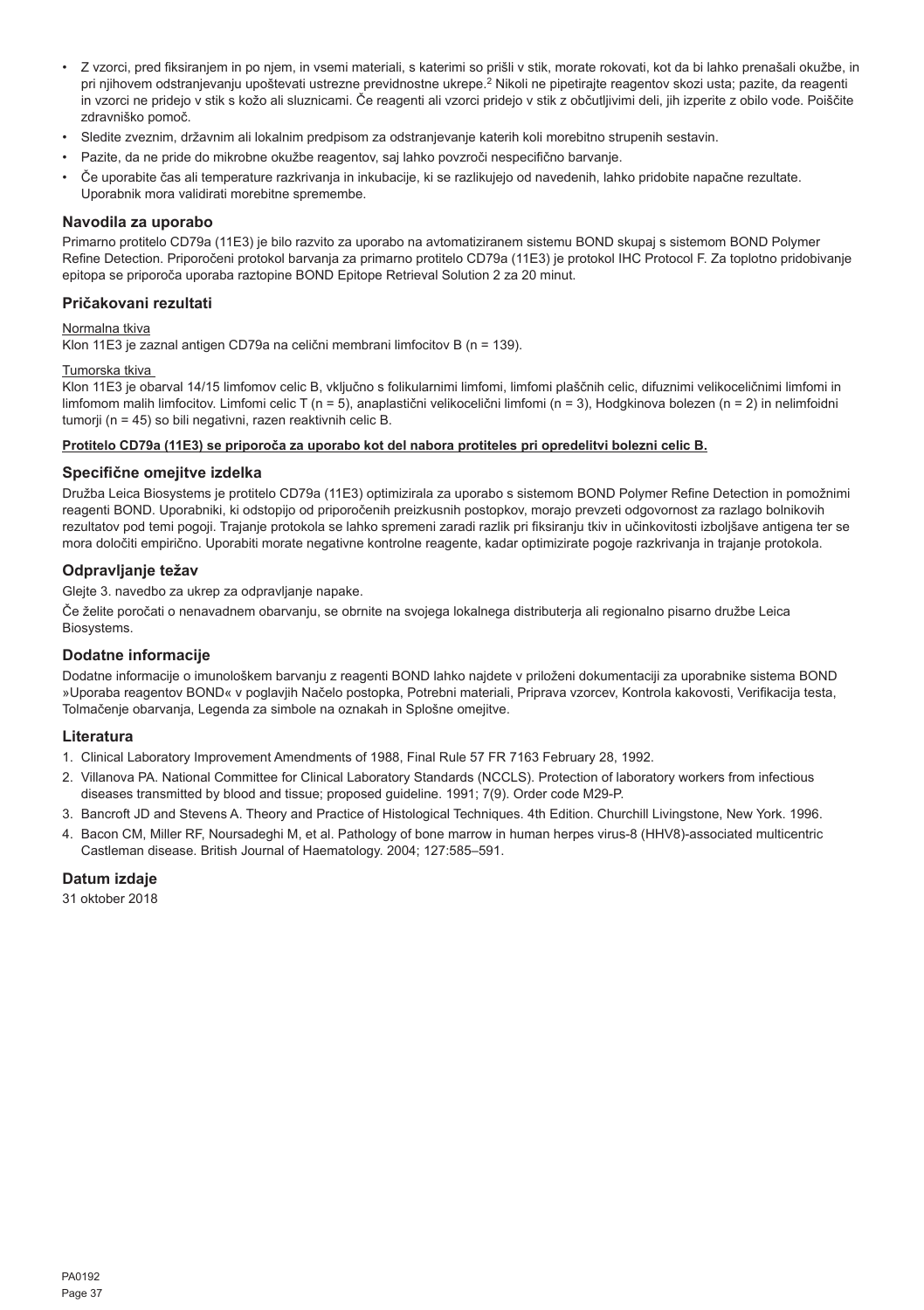## <span id="page-38-0"></span>**BOND™ Primární protilátka připravená k použití CD79a (11E3) Kat. č.: PA0192**

## **Zamýšlené použití**

## *Tato reagencie je určena k diagnostickému použití in vitro.*

Monoklonální protilátka CD79a (11E3) je určena k použití při kvalitativním stanovení lidského antigenu CD79a světelnou mikroskopií ve tkáni fixované formalínem a zalité v parafínu imunohistochemickým barvením pomocí automatického systému BOND system (včetně systému Leica BOND-MAX system a Leica BOND-III system).

Klinickou interpretaci jakéhokoliv barvení nebo jeho nepřítomnosti je nutné doplnit morfologickým vyšetřením s použitím správných kontrol a zhodnotit je musí kvalifikovaný patolog v kontextu s klinickou anamnézou pacienta a jinými diagnostickými testy.

## **Souhrn a vysvětlení**

Imunohistochemické techniky lze použít k průkazu přítomnosti antigenů ve tkáni a v buňkách (viz "Použití reagencií BOND" v uživatelské dokumentaci BOND). Primární protilátka CD79a (11E3) je produkt připravený k použití, který byl specificky optimalizován k použití se soupravou BOND Polymer Refine Detection. Průkazu lidského antigenu CD79a se dosáhne tím, že se nejprve umožní vazba CD79a (11E3) na řez, a poté se tato vazba vizualizuje pomocí reagencií dodaných v detekčním systému. Použití těchto produktů v kombinaci s automatickým systémem BOND system snižuje možnost lidské chyby a inherentní variability v důsledku ředění jednotlivých reagencií, manuálního pipetování a použití reagencií.

## **Dodávané reagencie**

CD79a (11E3) je myší monoklonální protilátka proti lidským antigenům vyráběná jako supernatant z tkáňové kultury a dodávaná ve fyziologickém roztoku pufrovaném Tris s přenášejícím proteinem, obsahující jako konzervační prostředek 0,35% ProClin™ 950. Celkový objem = 7 ml.

**Klon**

11E3.

## **Imunogen**

Prokaryotický rekombinantní fúzní protein odpovídající interní doméně, čítající 61 aminokyselin, na C-terminu lidské molekuly CD79a.

## **Specificita**

Lidský antigen CD79a.

## **Podtřída**

IgG2a.

## **Koncentrace celkového proteinu**

Přibližně 10 mg/ml.

## **Koncentrace protilátek**

0,21 mg/l nebo vyšší, stanovená metodou ELISA.

## **Ředění a míchání**

Primární protilátka CD79a (11E3) je optimálně naředěná k použití v systému BOND system. Rekonstituce, míchání, ředění ani titrace této reagencie nejsou nutné.

## **Potřebný materiál, který není součástí dodávky**

Úplný seznam materiálů požadovaných pro úpravu vzorku a imunohistochemické barvení s použitím systému BOND system je uveden v bodě "Použití reagencií BOND" v uživatelské dokumentaci BOND.

## **Skladování a stabilita**

Uchovávejte při teplotě 2–8 °C. Nepoužívejte po uplynutí data exspirace uvedeného na štítku nádoby.

Známky signalizující kontaminaci a/nebo nestabilitu CD79a (11E3) jsou: zkalení roztoku, vznik zápachu a přítomnost precipitátu.

Okamžitě po použití vraťte do prostředí s teplotou 2–8 °C.

Podmínky skladování jiné než výše uvedené musí uživatel<sup>1</sup> validovat.

## **Bezpečnostní opatření**

- Tento produkt je určen pouze pro diagnostické použití *in vitro*.
- Koncentrace přípravku ProClin™ 950 je 0,35 %. Obsahuje aktivní složku 2-methyl-4-isothiazolin-3-on a může způsobit podráždění kůže, očí, sliznic a horních cest dýchacích. Při manipulaci s reagenciemi používejte rukavice na jedno použití.
- Výtisk bezpečnostního listu materiálu získáte od místního distributora nebo oblastní kanceláře společnosti Leica Biosystems, nebo můžete navštívit webové stránky Leica Biosystems: www.LeicaBiosystems.com.
- Se vzorky před fixací i po fixaci a se všemi materiály, které s nimi přišly do kontaktu, je nutno zacházet, jako by mohly přenášet infekci, a zlikvidovat je za použití příslušných bezpečnostních opatření<sup>2</sup>. Nikdy reagencie nepipetujte ústy a zabraňte kontaktu reagencií a vzorků s kůží a sliznicemi. Pokud se reagencie nebo vzorky dostanou do kontaktu s citlivými oblastmi, omyjte je velkým množstvím vody. Vyhledejte lékařskou pomoc.
- Údaje o likvidaci jakýchkoli potenciálně toxických komponent prostudujte ve federálních, státních nebo místních nařízeních.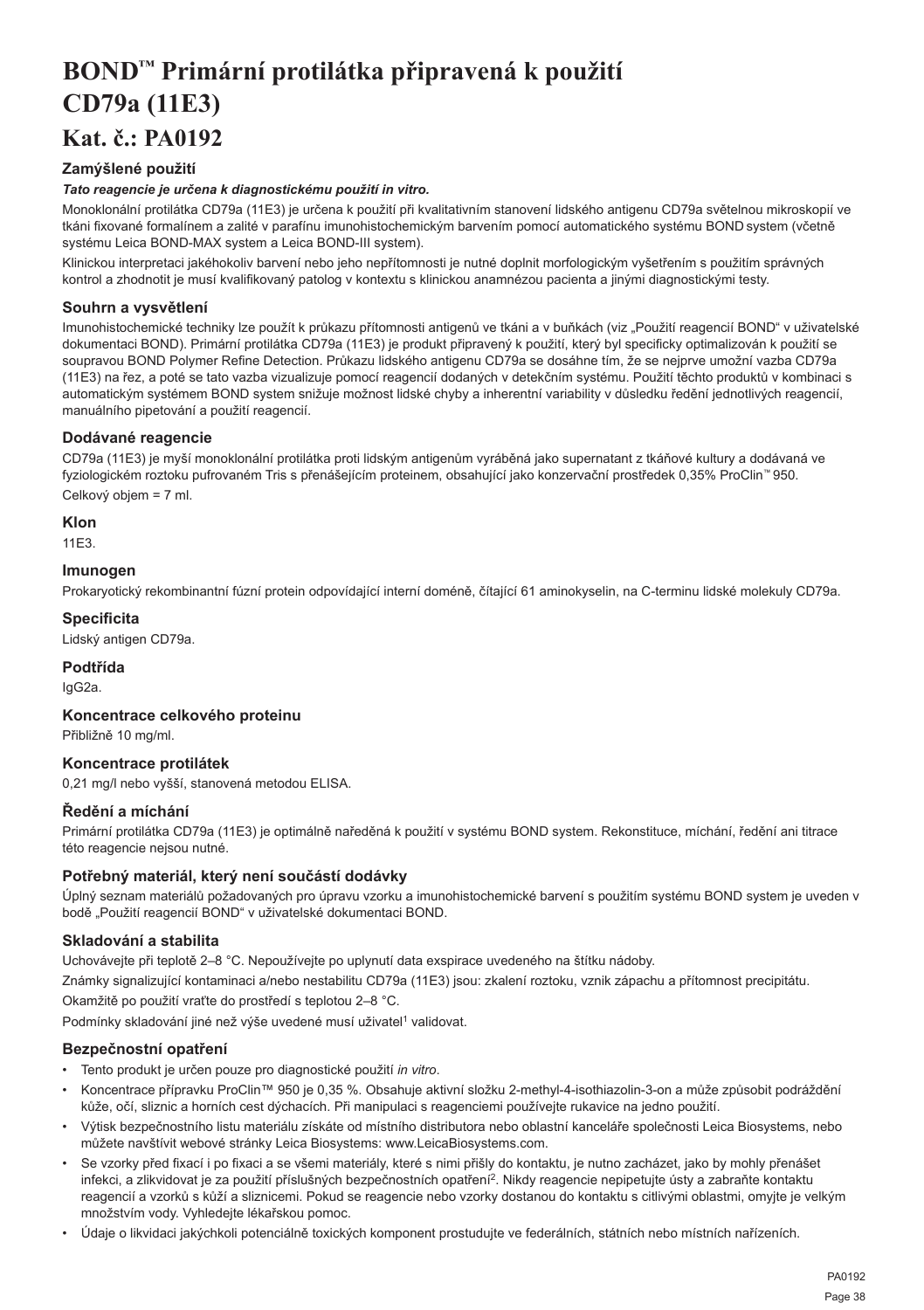- Minimalizujte mikrobiální kontaminaci reagencií, mohlo by dojít ke zvýšení výskytu nespecifického barvení.
- Získávání, inkubační doby nebo teploty jiné než specifikované mohou vést k chybným výsledkům. Všechny takové změny musí být uživatelem validovány.

## **Návod k použití**

Primární protilátka CD79a (11E3) byla vyvinuta k použití v automatickém systému BOND system v kombinaci se soupravou BOND Polymer Refine Detection. Protokol doporučeného barvení primární protilátky CD79a (11E3) je IHC Protocol F. Teplem indukované odmaskování epitopu se doporučuje s použitím roztoku BOND Epitope Retrieval Solution 2 po dobu 20 minut.

## **Očekávané výsledky**

### Normální tkáně

Klon 11E3 detekoval antigen CD79a na buněčné membráně B-lymfocytů (n=139).

## Nádorové tkáně

Klon 11E3 barvil 14/15 B-lymfomů, včetně folikulárních lymfomů, lymfomů plášťových buněk, difúzních velkobuněčných lymfomů a malobuněčného lymfocytického lymfomu. T-lymfomy (n=5), anaplastické velkobuněčné lymfomy (n=3), lymfomy u Hodgkinovy choroby (n=2) a nelymfoidní nádory (n=45) byly negativní, s výjimkou reaktivních B buněk.

#### **CD79a (11E3) se doporučuje použít jako pomocná součást panelu protilátek při charakterizaci onemocnění B-buněk.**

## **Omezení specifická pro tento produkt**

Molekula CD79a (11E3) byla společností Leica Biosystems optimalizována pro použití se soupravou BOND Polymer Refine Detection a s pomocnými reagenciemi BOND. Uživatelé, kteří se při vyšetření odchýlí od doporučeného postupu, musí za těchto okolností přijmout odpovědnost za interpretaci výsledků u pacienta. Doby uvedené v protokolu se mohou lišit v důsledku odchylek při fixaci tkání a účinnosti při zvýraznění antigenu a musí být stanoveny empiricky. Při optimalizaci podmínek při získávání a dob v protokolu musí být použity reagencie pro negativní kontrolu.

## **Řešení problémů**

Nápravná opatření jsou uvedena v odkaze 3.

S hlášením neobvyklého barvení kontaktujte místního distributora nebo oblastní kancelář společnosti Leica Biosystems.

## **Další informace**

Další informace o imunobarvení reagenciemi BOND naleznete pod názvy Princip metody, Potřebné materiály, Příprava vzorku, Kontrola kvality, Ověření testů, Interpretace barvení, Vysvětlení symbolů na štítcích a Obecná omezení v uživatelské dokumentaci BOND, v bodě "Použití reagencií BOND".

## **Literatura**

- 1. Clinical Laboratory Improvement Amendments of 1988, Final Rule 57 FR 7163 February 28, 1992.
- 2. Villanova PA. National Committee for Clinical Laboratory Standards (NCCLS). Protection of laboratory workers from infectious diseases transmitted by blood and tissue; proposed guideline. 1991; 7(9). Order code M29-P.
- 3. Bancroft JD and Stevens A. Theory and Practice of Histological Techniques. 4th Edition. Churchill Livingstone, New York. 1996.
- 4. Bacon CM, Miller RF, Noursadeghi M, et al. Pathology of bone marrow in human herpes virus-8 (HHV8)-associated multicentric Castleman disease. British Journal of Haematology. 2004; 127:585–591.

## **Datum vydání**

31 říjen 2018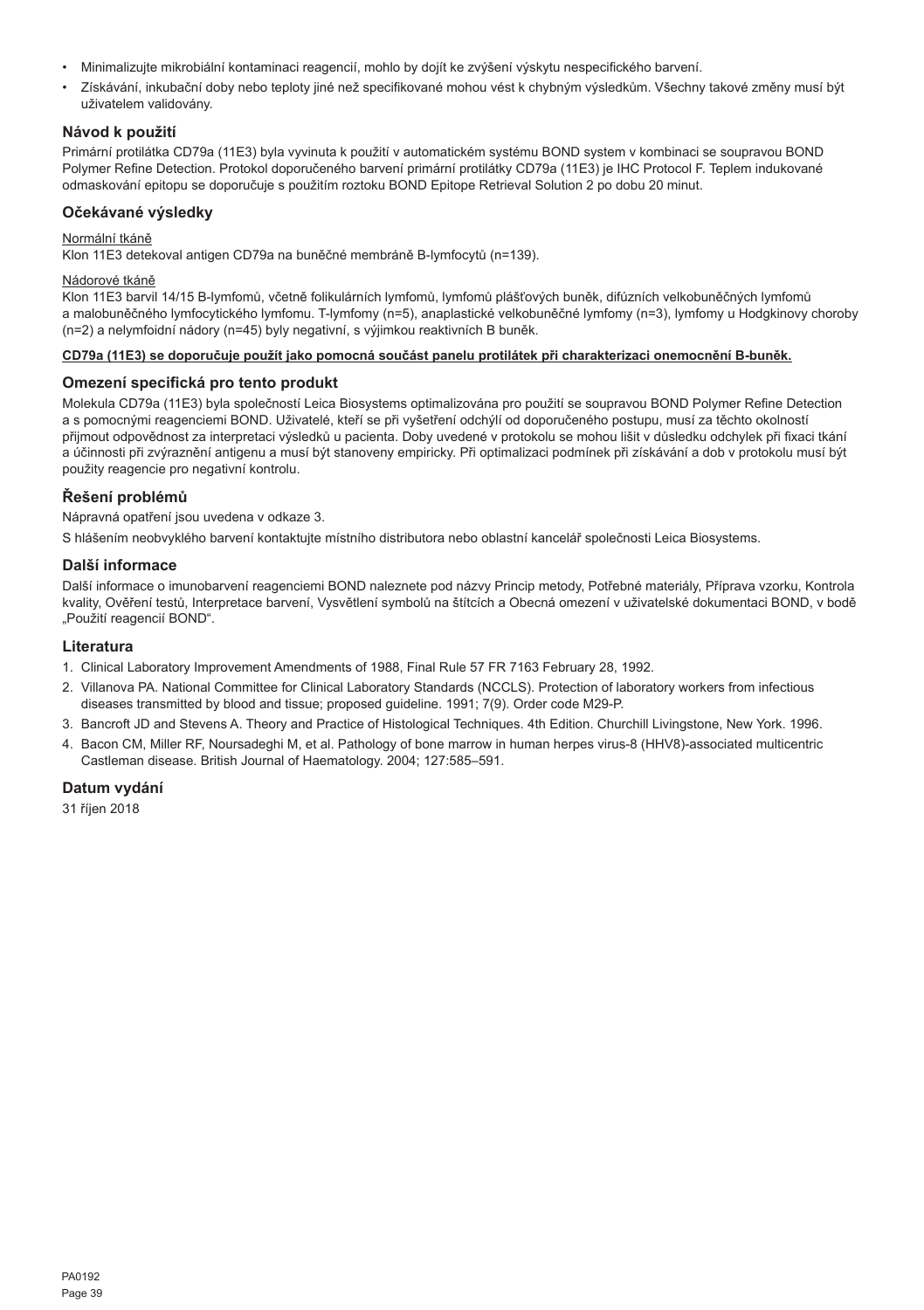## <span id="page-40-0"></span>**BOND™ Pripravené na Použitie Primárne Protilátky CD79a (11E3)**

## **Katalógové č.: PA0192**

## **Zamýšľané použitie**

## *Toto činidlo je určené na diagnostické použitie in vitro.*

Monoklonálna protilátka CD79a (11E3) je určená na použitie pri kvalitatívnej identifikácii ľudského antigénu CD79a svetelnou mikroskopiou v tkanive fixovanom formalínom a zaliatom do parafínu prostredníctvom imunohistochemického farbenia použitím automatizovaného systému BOND (zahŕňa systémy Leica BOND-MAX a Leica BOND-III).

Klinická interpretácia akéhokoľvek zafarbenia alebo jeho absencie musí byť kombinovaná s morfologickými vyšetreniami a zodpovedajúcimi kontrolami. Výsledky je nutné vyhodnotiť v kontexte klinickej anamnézy pacienta a ďalších diagnostických testov vedených kvalifikovaným patológom.

## **Zhrnutie a vysvetlenie**

Imunohistochemické techniky možno použiť na preukázanie prítomnosti antigénov v tkanivách a bunkách (pozrite si časť "Používanie činidiel BOND" v používateľskej dokumentácii k systému BOND). Primárna protilátka CD79a (11E3) je produkt pripravený na okamžité použitie, ktorý bol špecificky optimalizovaný na použitie so systémom BOND Polymer Refine Detection. Preukázanie ľudského antigénu CD79a sa vykonáva tak, že najprv sa umožní väzba prípravku CD79a (11E3) na rez a táto väzba sa následne vizualizuje pomocou činidiel poskytnutých v detekčnom systéme. Použitie týchto produktov v spojitosti s automatizovaným systémom BOND znižuje možnosť ľudskej chyby a inherentnej variability vyplývajúcej z individuálneho nariedenia činidiel, manuálneho pipetovania a aplikácie činidiel.

## **Dodané činidlá**

CD79a (11E3) je myšia anti-ľudská monoklonálna protilátka vyprodukovaná ako supernatant bunkových kultúr a dodávaná v tris-pufrovanom fyziologickom roztoku s transportným proteínom, obsahujúca 0,35 % prípravku ProClin™ 950 ako konzervačnej látky. Celkový objem = 7 ml.

## **Klon**

11E3.

## **Imunogén**

Prokaryotický rekombinantný fúzovaný proteín zodpovedajúci internej doméne 61 aminokyselín v C-koncovke molekuly CD79a.

## **Špecificita**

Ľudský antigén CD79a.

## **Podtrieda**

IgG2a.

## **Celková koncentrácia proteínov**

Cca 10 mg/ml.

## **Koncentrácia protilátok**

Vyššia alebo rovná 0,21 mg/l podľa ELISA.

## **Riedenie a miešanie**

Primárna protilátka CD79a (11E3) je optimálne zriedená na použitie v systéme BOND. Rekonštitúcia, miešanie, riedenie ani titrácia tohto činidla nie sú potrebné.

## **Požadovaný nedodaný materiál**

Úplný zoznam materiálov potrebných na prípravu vzorky a imunohistochemické zafarbenie pomocou systému BOND si pozrite v časti "Používanie činidiel BOND" v používateľskej dokumentácii k systému BOND.

## **Uskladnenie a stabilita**

Skladujte pri teplote 2 – 8 °C. Nepoužívajte po uplynutí dátumu exspirácie uvedeného na štítku zásobníka.

Známky signalizujúce kontamináciu alebo nestabilitu prípravku CD79a (11E3) sú: zakalenie roztoku, vznik zápachu a prítomnosť zrazeniny.

Okamžite po použití vráťte do teploty 2 – 8 °C.

Iné než vyššie uvedené podmienky skladovania si vyžadujú validáciu používateľom<sup>1</sup>.

## **Bezpečnostné opatrenia**

- Tento produkt je určený na diagnostické použitie *in vitro*.
- Koncentrácia produktu ProClin™ 950 je 0,35 %. Obsahuje aktívnu zložku 2-metyl-4-izotiazolín-3-ón a môže spôsobiť podráždenie kože, očí, slizníc a horných dýchacích ciest. Pri manipulácii s činidlami používajte jednorazové rukavice.
- Materiálový bezpečnostný list vám poskytne miestny distribútor alebo regionálna pobočka spoločnosti Leica Biosystems, prípadne navštívte webovú lokalitu spoločnosti Leica Biosystems www.LeicaBiosystems.com.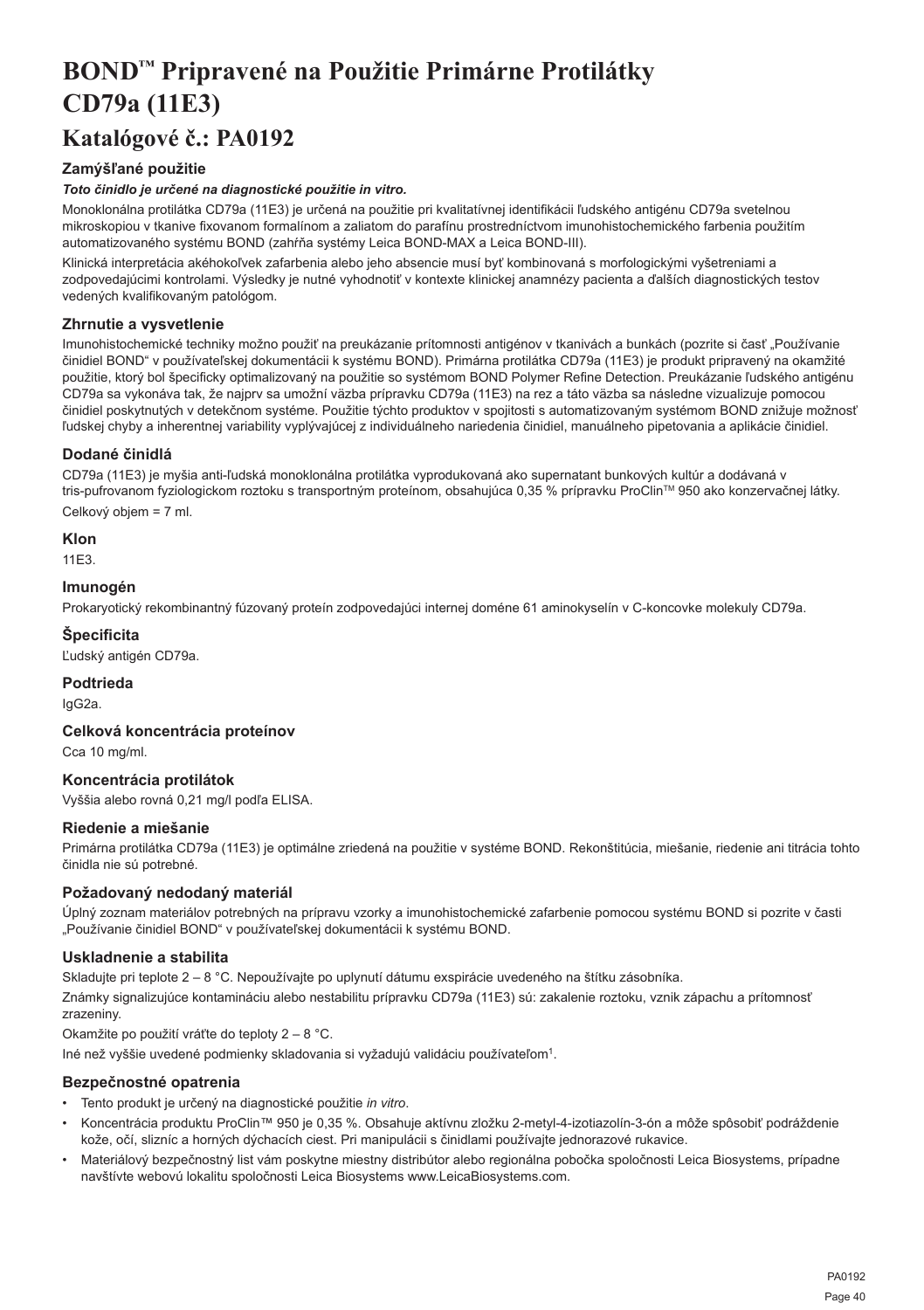- So vzorkami pred fixáciou a po nej a všetkými materiálmi, ktoré s nimi prišli do kontaktu, je nutné manipulovať ako s potenciálne infekčnými a zlikvidovať ich pri dodržaní zodpovedajúcich bezpečnostných opatrní<sup>2</sup>. Činidlá nikdy nepipetujte ústami a zabráňte kontaktu činidiel a vzoriek s kožou a sliznicami. Ak sa činidlá alebo vzorky dostanú do kontaktu s citlivými oblasťami, umyte ich veľkým množstvom vody. Vyhľadajte lekársku pomoc.
- Likvidáciu prípadných potenciálne toxických súčastí definujú federálne, štátne alebo miestne predpisy.
- Minimalizujte mikrobiálnu kontamináciu činidiel. V opačnom prípade môže dôjsť k zvýšeniu nešpecifického zafarbenia.
- Nedodržanie predpísaných dôb záchytu, inkubačných dôb alebo teplôt môže viesť k nesprávnym výsledkom. Všetky takéto zmeny si vyžadujú validáciu používateľom.

#### **Návod na použitie**

Primárna protilátka CD79a (11E3) bola vytvorená na použitie v automatizovanom systéme BOND v spojitosti so systémom BOND Polymer Refine Detection. Odporúčaný protokol farbenia pre primárnu protilátku CD79a (11E3) je IHC Protocol F. Záchyt epitopov s tepelnou indukciou sa odporúča s použitím roztoku BOND Epitope Retrieval Solution 2 na 20 minút.

## **Očakávané výsledky**

## Normálne tkanivá

Klon 11E3 detegoval antigén CD79a na bunkovej membráne lymfocytov B (n = 139).

## Nádorové tkanivá

Klon 11E3 zafarbil 14/15 lymfómov B-buniek vrátane folikulárnych lymfómov, lymfómov plášťových buniek, difúznych lymfómov veľkých buniek a malých lymfocytových lymfómov. Lymfómy z T-buniek (n=5), anaplastické veľkobunkové lymfómy (n=3), Hodgkinova choroba (n=2) a nelymfoidné nádory (n=45) boli negatívne s výnimkou reaktívnych B-buniek.

#### **CD79a (11E3) sa odporúča používať ako súčasť panela protilátok pri charakterizácii porúch B-buniek.**

#### **Špecifické obmedzenia pre tento výrobok**

CD79a (11E3) bol v spoločnosti Leica Biosystems optimalizovaný na použitie so systémom BOND Polymer Refine Detection a pomocnými činidlami BOND. Používatelia, ktorí sa odchýlia od odporúčaných testovacích postupov, musia akceptovať zodpovednosť za interpretáciu výsledkov pacienta za týchto okolností. Časy podľa protokolu sa môžu líšiť z dôvodu odchýlok vo fixácii tkaniva a účinnosti zvýraznenia antigénu a musia sa zistiť empiricky. Pri optimalizácii podmienok záchytu a časov podľa protokolov je potrebné použiť negatívne kontroly činidlom.

#### **Riešenie problémov**

Pri náprave môže byť nápomocná referencia 3.

Neobvyklé zafarbenie ohláste miestnemu distribútorovi alebo regionálnej pobočke spoločnosti Leica Biosystems.

#### **Ďalšie informácie**

Ďalšie informácie o imunofarbení s činidlami BOND nájdete v častiach Princíp postupu, Požadované materiály, Príprava vzorky, Kontrola kvality, Overenie testu, Interpretácia zafarbenia, Legenda k symbolom na označení a Všeobecné obmedzenia v používateľskej dokumentácii k systému BOND "Používanie činidiel BOND".

#### **Literatúra**

- 1. Clinical Laboratory Improvement Amendments of 1988, Final Rule 57 FR 7163 February 28, 1992.
- 2. Villanova PA. National Committee for Clinical Laboratory Standards (NCCLS). Protection of laboratory workers from infectious diseases transmitted by blood and tissue; proposed guideline. 1991; 7(9). Order code M29-P.
- 3. Bancroft JD and Stevens A. Theory and Practice of Histological Techniques. 4th Edition. Churchill Livingstone, New York. 1996.
- 4. Bacon CM, Miller RF, Noursadeghi M, et al. Pathology of bone marrow in human herpes virus-8 (HHV8)-associated multicentric Castleman disease. British Journal of Haematology. 2004; 127:585–591.

## **Dátum vydania**

31 október 2018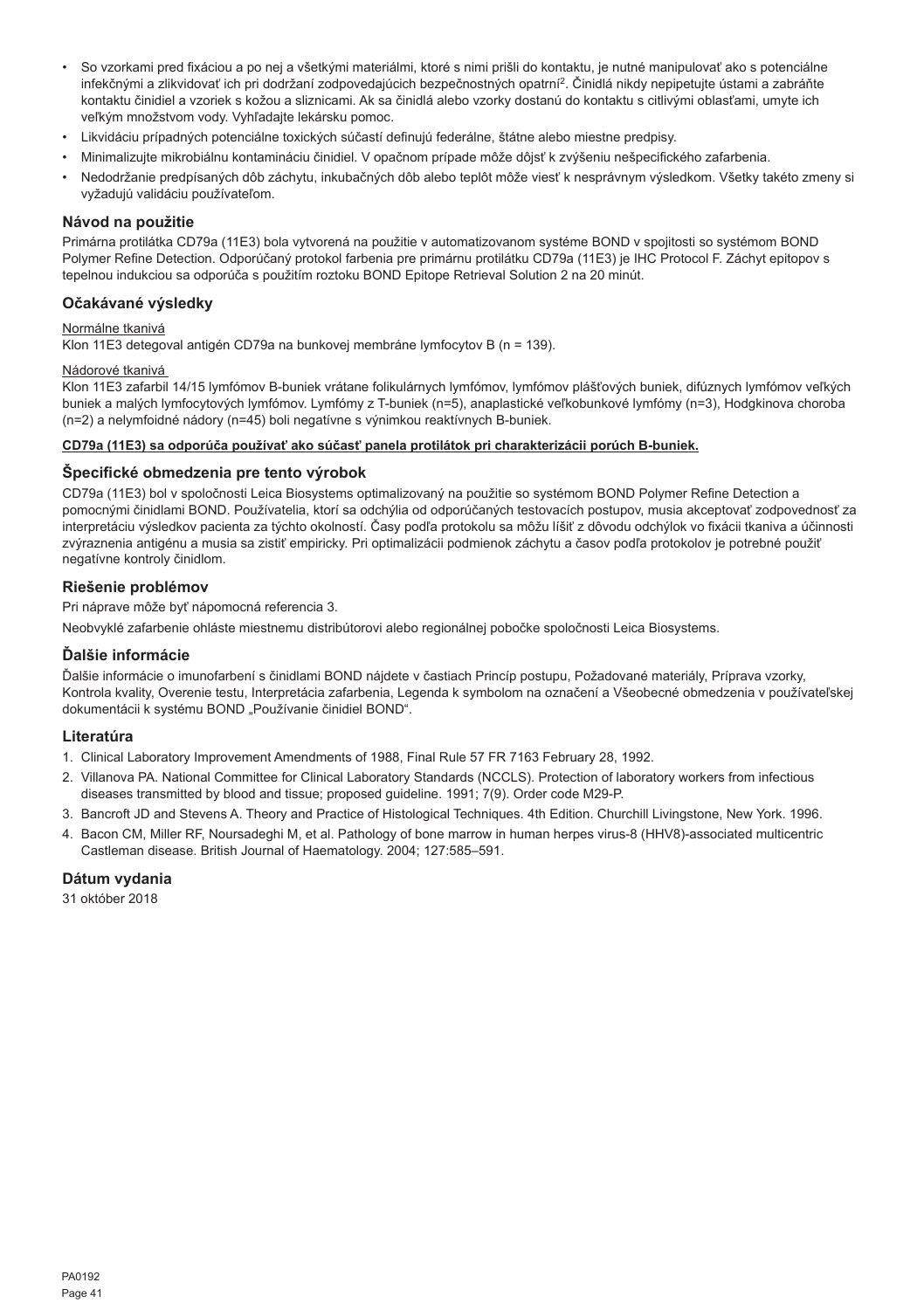## **TMBOND ةيلوألا ةداضملا ماسجألا مادختسالل زهاج CD79a (11E3) رقم الدليل: 0192PA**

## **االستعمال المستهدف**

**هذا الكاشف مخصص لالستعمال في أغراض التشخيص في المختبرات***.*

<span id="page-42-0"></span>إن الغرض من جسم (3E11 (a79CD المضاد أحادي النسيلة هو استخدامه في التحديد النوعي بواسطة المجهر الضوئي لمستضد a79CD البشري في النسيج المثبت بالفورمالين، والمضمن في البارافين عن طريق التلطيخ الكيميائي النسيجي المناعي باستخدام نظام BOND اآللي.)يشمل نظامي MAX-BOND Leica وIII-BOND Leica) بنغي ان يُستكمل التفسير السريري لوجود اي تلطيخ او غيابه من خلال الدراسات المورفولوجية والضوابط الصحيحة، وينبغي تقييم ذلك في سياق التاريخ السريري للمريض وغيره من الأختبار ات التشخيصية التي يُجريها اخصـائي مؤهل في علم الأمر اض.

## **الملخص والشرح**

بمكن استخدام الأساليب الكيميائية النسيجية المناعية لإثبات وجود مولِدات المضادات في النسيج والخلايا (انظر "استعمال كواشف BOND "في وثائق مستخدم BOND التي بحوزتك). جسم ّ (11E3) CD79a المضاد الأولى عبارة عن منتج جاهز للاستعمال تم تحسينه تحديدًا من أجل استخدامه مع نظام BOND Polymer Refine Detection. ويتحقق إظهار مستضد CD79a (11E3) الشري من خلال السماح أولاً بربط (CD79a (11E3) بالقطاع، ثم تصوير هذا الربط باستخدام الموقرة في نظام الكشف. يقلل استخدام هذه المنتجات، جنبًا إلى جنب مع نظام BOND اآللي، من إمكانية حدوث خطأ بشري وحدوث تغيرات متأصلة ناتجة عن تخفيف كاشف فردي، والمص اليدوي وتطبيق الكاشف.

## **الكواشف المتوفرة**

بعتبر (CD79a (11E3) جسمًا مضادًا مضادًا بشريًا لحادي النسيلة لدى الفئران، ويتم إنتاجه كمادة طافية لزراعة الانسجة، ويتم توفيره في محلول ملحي ثلاثي منظم مع بروتين حامل، ويحتوي على 0.35% من 950 TMProClin كمادة حافظة.

الحجم الكلي = 7 مل.

## **مستنسخ**

.11E3

#### **مستضد**

بروتين انصهار مأشوب بدائي النواة متوافق مع النطاق الداخلي لألحماض األمينية ،61 في الطرف الكربوكسيلي لجزيء a79CD.

## **خصوصية**

مستضد a79CD البشري.

## **فئة فرعية** .IgG2a

**تركيز البروتين الكلي**

نحو 10 مجم/مل تقريبًا

## **تركيز الجسم المضاد**

أكبر من أو يساوي 0.21 مجم/لتر حسبما تحدد مقايسة الممتز المناعي المرتبط باإلنزيم )ELISA).

## **التخفيف والخلط** تم تخفيف جسم (3E11 (a79CD المضاد األولي الستخدامه في نظام BOND. ال يلزم إعادة تشكيل هذا الكاشف، أو خلطه، أو تخفيفه، أو معايرته.

## **المواد المطلوبة لكنها غير متوفرة**

ارجع إلى "استعمال كواشف BOND" في وثائق مستخدم BOND التي بحوزتك للحصول على قائمة كاملة بالمواد المطابخة الوطنات والتلطيخ الكيميائي النسيجي المناعي باستخدام نظام .BOND

## **التخزين واالستقرار**

بُغزن في درجة حرارة 8-2 درجة مئوية. لا يُستعمل بعد تاريخ انتهاء الصلاحية المدون على ملصق الحاوية. تتمثل العالمات التي تشير إلى تلوث (3E11 (a79CD و/أو عدم استقراره في: تعكر المحلول، وانبعاث رائحة، ووجود راسب. أعد درجة الحرارة إلى 2–8 درجة مئوية بعد الاستعمال مباشرةً. أعد درجة الحرارة إلى 2–8 درجة مئوية بعد االستعمال مباشرة. يجب التحقق من ظروف التخزين بمعرفة المستخدم بخالف الظروف المحددة أعاله<sup>1</sup>

## **االحتياطات**

- •هذا المنتج مخصص لالستعمال في أغراض التشخيص في المختبرات.
- تركيز ProClin™ 950 هو .0.35% وهو يحتوي على العنصر النشط -2ميثيل4--أيزوثيازولين3--واحد، وقد يسبب تهيج في الجلد، والعينين، والأغشية المخاطية، والجهاز التنفسي  $\ddot{\phantom{0}}$ العلوي. عليك بارتداء قفاز لالستعمال مرة واحدة عند التعامل مع الكواشف.
	- للحصول على نسخة من صحيفة بيانات سلامة المواد، اتصل بالموزع المحلي لديك أو مكتب Leica Biosystems الإقليمي، أو يمكنك بدلاً من ذلك زيارة موقع Leica Biosystems على شبكة الويب على العنوان اإللكتروني com.LeicaBiosystems.www
	- ينبغي التعامل مع العينات، قبل التثبيت وبعده، وكذلك مع جميع المواد التي تتعرف العادر على مع الها المعدوى، وينبغي التخلص منها مع اتخاذ الاحتياطات السليمة2 إلا نمص الكواشف مطلقًا عن طريق الفم، وتجنب احتكاك الجلد والأغشية المخاسمة الم والعينات. إذا كانت الكواشف أو العينات تحتك بمناطق حساسة، فعليك بغسل هذه المناطق بكميات وفيرة من الماء. اطلب المشورة الطبية.
		- •راجع اللوائح الفیدرالیة، أو لوائح الوالية، أو اللوائح المحلیة للتخلص من أي مکونات سامة محتملة.
			- قلِّل التلوث الميكروبي للكواشف وإلا قد تحدث زيادة في التلطيخ غير المحدد.
- قد تؤدي ظروف الاسترجاع، أو أوقات الحضانة، أو درجات الحرارة بخلاف تلك الظروف المحددة إلى الحصول على نتائج خاطئة. أي تغيير كهذا يجب التحقق منه من جانب المستخدم.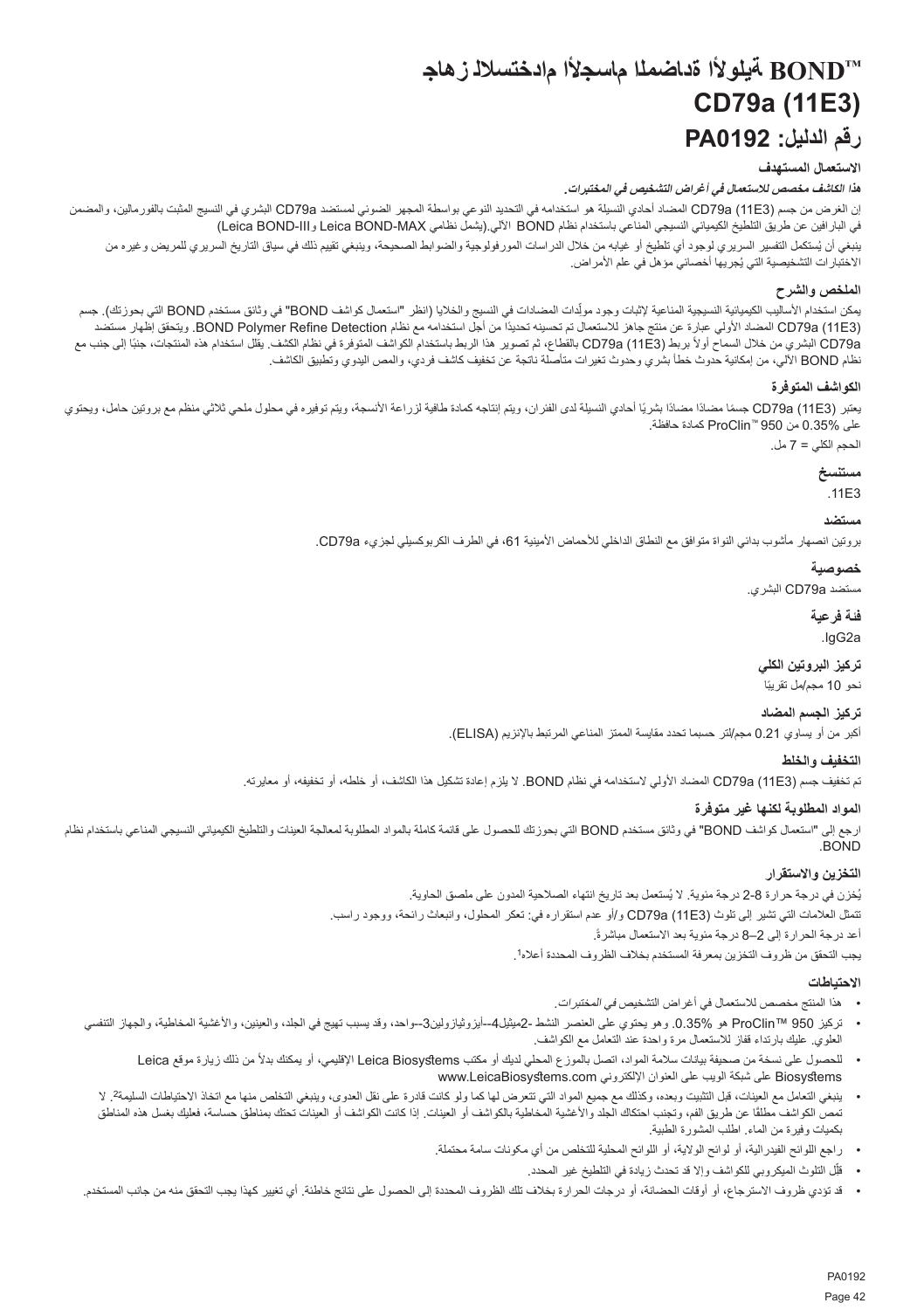## **إرشادات االستعمال**

تم تطوير جسم (3E11 (a79CD المضاد األولي الستخدامه في نظام BOND اآللي باالقتران مع نظام Detection Refine Polymer BOND. يتمثل بروتوكول التلطيخ الموصى به لجسم (11E3 (CD79a المضاد الأولي في HC Protocol F. ويوصى باسترجاع الحاتمة المثّار بالحرارة باستخدام BOND Epitope Retrieval Solution 2 لمدة 20 دقيقة.

#### **النتائج المتوقعة**

## األنسجة الطبيعية

كشف المستنسخ 3E11 وجود مستضد a79CD في غشاء خاليا اللمفاويات البائية )العدد=139(.

## األنسجة الورمية

المستنسخ 14/15 لطخ 14/15 من اللمفومات الخلوية، بما في ذلك اللمفومات الجزية، ولمفومات الخلال الكبيرة المنتشرة، واللمفومة اللمفاوية الصغيرة. كانت لمفومات الخائرا التائية (العدد=5)، ولمفومات الخاليا الكبيرة الكشمية (العدد=3)، ومرض هودجكين (العدد=2)، والأورام غير اللمفاوية (الحدد=45) سلبية، باستثناء الخلايا البائية المتفاعلة.<br>.

#### **يوصى باستخدام (3E11 (a79CD كجزء من لوحة أجسام مضادة للمساعدة في تمييز اضطرابات الخاليا البائية.**

## **القيود الخاصة بالمنتج**

تم تحسين (3E11 (a79CD في Biosystems Leica الستخدامه مع نظام Detection Refine Polymer BOND كواشف BOND المساعدة. على المستخدمين الذين يحيدون عن إجراءات الاختبار الموصى بها قبول تحمل المسؤولية عن تفسير نتائج المرضي في أطل هذه الفتات الفروتوكول بسبب الاختلاف في تثبيت الأنسجة وفعالية تحسين لمستضدات، ويجب تحديد ذلك تجريبيًا. ينبغي استعمال ضوابط الكواشف السلبية عند تحسين ظروف الاسترجاع واوقات البروتوكول.

#### **اكتشاف المشكالت وحلها**

ارجع إلى المرجع رقم 3 لالطالع على اإلجراء العالجي. اتصل بالموزع المحلي لديك أو بمكتب Biosystems Leica اإلقليمي لإلبالغ عن أي تلطيخ غير اعتيادي.

#### **المزيد من المعلومات**

يمكن العثور على المزيد من المعلومات حول التلطيخ المناعي باستخدام كواشف BOND، تحت العناوين التالية: مبدأ اإلجراء، المواد المطلوبة، إعداد العينة، ضبط الجودة، التحقق من صحة الفحص، تفسير التلطيخ، مفتاح الرموز المدونة على الملصقات، والقيود العامة، وذلك في قسم "استعمال كواشف BOND "في وثائق مستخدم BOND التي بحوزتك.

## **قائمة المراجع**

- 1. Clinical Laboratory Improvement Amendments of 1988, Final Rule 57 FR 7163 February 28, 1992.
- 2. Villanova PA. National Committee for Clinical Laboratory Standards (NCCLS). Protection of laboratory workers from infectious diseases transmitted by blood and tissue; proposed guideline. 1991; 7(9). Order code M29-P.
- 3. Bancroft JD and Stevens A. Theory and Practice of Histological Techniques. 4th Edition. Churchill Livingstone, New York. 1996.
- 4. Bacon CM, Miller RF, Noursadeghi M, et al. Pathology of bone marrow in human herpes virus-8 (HHV8)-associated multicentric Castleman disease. British Journal of Haematology. 2004; 127:585–591.

**تاريخ اإلصدار**

31 أكتوبر2018